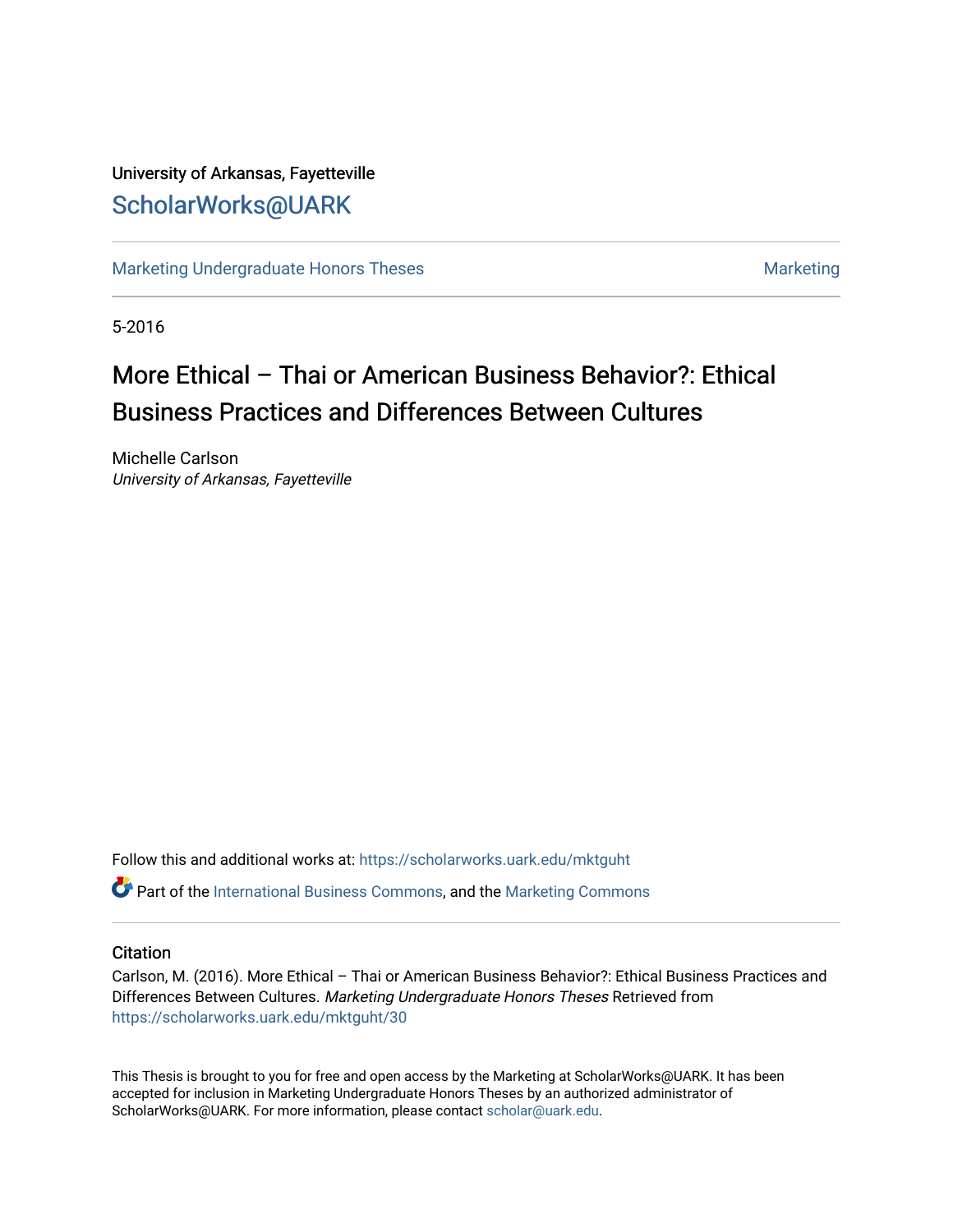More Ethical – Thai or American Business Behavior?: Ethical Business Practices and Differences Between Cultures An honors thesis submitted in partial fulfillment of the requirements for the degree of BSBA, Marketing

> By Michelle Carlson University of Arkansas, Fayetteville BSBA Marketing, 2016

> > May 2016 University of Arkansas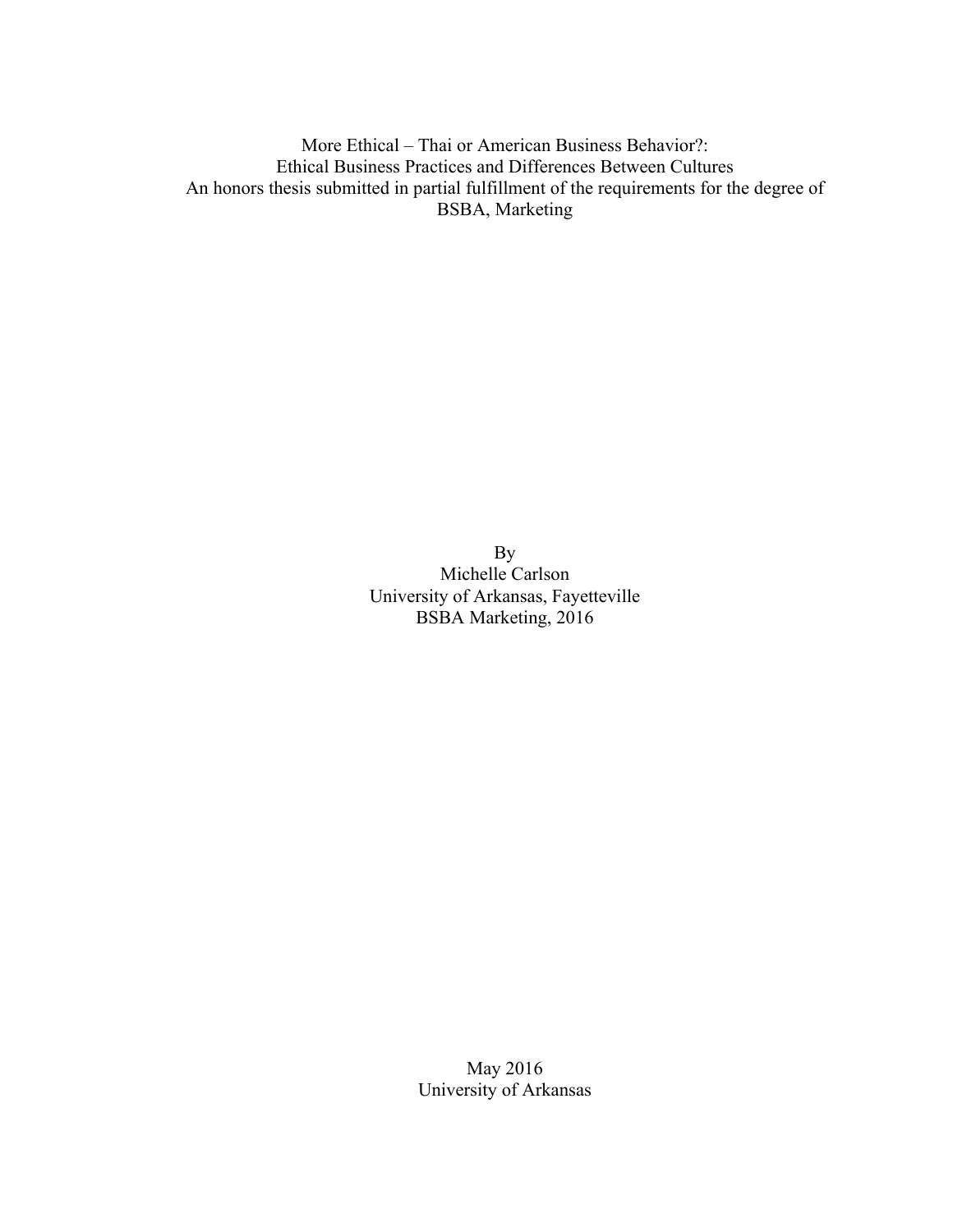## **Table of Contents**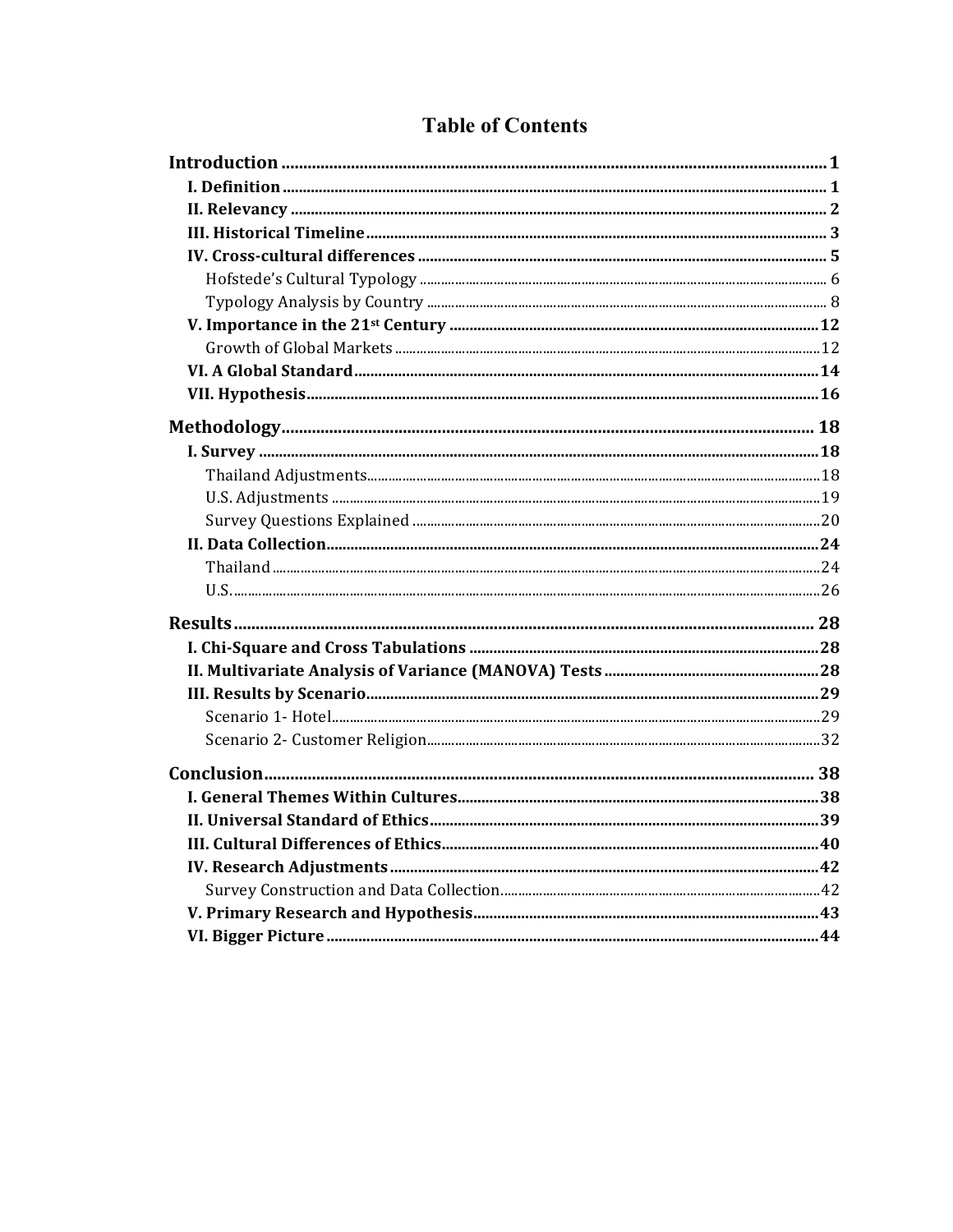## <span id="page-3-0"></span>**Introduction**

#### <span id="page-3-1"></span>**I. Definition**

By no means does the term "business ethics" hold a single definition. This umbrella term is used by different disciplines and academia, and many morals and standards fall underneath it. Author, Phillip V. Lewis (1985) confesses, "[T]he term 'business ethics' is not adequately defined. Typical definitions refer to the rightness and wrongness of behavior, but not everyone agrees on what is morally right or wrong…. nearly all available definitions exist at highly abstract levels" (p.377). Thirty years later, the business world still struggles with a single definition for ethics. *The Stanford Encyclopedia of Philosophy* explains, "In concept, business ethics is the applied ethics discipline that addresses the moral features of commercial activity. In practice, however, a dizzying array of projects is pursued under its rubric" (Marcoux, 2008). Defining the term in the academic sense, Richard T. De George (2014), Distinguished Professor and Co-Director of the International Center for Ethics in Business at the University of Kansas states, "Business ethics as an academic field is the systematic study of the morality existing in business—the business practices, the values, the presuppositions and so on actually existing" (p. 344). Despite the slightly differing definitions of this term, Andrew N. Liveris (2011) accurately explains and sums up what business ethics aspires to be. Liveris states, "Ethics, after all, are not supposed to be abstract principles. They are supposed to be doctrines for the way we behave, the way we work, the way we conduct ourselves in life as well as business" (p.35). When referencing "business ethics", this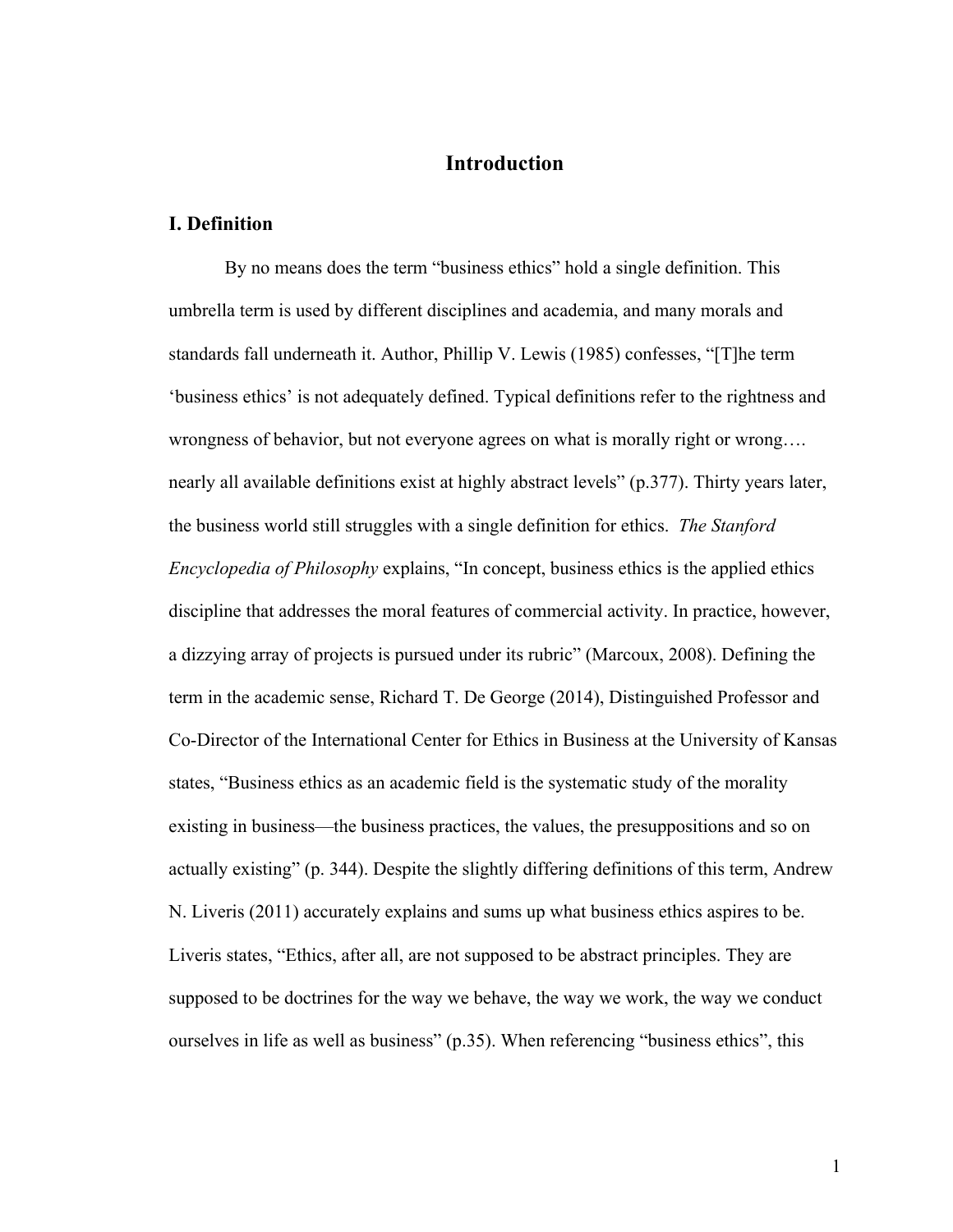study will assume De George's definition of ethics as applied to each society's business sector. De George (2014) explains ethics as follows.

Each society has a morality—a set of practices that it considers right or wrong, values that it champions, and rules that it enforces. Ethics is the systematic study of the generally-held (or conventional) morality of a society aimed at determining the rules which ought to govern human behavior, the rules that a society ought to enforce, and the virtues worth developing in human life. (p.343)

#### <span id="page-4-0"></span>**II. Relevancy**

Society struggles drawing lines around this subject, but it does not affect the presence or relevancy of the issue. Ethical businesses, or more so, *un*ethical businesses far too often headline newspapers around the globe. An example of one of the more recent headliners was the Volkswagen emission scandal in 2015, in which this "diesel dupe" scandal involved the cheating of emission tests by the famous German company, Volkswagen. This car company was caught selling vehicles whose engines contained a "defeat device" software, able to automatically change emission performance results on the vehicles (Hotten, 2015). The German company's unethical business practices faced severe consequences, which have reached far beyond the borders of their own headquarters. Unfortunately, news stories like this in the business sector are all too common and have a long historical presence. If both the recognition of differences in business ethics between cultures and solidification of the meaning and importance of these differences, scandals like this would of course not be completely ridden, but perhaps slightly less common.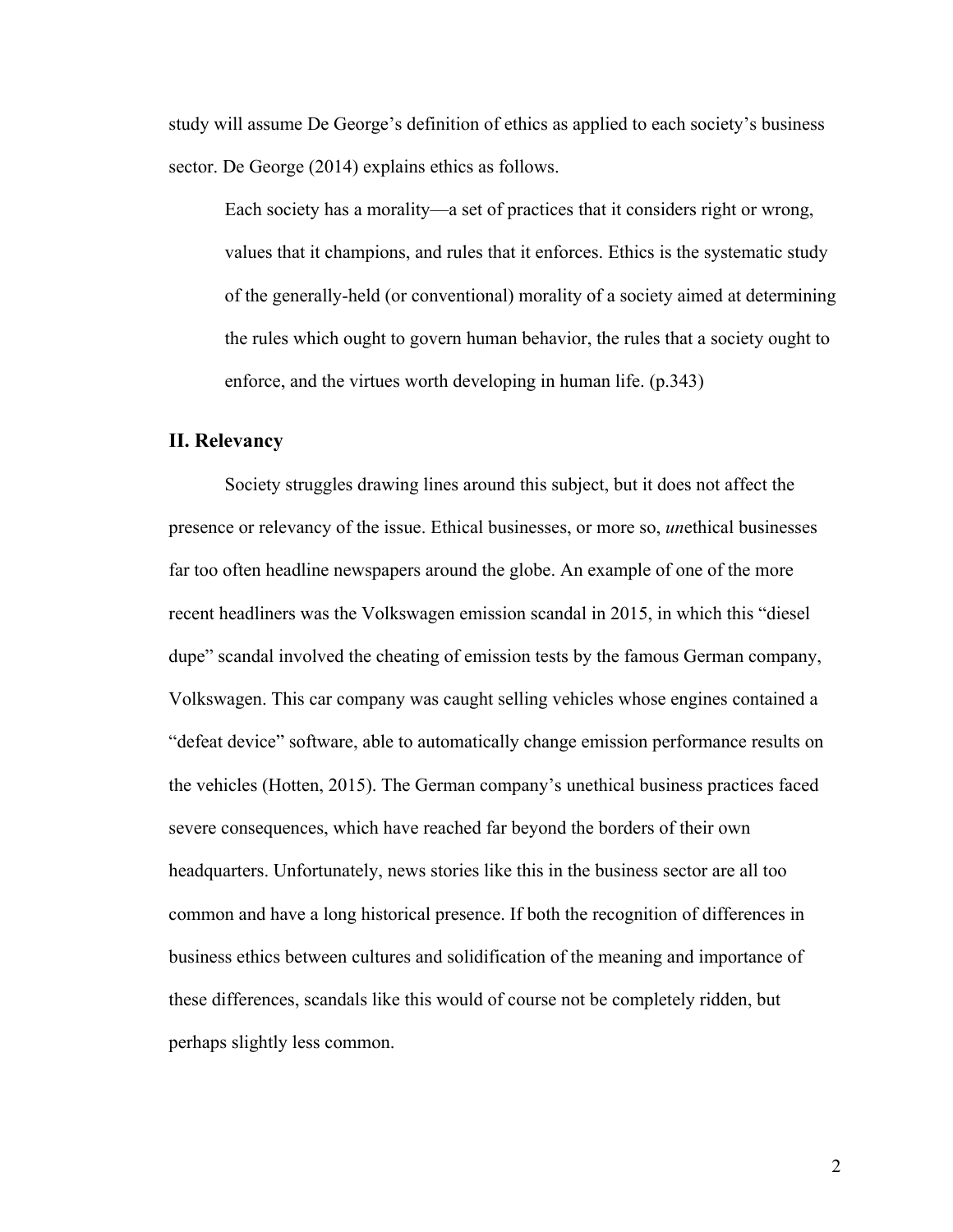### <span id="page-5-0"></span>**III. Historical Timeline**

The ambiguity of business ethics as a definition parallels the ambiguity of its historical origin. De George accurately states, "The history of business ethics depends on how one defines it" (2014). For instance, if one defines business ethics as only an "academic study of the subject," then the origin of this term is limited to when business ethics was introduced into the world of academia. If one defines business ethics as the recognition or awareness of right and wrong practices in business, then the origin of business ethics points to societies' first acknowledgement of moral conduct within an economy. Despite varying definitions, there is a definite timeline of the evolution of business ethics. Where that timeline begins, however, tends to differ among scholars. There are three widely held theories about the first appearance of business ethics in history.

The first common theory of when business ethics came into being was over 3,000 years ago. The Stanford Encyclopedia of Philosophy released a publication on business ethics in 2008 which supports the belief that business ethics came into society's consciousness during the first known civilization's attempts at commerce. According to Robert Goodin (as cited in Marcoux, 2008), "If law is a rough guide to widely-held moral intuitions, the Code of Hammurabi (1700s BC), prescribing prices and tariffs and laying down both rules of commerce and harsh penalties for noncompliance, evidences some of civilization's earlier attempts to establish the moral contours of commercial activity " (para. 1). Daniel Wren agrees with this rough timeline in his publication: *Medieval or Modern? A Scholastic's View of Business Ethics* (2000) agrees that the subject of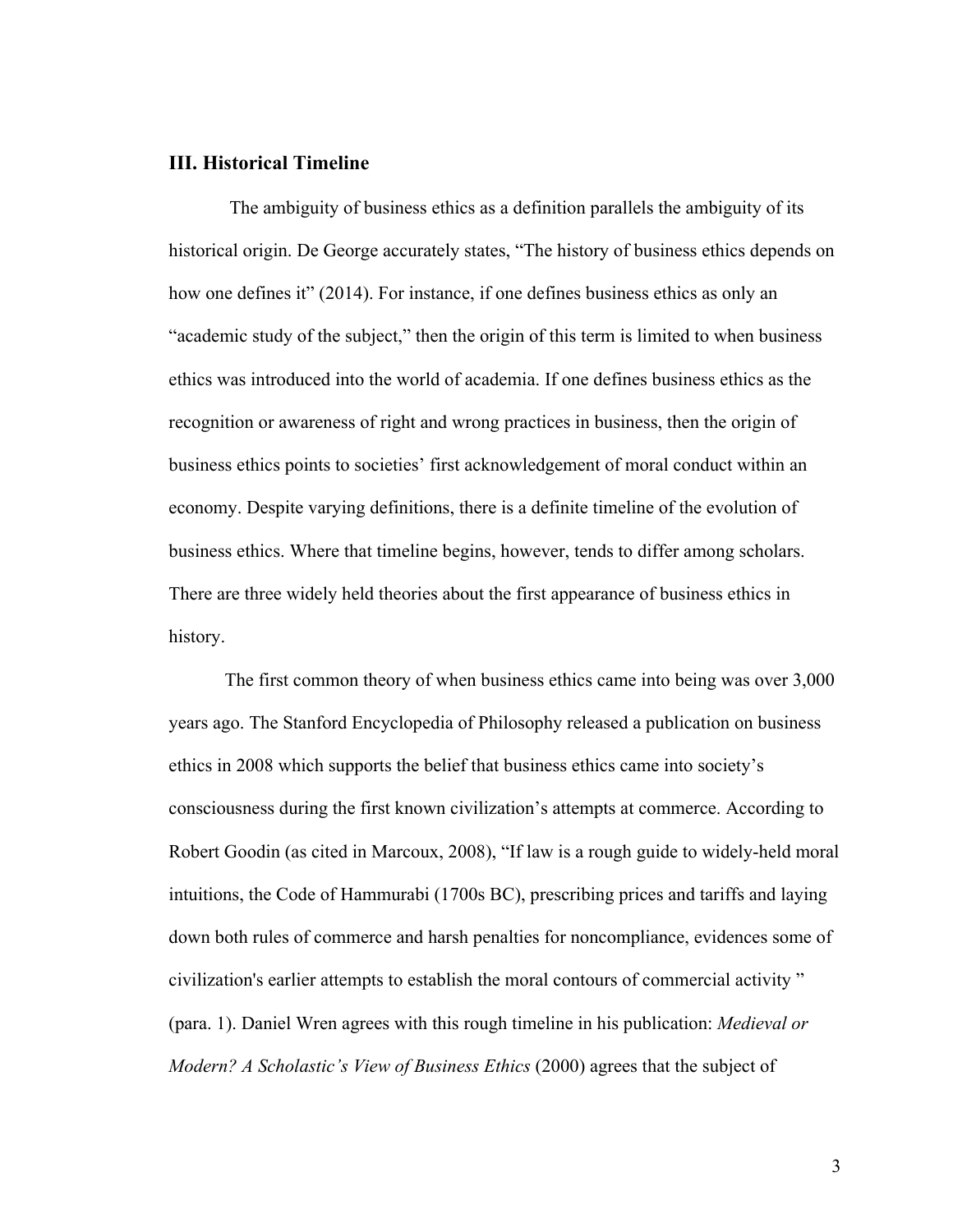business ethics developed consequently to the development of basic economic theory and moral philosophy around 1430 AD.

The second common viewpoint among scholars is that business ethics began when organized economic theory was developing among the Ancient Greek philosophers. Aristotle's *Nicomachean* Ethics (V, 5), wrote of justice being the exchange of equals for equals, and in *Politics* (I, 8–10) he discusses "the art of acquisition," trade, and usury as part of the ethics of the household (as cited in De George, 2014). From this perspective, it appears that ever since there was structure in "business," there was structure within the ethical standards to guide it. Kautilya, fourth-century Indian economist, built upon Plato and Aristotle's virtue orientation of ethics and addressed the need for action-oriented ethical principles in business. One of his biggest contributions to the field of business ethics was his methodology of ethical accounting practices. Kautilya recognized that "ethical values encompass much more than the social values codified in rules and regulations. He believed that even the most comprehensive set of rules and regulations was insufficient for checking greed and eliminating the potential for fraudulent practices" (Sihag, 2004).

The third and more common viewpoint is one that agrees upon not one specific birthplace of business ethics, but instead a constant and continual development of the term. This viewpoint, in a way, encompasses the first two ideas. Wren proposes that the birth of business ethics included several main players and societies. Wren states how "Business ethics grew out of attempts to reconcile Biblical precepts, canon law, civil law, the teachings of the Church Fathers, and the writings of early philosophers with the realities of expanding economic activity" (Wren, 2000). Some of these major attempts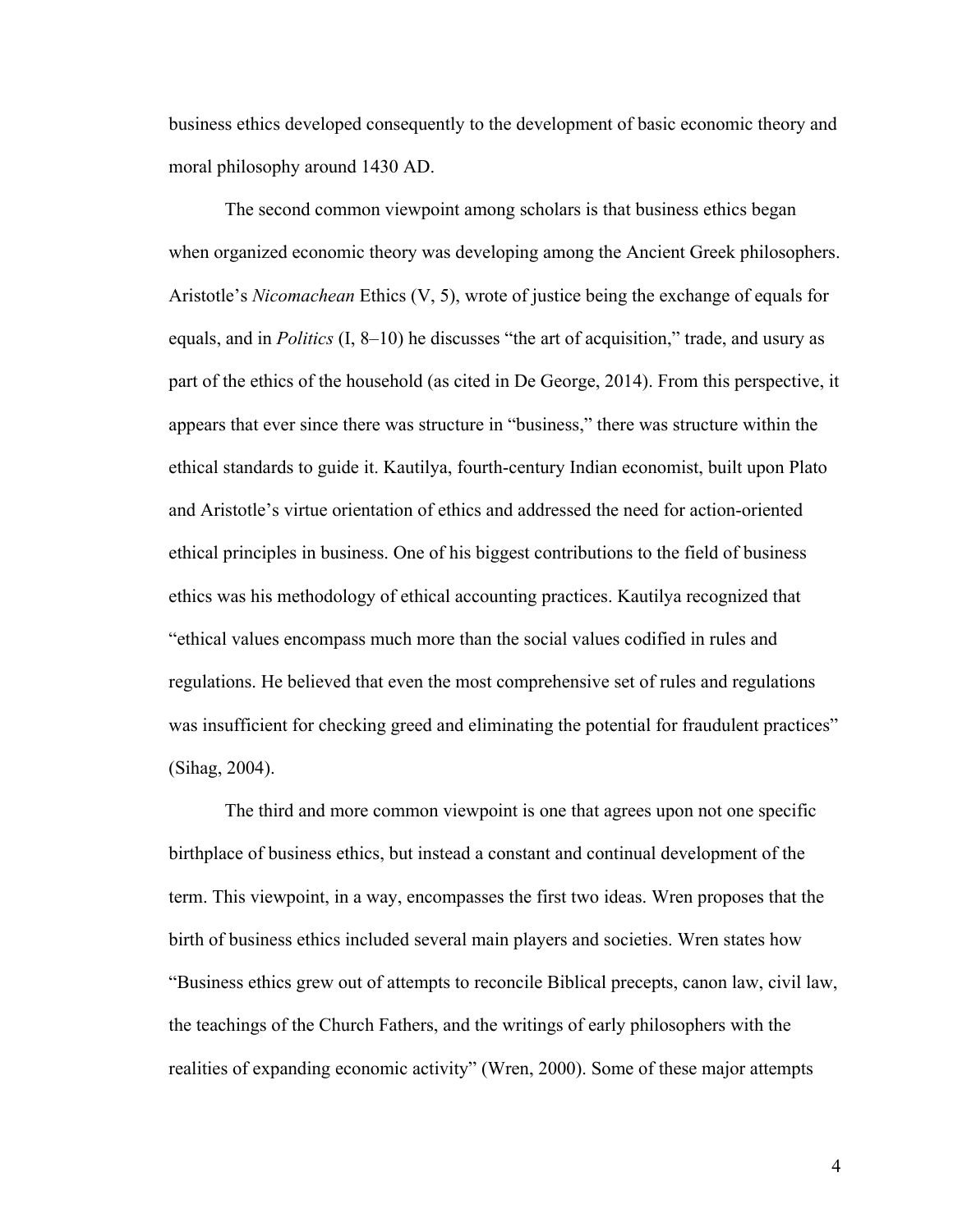came from prominent world religious leaders, which developed from earlier philosophies and economic principles. One of these prominent leaders was St. Thomas Aquinas (1225- 1274). Claus Dierksmeier (2013) describes Aquinas's philosophy of the foundation of business ethics as so:

Business has a social purpose; it is to serve the common good. Thus, Thomas limits the quantitative pursuit of profit by qualitative concerns for human wellbeing and establishes a hierarchy of life-promoting goods (as ends) that business (as a means) is to procure. On this basis, he develops a rich economic ethics that spells out how business should be informed by virtues and conducted in the light of the idea of social justice. (p. 159)

Despite differing ideas on the origin of business ethics, the principles we study and apply today have inarguably been built over the course of hundreds of centuries. Business ethics is not simply a broad field of study, but a more narrowly defined set of standards for conducting business. The understanding of these standards has built upon itself over thousands of years among different cultures and societies. Whether it evolved from 18th century Babylonian law, or more modern attempts of reconciling religious precepts and law, business ethics continues to move towards a more definite, universal term we study and apply to society today.

#### <span id="page-7-0"></span>**IV. Cross-cultural differences**

Business ethics clearly has an international history. Because of this, the understanding of how national cultures influence the understanding and application of business ethics must also be explored. Western and Eastern cultural values are generally seen as polarized throughout history. However researcher Koehn (1999) theorizes "No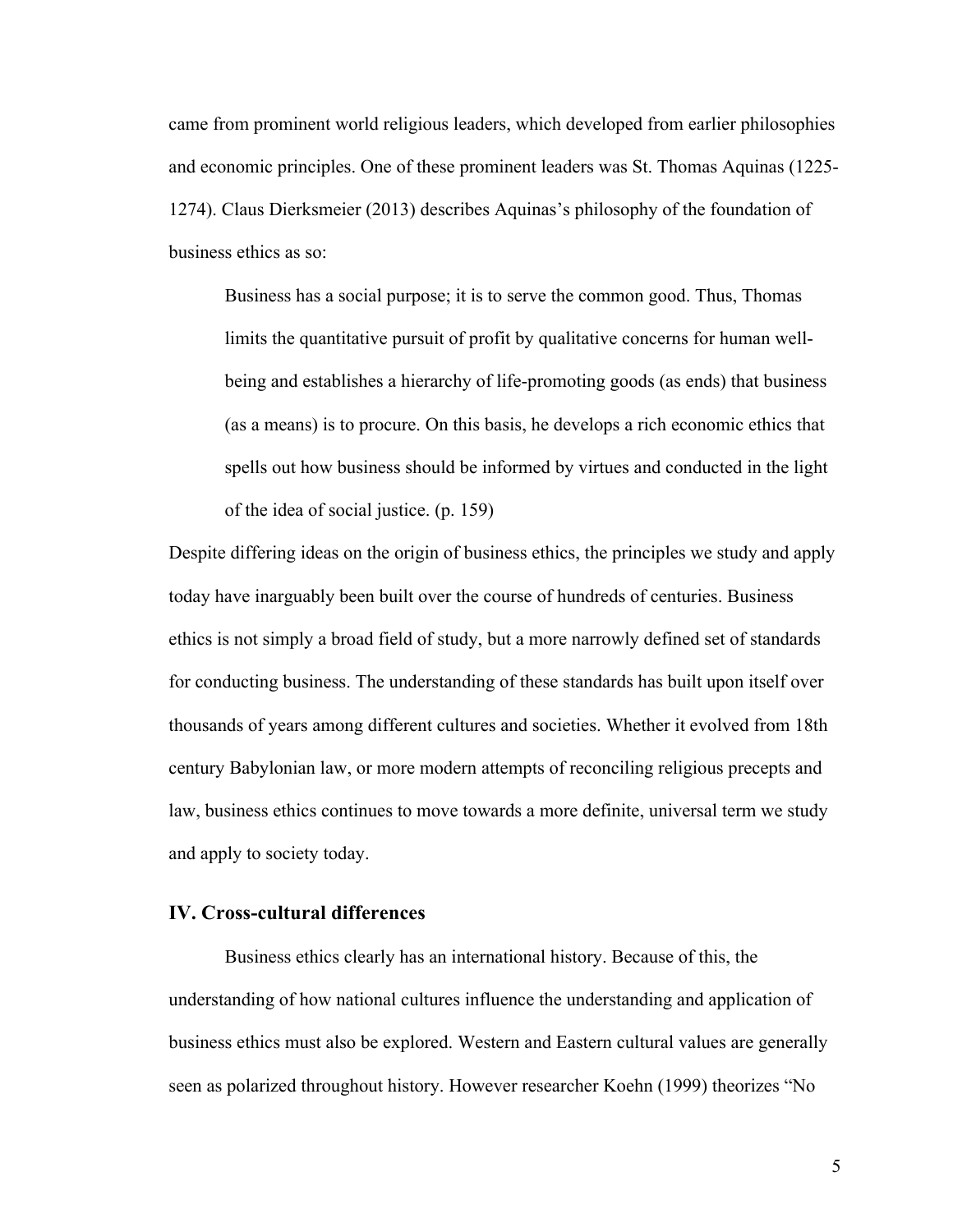culture is hermetically sealed and…to think that a culture is a closed system grossly misunderstands cultures and their evolution, an evolution stimulated and influenced by contact with other cultures. In other words, 'Asian Values' might once have been 'Western Values' (or vice versa) and could become so again." (p. 72). What this states is cultural values are not stagnant, but rather ever developing and evolving. A simple piece of evidence of this theory can be seen in the ever-changing laws within different societies across the globe. This seems to add complexity to the study of cross-cultural business ethics, but also adds relevancy to the need to continually study and strive towards understanding differing cultural values.

#### <span id="page-8-0"></span>**Hofstede's Cultural Typology**

Renowned Dutch researcher, Geert Hofstede, has led the way in the field of classifying and understanding cultural values. Hofstede's Cultural Typology is a framework created by Professor Geert Hofstede in the 1980's that illustrates and organizes cultures into five main value systems: Power Distance, Uncertainty Avoidance, Masculinity vs. Feminity, Individualism vs. Collectivism, and Long vs. Short Term Orientation. The Geert Hofstede website (The Hofstede Centre, n.d.) defines Professor Hofstede's work as "one of the most comprehensive studies of how values in the workplace are influenced by culture." On the Geert Hofstede website, there is a tool that shows comparisons of different countries according to the five culture typologies. The information listed below, which has been taken from The Geert Hofstede website, includes the five cultural typologies, their definitions, and how both the US and Thailand score in each dimension (The Hofstede Centre, n.d.).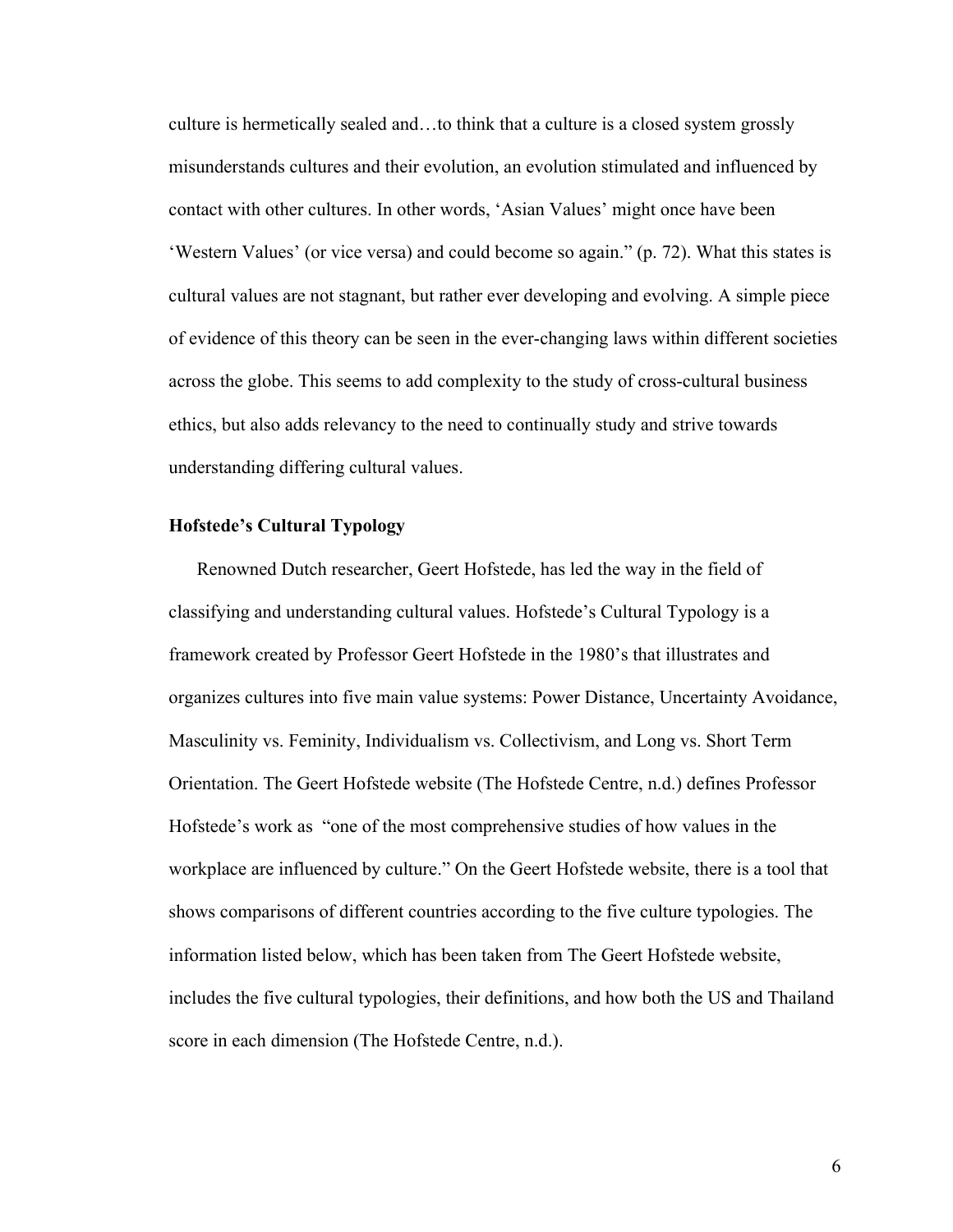- *Power Distance Index: This dimension expresses the degree to which the less powerful members of a society accept and expect that power is distributed unequally. The fundamental issue here is how a society handles inequalities among people. People in societies exhibiting a large degree of Power Distance accept a hierarchical order in which everybody has a place and which needs no further justification. In societies with low Power Distance, people strive to equalise the distribution of power and demand justification for inequalities of power.*
- *Uncertainty Avoidance Index*: *expresses the degree to which the members of a society feel uncomfortable with uncertainty and ambiguity. The fundamental issue here is how a society deals with the fact that the future can never be known: should we try to control the future or just let it happen? Countries exhibiting strong UAI maintain rigid codes of belief and behaviour and are intolerant of unorthodox behaviour and ideas. Weak UAI societies maintain a more relaxed attitude in which practice counts more than principles.*
- *Masculinity versus Femininity*: *The Masculinity side of this dimension represents a preference in society for achievement, heroism, assertiveness and material rewards for success. Society at large is more competitive. Its opposite, femininity, stands for a preference for cooperation, modesty, caring for the weak and quality of life. Society at large is more consensus-oriented. In the business context Masculinity versus Femininity is sometimes also related to as "tough versus tender" cultures.*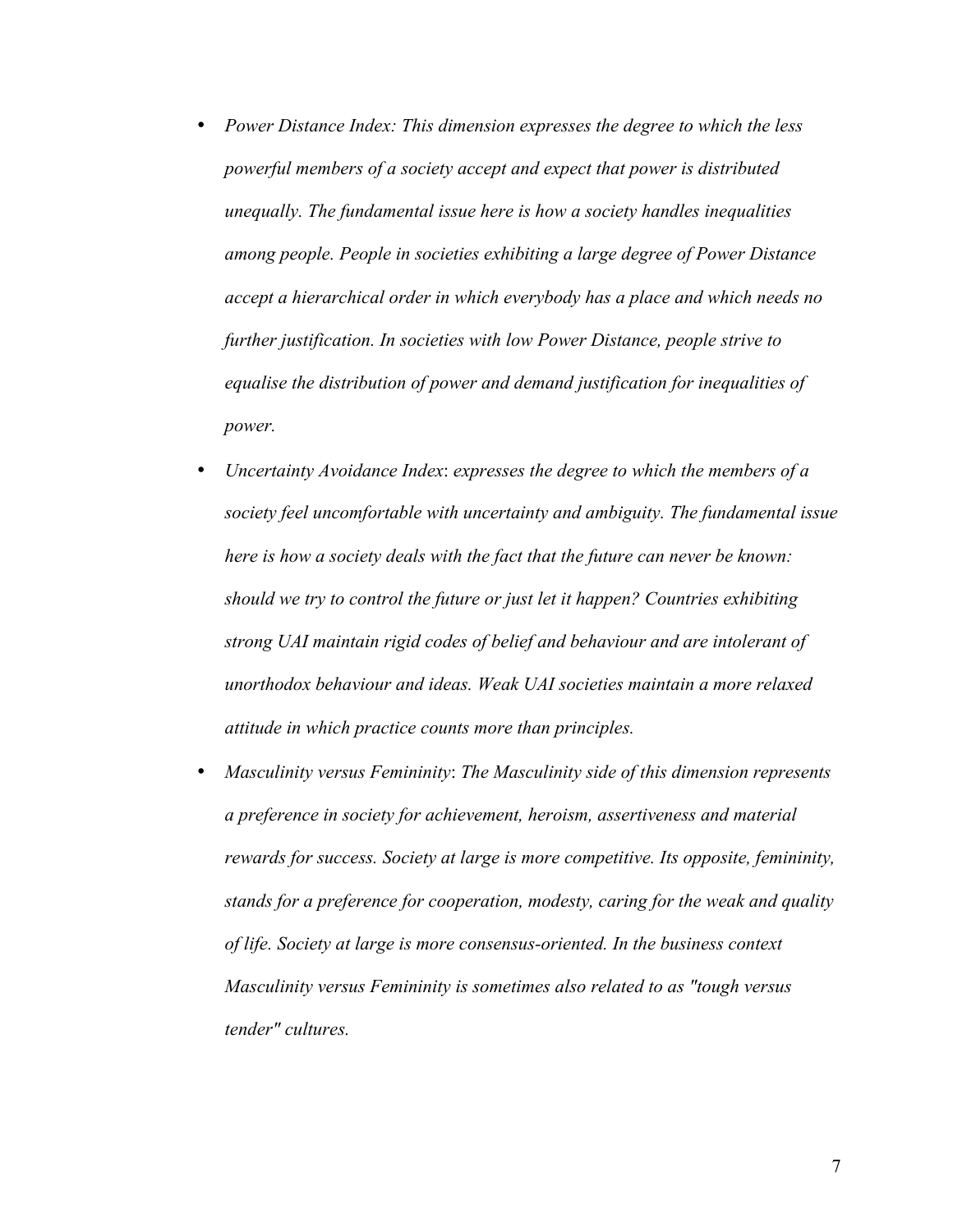- *Individualism versus Collectivism*: *The high side of this dimension, called individualism, can be defined as a preference for a loosely-knit social framework in which individuals are expected to take care of only themselves and their immediate families. Its opposite, collectivism, represents a preference for a tightly-knit framework in society in which individuals can expect their relatives or members of a particular in-group to look after them in exchange for unquestioning loyalty. A society's position on this dimension is reflected in whether people's self-image is defined in terms of "I" or "we."*
- *Long Term Orientation versus Short Term Normative Orientation Every society has to maintain some links with its own past while dealing with the challenges of the present and the future. Societies prioritize these two existential goals differently. Societies who score low on this dimension, for example, prefer to maintain time-honoured traditions and norms while viewing societal change with suspicion. Those with a culture which scores high, on the other hand, take a more pragmatic approach: they encourage thrift and efforts in modern education as a way to prepare for the future. In the business context this dimension is related to as "(short term) normative versus (long term) pragmatic"*

## <span id="page-10-0"></span>**Typology Analysis by Country**

When viewing the two countries within these five dimensions, defining characteristics of each culture rise to the surface. When analyzed, these characteristics appear to drive the way business ethics plays out in each culture.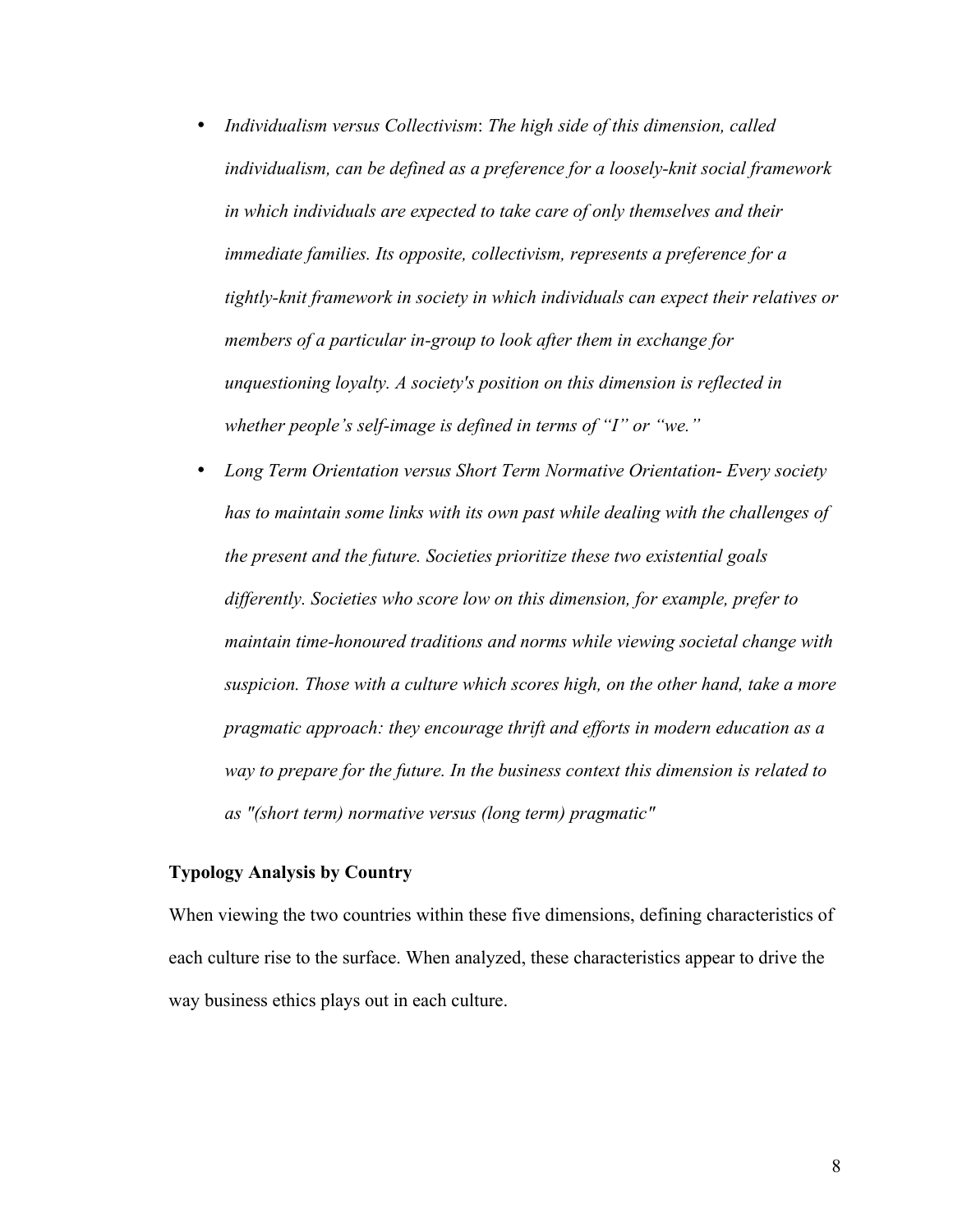#### **A. United States**

The most significant US score is on the index of Individualism vs. Collectivism in which the US scores 91 out of 100, making the US one of the most individualistic countries in the world. This score, paired with a fairly low score on the Power Distance Index (40), reflects itself in the way business ethics is concerned in the US. For example, there is a strong premise of equality for all people's rights in both government and society in the US. This characteristic is played out in the institutionalized ethics found in rules that regulate US commerce, such as, equal pay, equal treatment, equal employment, etc. From this foundational American ideal of equality among individuals in society, "both managers and employees expect to be consulted and information is shared frequently" (The Hofstede Centre, n.d.).

Stemming from a high score of Individualism is also a high score of Masculinity (62) on the index of Masculinity versus Femininity, which leads the US to adopt common societal principles such as "winner takes all." As described on the Geert Hofstede website, "A high score (Masculine) on this dimension indicates that the society will be driven by competition, achievement and success, with success being defined by the "winner" or "best-in-the-field". This value system starts in childhood and continues throughout one's life – both in work and leisure pursuits" (The Hofstede Centre, n.d.). With the cultural inclination of placing high value on success and flaunting one's success among others, ethical dilemmas may easily arise as a result, such as stretching the truth or the "end justifies the means" practices within the workplace. Because the US scores low on long- term orientation, meaning the US culture is short-term oriented, "American businesses measure their performance on a short-term basis, with profit and loss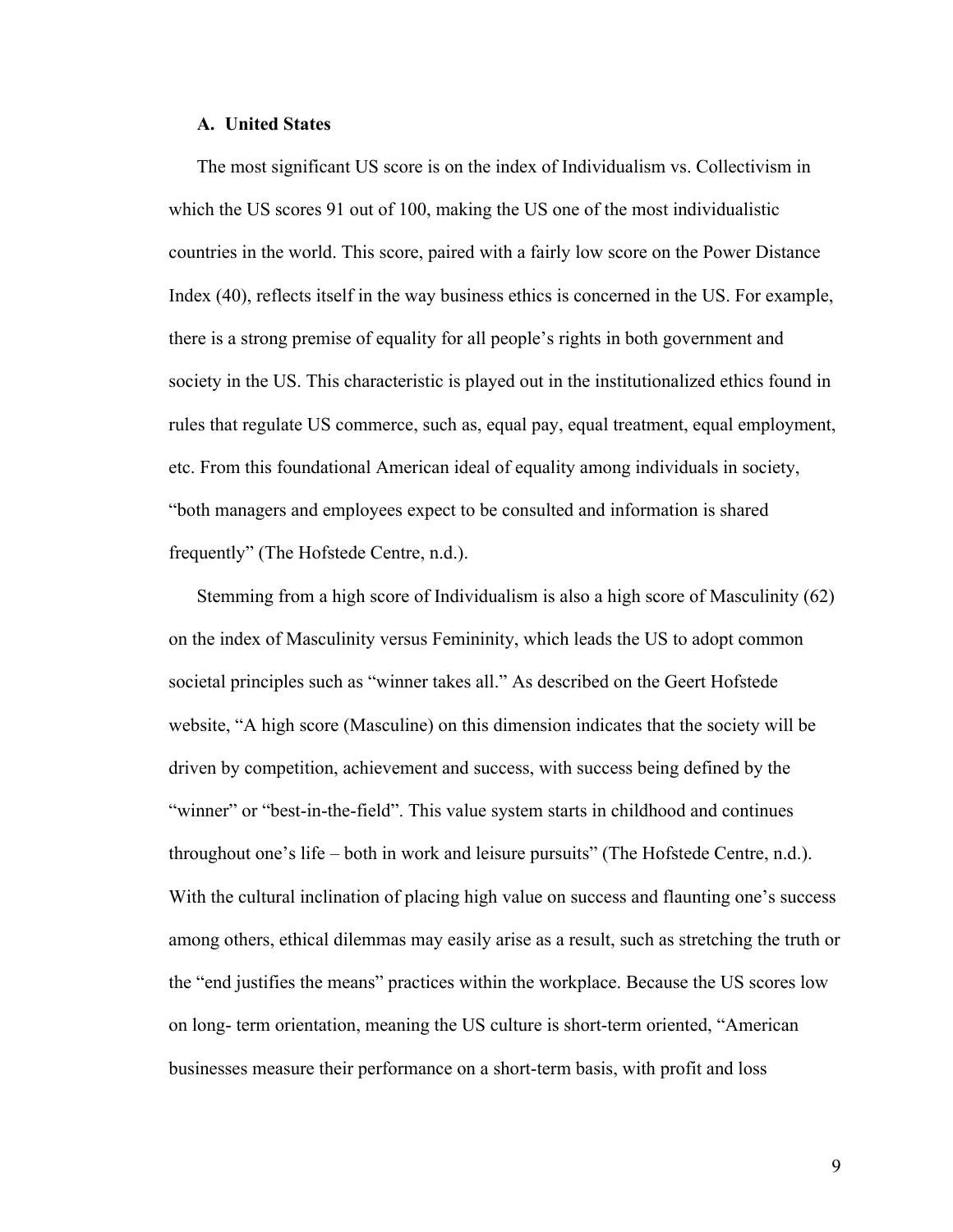statements being issued on a quarterly basis. This also drives individuals to strive for quick results within the work place" (The Hofsteded Centre, n.d.). This orientation easily creates the motives for shortcuts, and other unethical practices.

#### **B. Thailand**

Differing the most significantly from US results are Thailand's scores in Individualism versus Collectivism, Masculinity versus Femininity, and Power Distance. Unlike the US, Thailand scores relatively low on Individualism versus Collectivism, meaning Thailand is a highly collectivist country. This possibly affects business ethics because "loyalty to the in-group in a collectivist culture is paramount, and over-rides most other societal rules and regulations" (The Hofstede Centre, n.d.). For instance, a decision that benefits the group will commonly outweigh a decision that is more ethically in line with societal rules and regulations. Further, "In order to preserve the in-group, Thai are not confrontational and in their communication a 'Yes' may not mean an acceptance or agreement." (The Hofstede Centre, n.d.) When it comes to making business deals with differing cultures, this culturally- assumed norm suddenly becomes a misinterpreted ethical dilemma.

Again, contrasting with the American culture, Thailand scores 34 on the Masculinity versus Femininity dimension, signifying it is considered a Feminine culture. As a feminine culture, Thailand shies away from an assertive and competitive atmospheric society. This dimension manifests itself in the Thai business atmosphere as well. Expectations in how business should be conducted will inevitably be different in a feminine- oriented society than a masculine one. To a differing culture, this feminine cultural conduct appears unethical. Not only does the ranking of Masculinity versus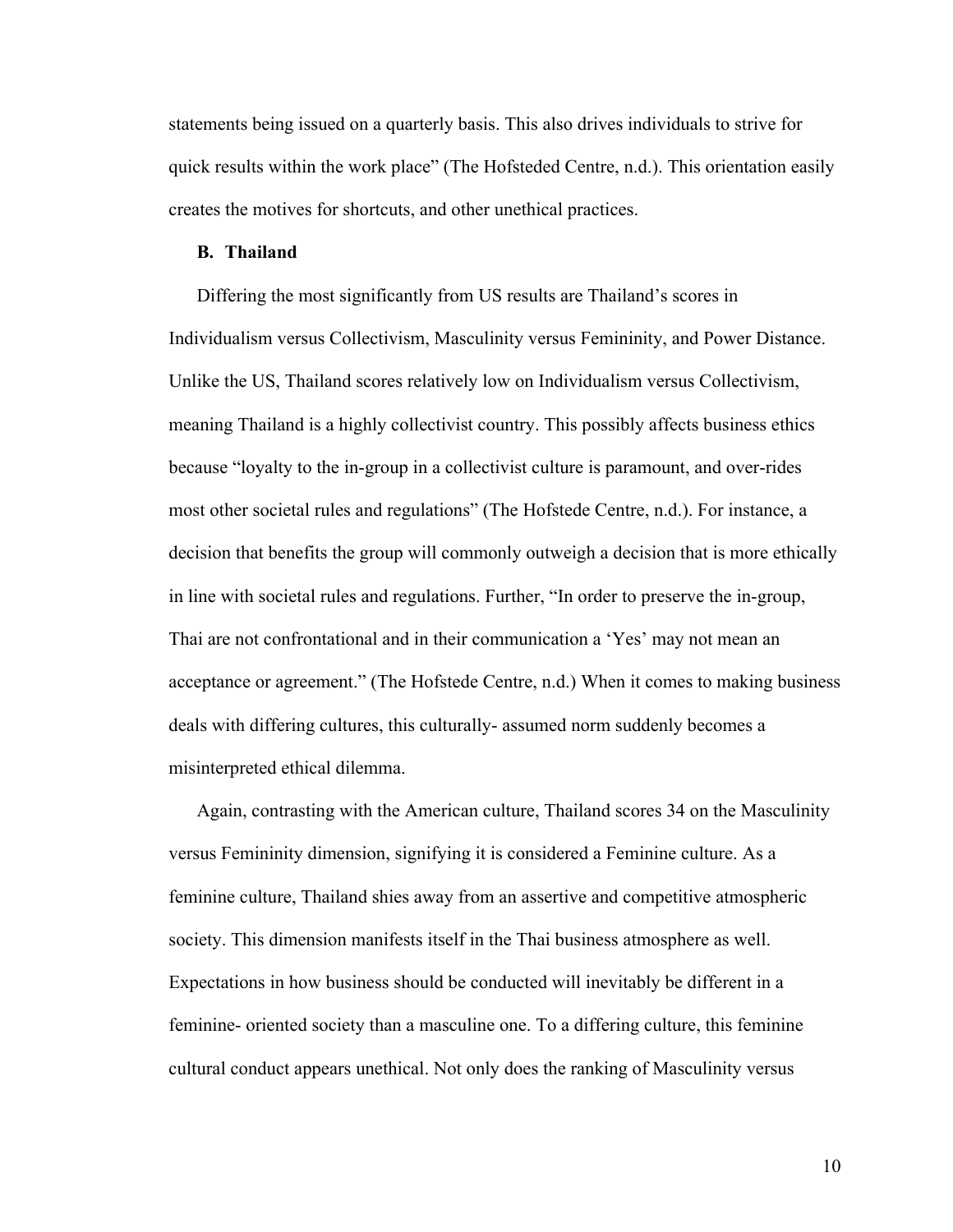Femininity explain a culture's motivation but also indicates a culture's view on the roles of males and females within a society. When situations in business occur regarding gender roles, the cultural typology rankings in which different countries fall, affects how each culture views these situations ethically.

One last significant dimension Thailand ranks on the Geert Hofstede cultural typology scale is in the Power Distance index score (64). This score indicates that Thailand "[I]s a society in which inequalities are accepted; a strict chain of command and protocol are observed. Each rank has its privileges and employees show loyalty, respect and deference for their superiors" (The Hofstede Centre, n.d.) This high power distance environment cultivates a very opposite style of management from the US, as previously observed.

#### **C. Implications Regarding Ethics**

Considering these countries' differing cultural typologies, it is safe to predict differing views inside the realm of business ethics between these two countries. That is, if these cultural dimensions are in fact an indicator and influencer of business ethics. The Journal of Business Ethics published a study that explains the influence of different dimensions of Hofstede's framework on the ethical-decision making process in business. The study proves that "…these cultural dimensions relate to ethics in the sense that they may influence the individual's perception of ethical situations, norms for behavior, and ethical judgments, among other factors. The implication is that as societies differ with regards to these cultural dimensions so will the various components of their ethical decision-making differ" (Vitell, Nwachukwu, & Barnes, 1993, p. 754).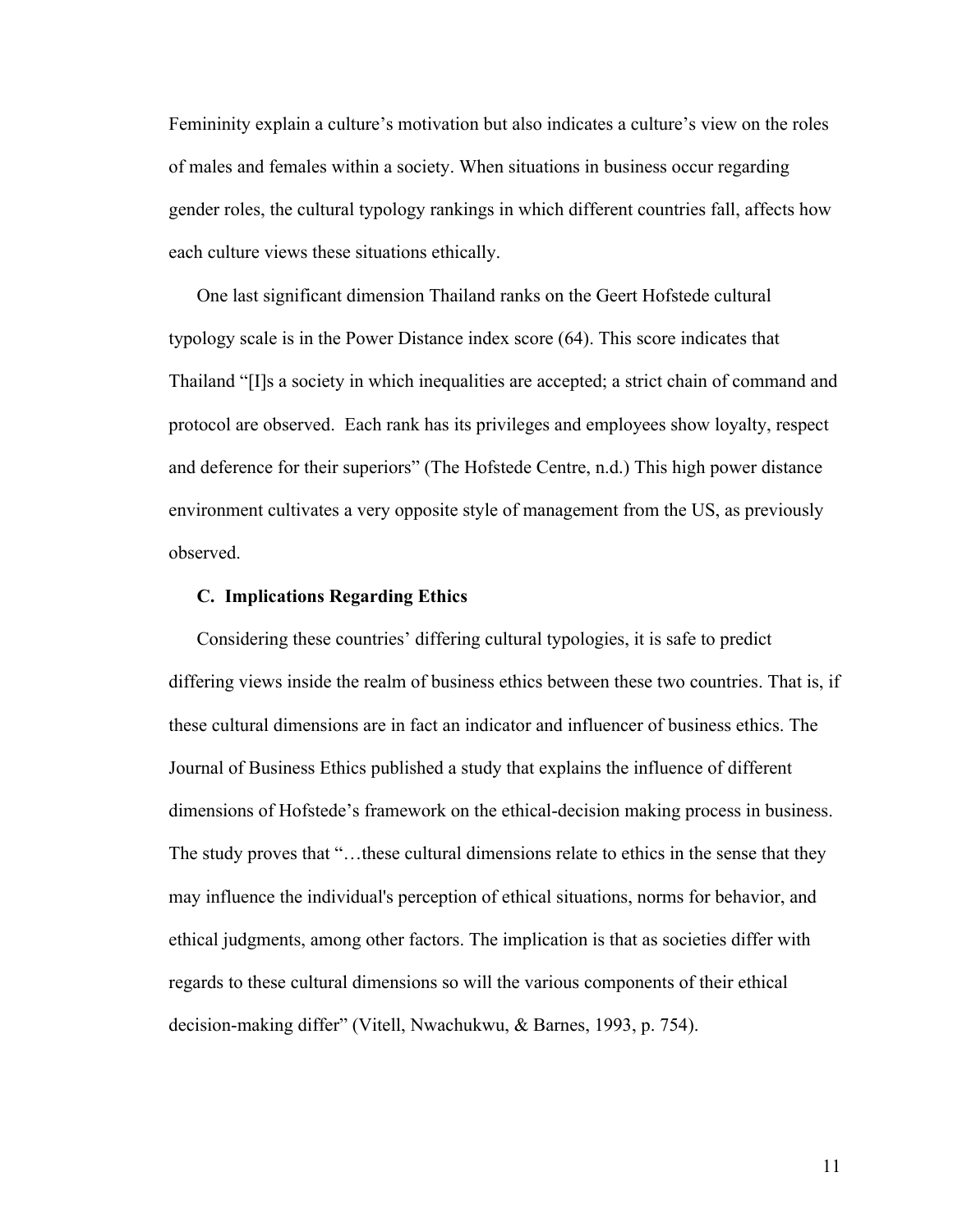## <span id="page-14-0"></span>**V. Importance in the 21st Century**

As mentioned before, the relevancy of business ethics is nothing new to society. However, because of how the nature of business has evolved in the  $21<sup>st</sup>$  century, the importance of understanding business ethics cross-culturally is greater now more than ever. The globalization of business has increased exponentially. The global mindset has become a core competency for businesses in the last few decades: to effectively compete, allocate resources, and manage uncertainty in the ever evolving and interconnected global marketplace. (Kalburgi, 1995). No matter the nature of business, the global marketplace is a direct influencer on the failure or success of that business.

### <span id="page-14-1"></span>**Growth of Global Markets**

Because every business is influenced by the economy in which it operates, and the globalization of business has interconnected all countries' economies. (Boumphrey & Bevis, 2013). Globalization has created an increased interdependence between different economies across the globe. In the  $21<sup>st</sup>$  century, the interdependence has increased between developed, developing, and emerging markets. Developed countries are recognizing the growing business potential in partnering with these other less developed countries' economies. "Firms in the developed countries have begun to realize the potentials and possibilities of this new order of globalized business. They have become eager to reach the sizeable and growing markets of the developing countries. The middle class in these countries is indeed sizeable, and growing in purchasing power" (Kalburgi, 1995, p. 27).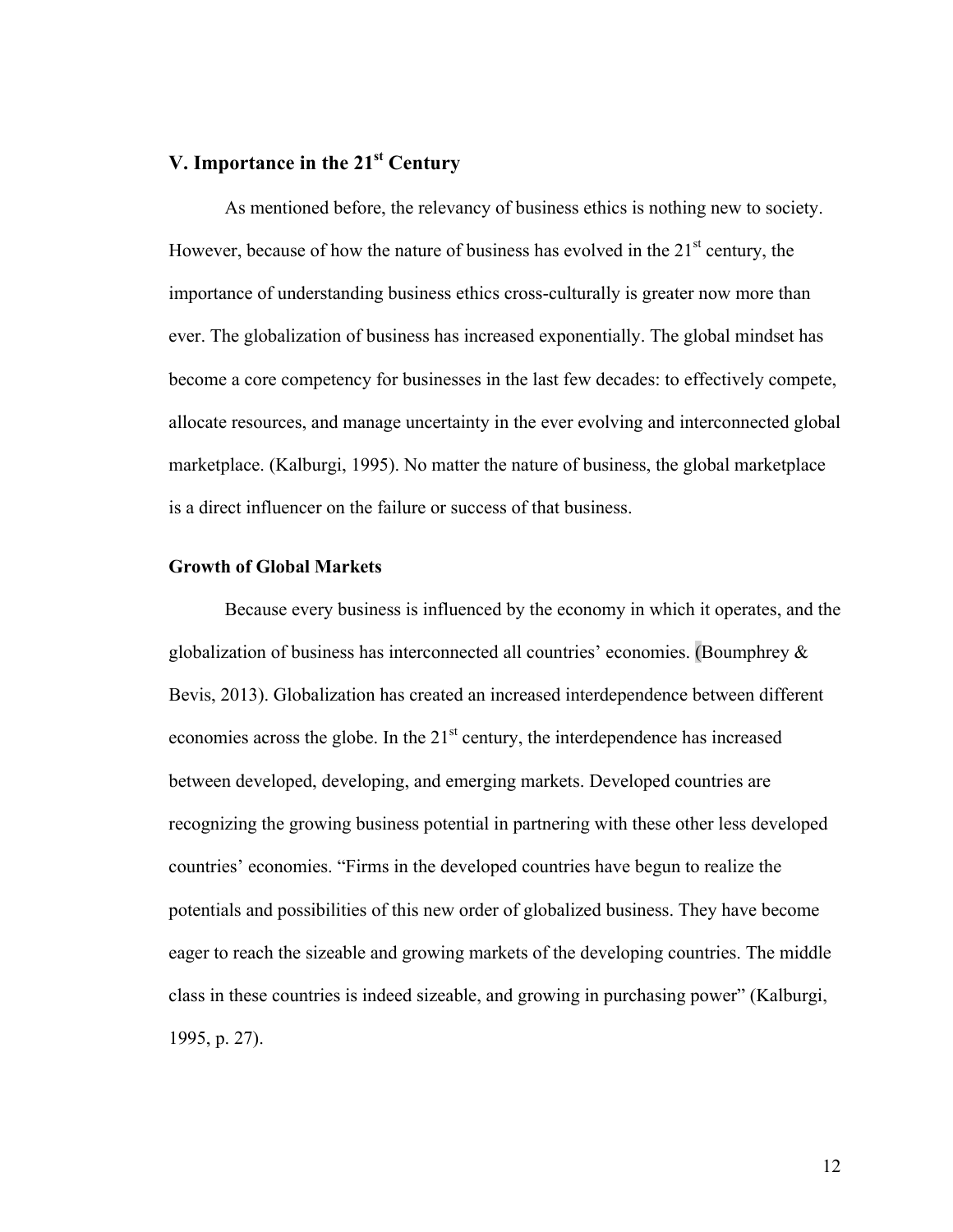The growing middle class in these emerging and developing countries has caught the eyes of larger, developed countries, because as the middle class grows, so does their purchasing power. Two thirds of the world's population lives in the emerging world, 80% of the world's consumers, making up 40% of the world economy, and it is growing fast (Finding New Growth…, 2016). With the majority of the world's consumers growing in purchasing power, this area of the world is now considered worth investing in. The article, *Reaching the Emerging Middle Classes Beyond BRIC* by Sarah Boumphrey and Eileen Bevis (2013) expounds upon the global market trend in the past ten years:

The rise of emerging markets has been perhaps the defining feature of the global economy this century. In 2000, emerging markets as a whole accounted for just 37% of global GDP (in Purchasing Power Parity terms); in 2013 this figure is expected to reach 50%. Even as developed economies recover from the recession, and emerging markets enter a period of slower growth, global economic growth will continue to be strongly influenced by emerging markets (p.2).

These emerging markets are defined as "those countries which have started to grow but have yet to reach a mature stage of development and/or where there is significant potential for economic or political instability." (The Growing Role…, 2014, para.4). The focus is shifting beyond the more familiar economies of BRIC (Brazil, Russia, India, and China) and focusing in on other developing and emerging markets such as sub- Saharan Africa and South East Asia. In fact, it is reported that Sub Saharan Africa is home of the world's fastest growing middle class (Bremmer, 2015). Also, South East Asia is a region recently named an "emerging hotspot", specifically for foreign investment. (ASEAN's Bright Future…, 2016).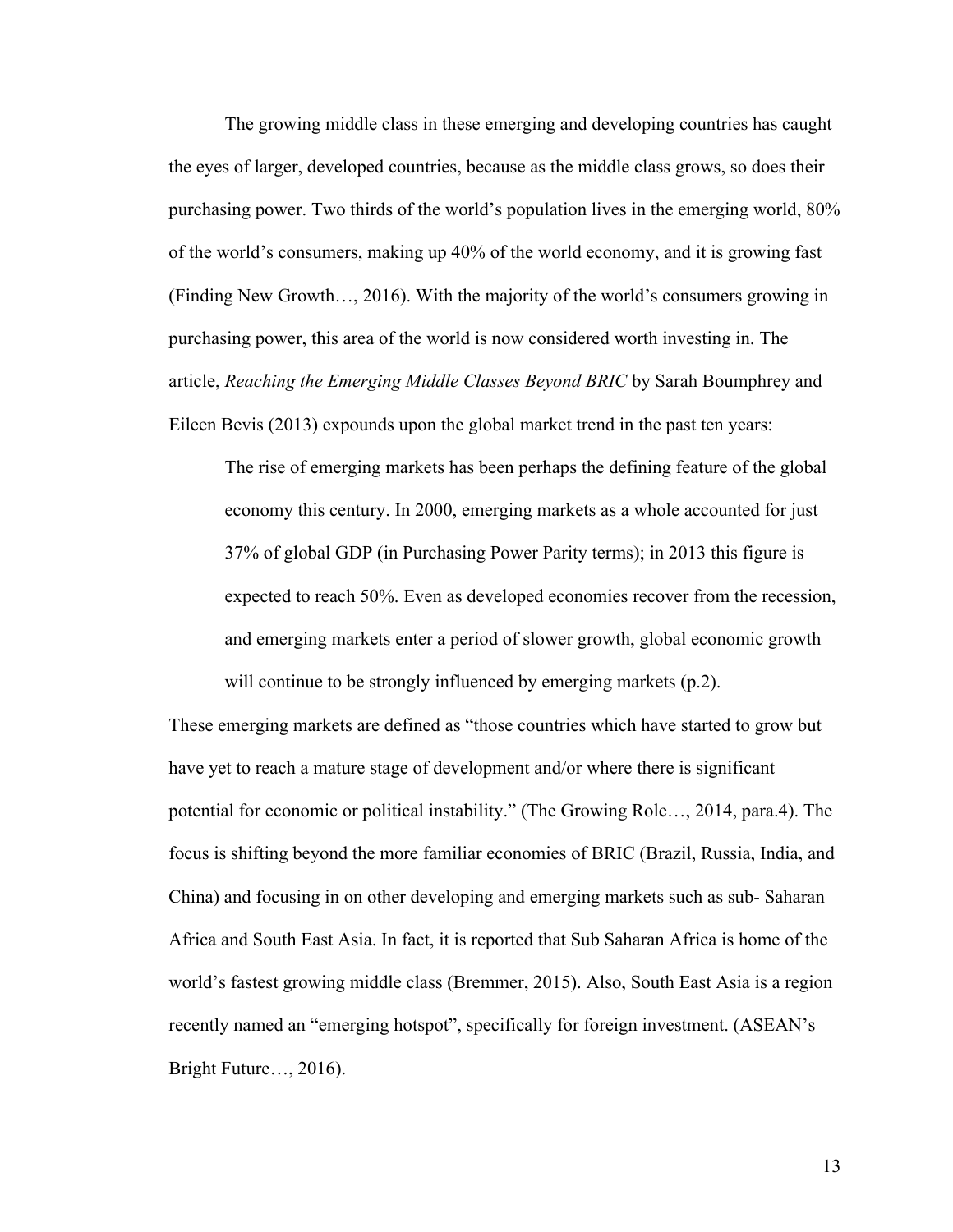One of the biggest reasons for this growth in South East Asia is the accelerated growth of the ASEAN community. The Association of South East Asian Nations (ASEAN) is comprised of ten countries: Brunei Darussalam, Mynamar, Cambodia, Indoneisa, Laos, Malaysia, Philippines, Singapore, Thailand, and Vietnam. This South East Asian region is described as "a major economic force in Asia and a driver of global growth", as well as, an economy "increasingly becoming a destination for investment", according to a 2016 J.P Morgan report. From this same report, Pravin Advani, Managing Director and Global Trade Executive for Asia at JPMorgan Chase Treasury Services, states that they "see a bright future for ASEAN as the countries strive to sharpen their overall competitiveness through closer collaboration." Also, "As ASEAN grows, recent research shows the region now receives more foreign direct investment (FDI) inflows than China" (ASEAN's Bright Future.., 2016, para. 8). This region is projected to exceed 100 million people by 2020. (The Growing Role…, 2014).

Looking to the future, projections say "…emerging market growth, at 43.4%, is forecast to be three times that of developed markets between 2013 and 2020. In fact, consumer spending growth in emerging markets has outpaced that of developed countries every year since 2000 and is expected to continue to do so" (Boumphrey& Bevis, 2013, p.7). The emerging market is not only growing fast, but also gaining influence in the international market at a significant rate. Thus, the need to understand these markets is growing also. To understand these markets is to understand their cultures, values, and the role these values play in business ethics.

## <span id="page-16-0"></span>**VI. A Global Standard**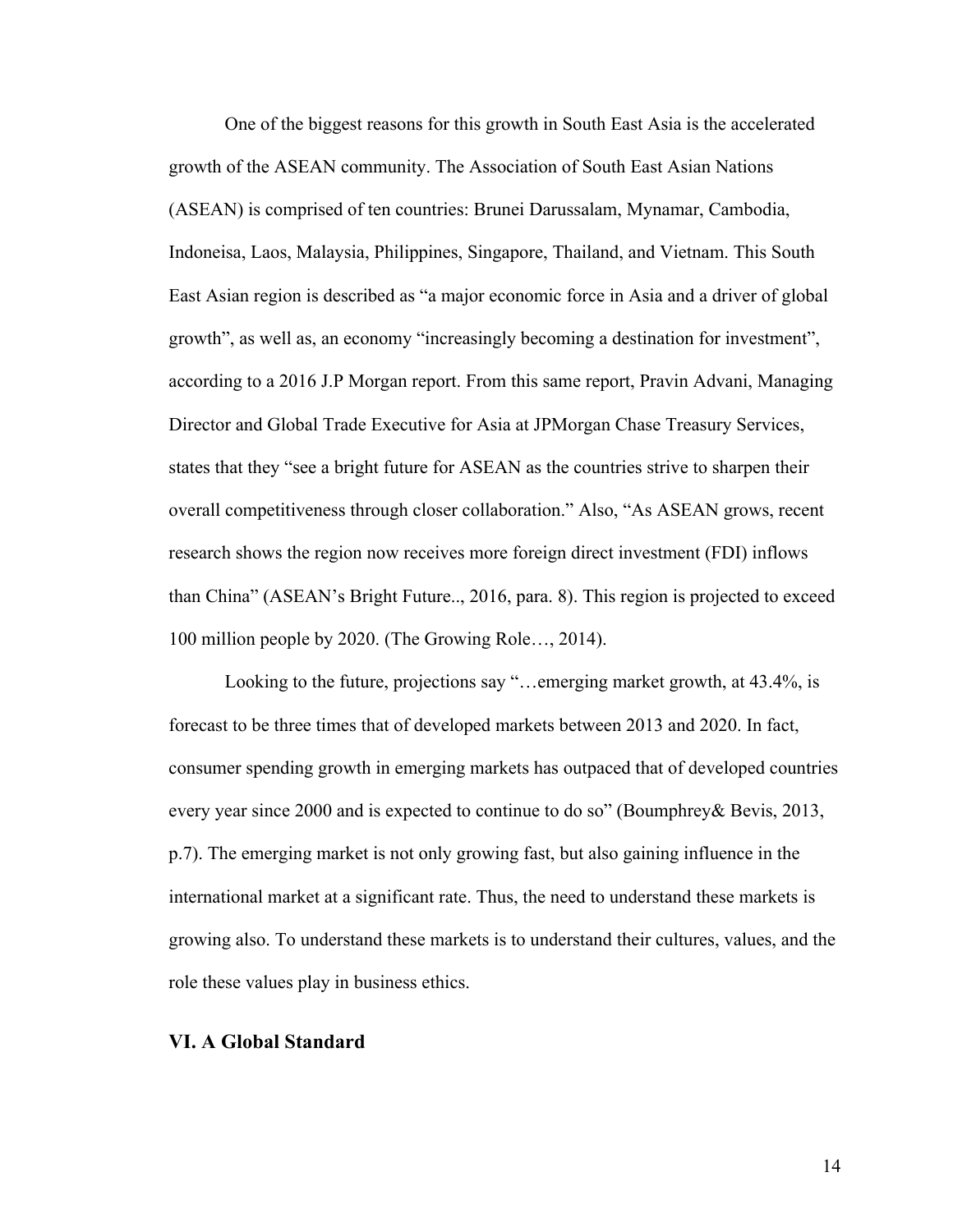Whether or not businesses today operate on a global scale is no longer the question. The question has become how. In his study, *Are we making progress in international business ethics?* Richard Warren explains how "The firm doing business on a global basis is faced with many difficult decisions about what to do in different countries: whether to follow the company's home country rules and customs, or whether to follow host country rules and local customs"(Warren, 2011). As discussed earlier, different cultural values, rules, and customs ultimately influence business ethics. There are major areas of concern that international businesses regularly face in the realm of ethics. These include human rights, labor standards, bribery and corruption, environmental protection, financial probity, and the control of money laundering. Racism and discrimination are also a universal problem for a global business ethics (Wren, 2000). This list of concerns has by no means lessened. The more our world sees developed countries partnering with underdeveloped countries, these issues only become magnified under the lens of exploitation. This raises the serious question: is there a need for an international code of business ethics? Or a global standard in which all economies must abide by. This is a question many have inquired and explored. In Warren's 2011 study, the exploration of the need for a global business standard is conducted. His research concludes as follows.

As a moral minimum, corporate ethical codes need to rule out what the management believes to be clearly unacceptable behaviour. The distinction between thick and thin moral rules is particularly important in wrestling with the rights and wrongs of international business ethics. A good deal of room needs to exist for the local interpretation of these codes (Warren, 2011).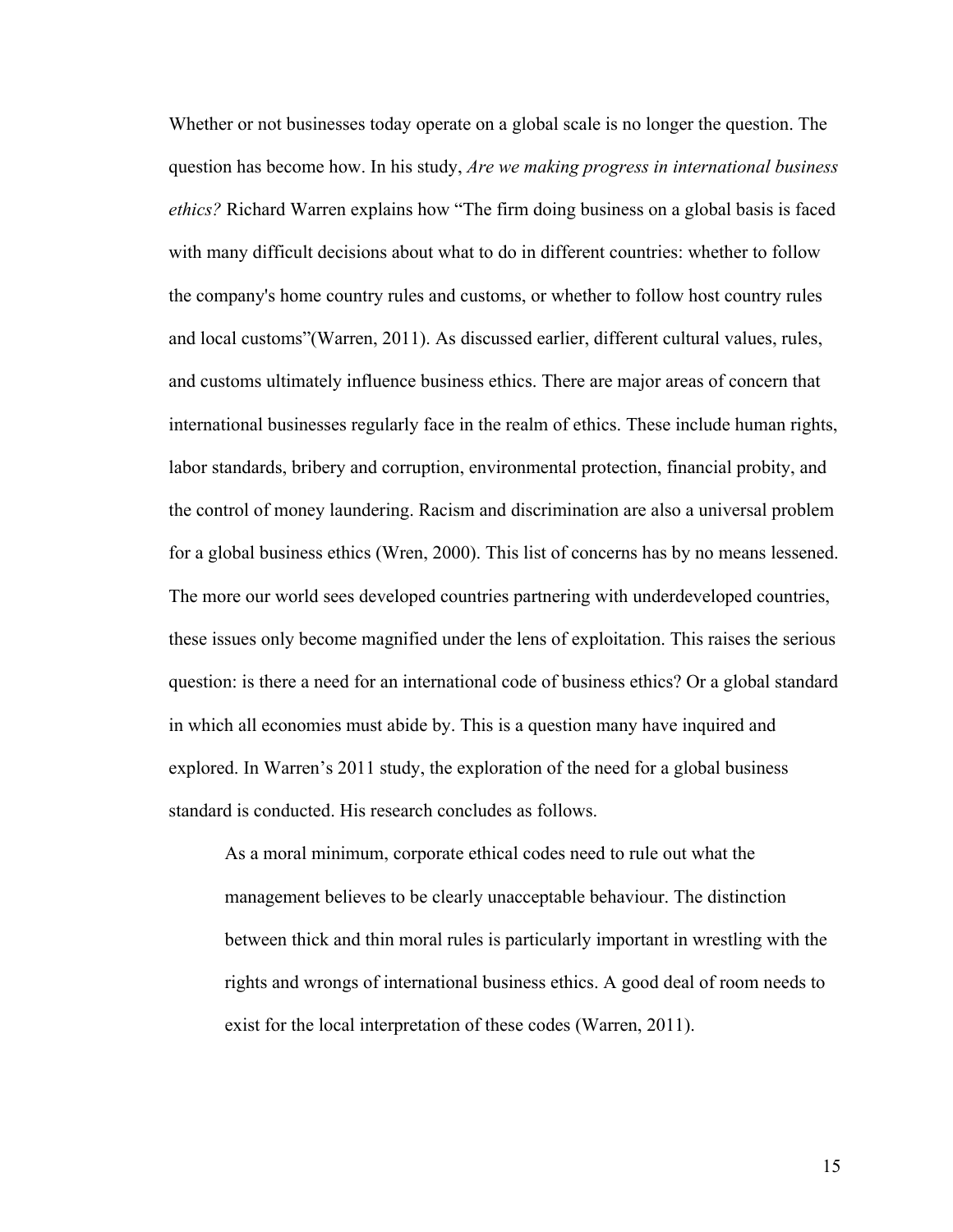And thus, "the local interpretation of these codes" points back to the need in understanding business ethics in the cross-cultural landscape. Whether business ethics is moving towards it or not, business ethics cannot currently be defined or measured on this universal code. In fact, "The universality of any particular theory cannot be assumed because cultural systems inevitably shape models of ethical decision making just as they influence general organizational theories" (Davis et el, 1998). This statement holds true by what Geert Hofstede and others' research has proven true over time- culture does in fact determine values and thus shape models of ethical decision making. With this idea in mind, to believe business ethics can be universal means to believe that to some degree culture can be universal as well. The more our world becomes interconnected and interdependent, the inevitable question is brought to attention: is there a need for a "moral minimum" of a universal business ethics code, as researchers like Warren have suggested? Or does simply recognizing cultural differences, like Hofstede has done, suffice?

#### <span id="page-18-0"></span>**VII. Hypothesis**

Keeping all this in view, there are two different ways to approach the study and analysis of the collected data. The survey data in this study can be analyzed in one of two ways. One way to analyze the data is through the individual culture's perspective, taking into consideration the differences between each culture. This way validates Hofstede's cultural typology and the influence it plays on business ethics. The hypothesis resulting from this method of analysis states: individual cultures dictate business ethics and therefore a universal code is not feasible. The second way to analyze the data is from a global perspective. This analysis method brings in Warren's theory of an international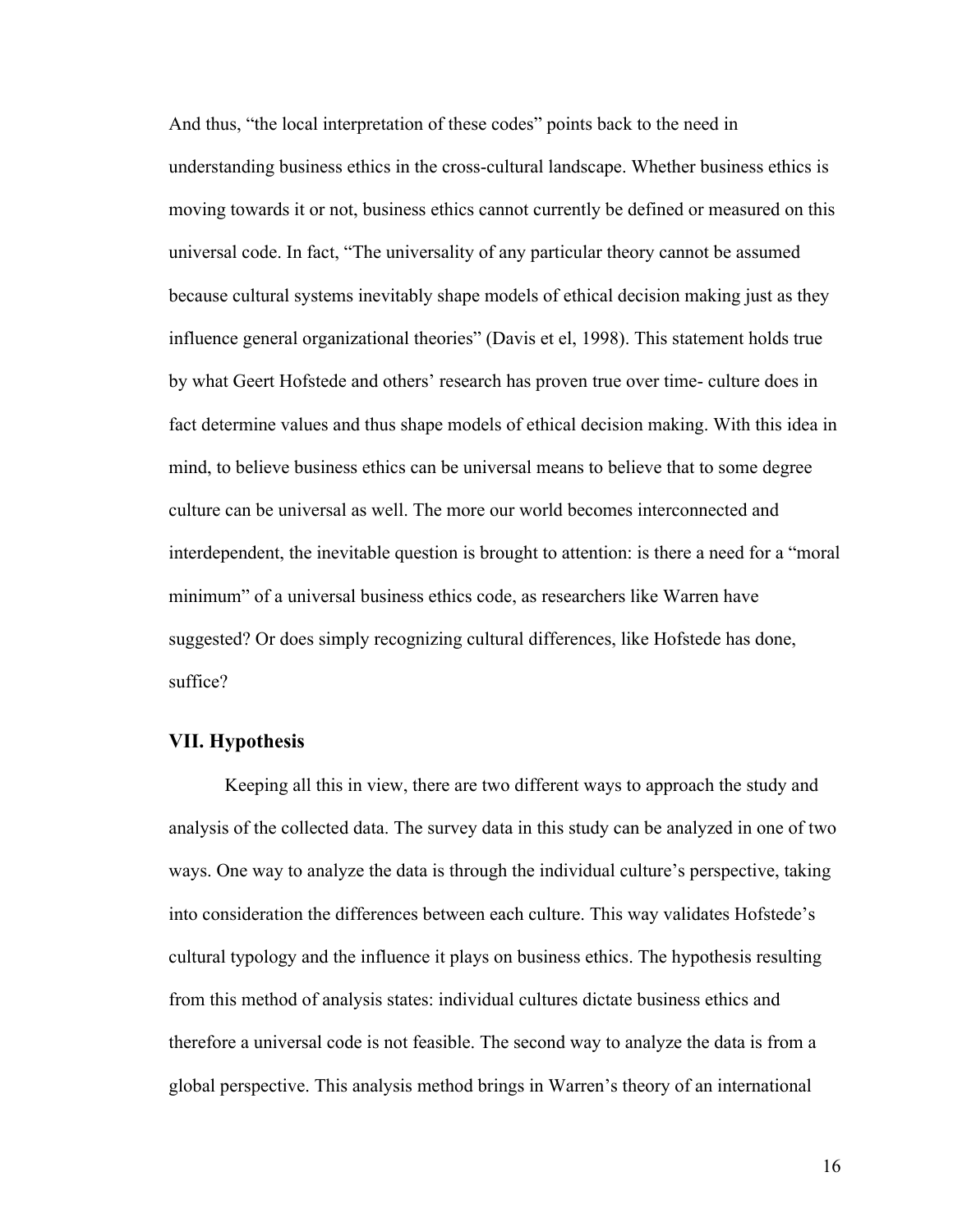standard for business ethics, and holds the data findings in the same light. The hypothesis resulting from the second method states: no matter the culture, the industry, the profession, we as a world both recognize and try to work toward a better version of our human nature.

The study and comparison of cross-cultural business ethics was conducted specifically in the countries of Thailand and the United States. To study these two countries' business ethics, a survey was conducted in each country, analyzed, and compared to one another. The research was conducted on a Micro-Empirical scale. This approach by definition " hypothesizes the existence of general norms or values and then gathers and analyzes data with a view of determining the extent to which these norms or values prevail in the group surveyed" (Koehn & Leung, 2004). Thailand and the United States are hypothesized in this study as having general norms and values. The gathering and analysis of data is purposed to understand the extent in which the norms and values in the realm of business ethics prevail in each country.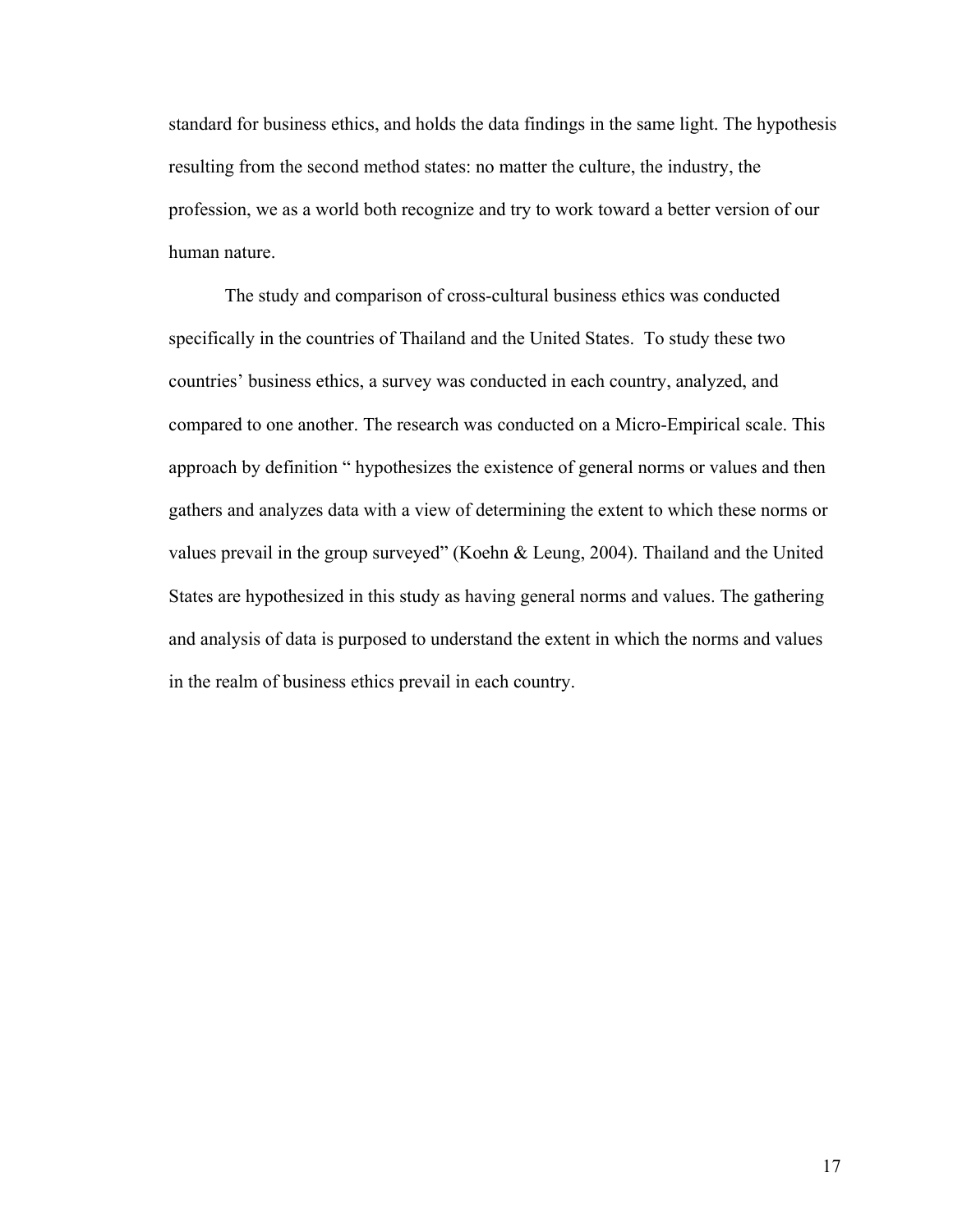## <span id="page-20-0"></span>**Methodology**

### <span id="page-20-1"></span>**I. Survey**

Before leaving for Thailand, four surveys were developed to be passed out to both Thai and United States business people, in order to cross-culturally analyze and compare ethics in the realm of business. These four surveys were divided by country: two surveys for Thailand, and two surveys for the U.S. Each survey was based upon two different scenarios, from two articles in the Ethicist of the New York Times magazine. The two articles: "A Faith- Biased Decision", by Ariel Kaminer, and "Tourist Retractions", by Clark Klosterman, serve as the basis for all four surveys. Each article presents an "ethical dilemma" scenario. The two scenarios presented in each article were then contextualized slightly to fit Thai culture and American culture, totaling four different ethical scenarios altogether. The adjustments were as follows:

## <span id="page-20-2"></span>**Thailand Adjustments**

Scenario 1: Tourist Retractions

- Added Thai locations to the scenario
- Changed the social media platform from TripAdvisor to Facebook, which is more widely used in Thailand.
- Changed "The place was deplorable and unsanitary, with an unresponsive front desk" to "The place was unsanitary and had poor service", in order to simplify for translation purposes.
- Removed "almost half the cost" to "half the cost" for translation purposes.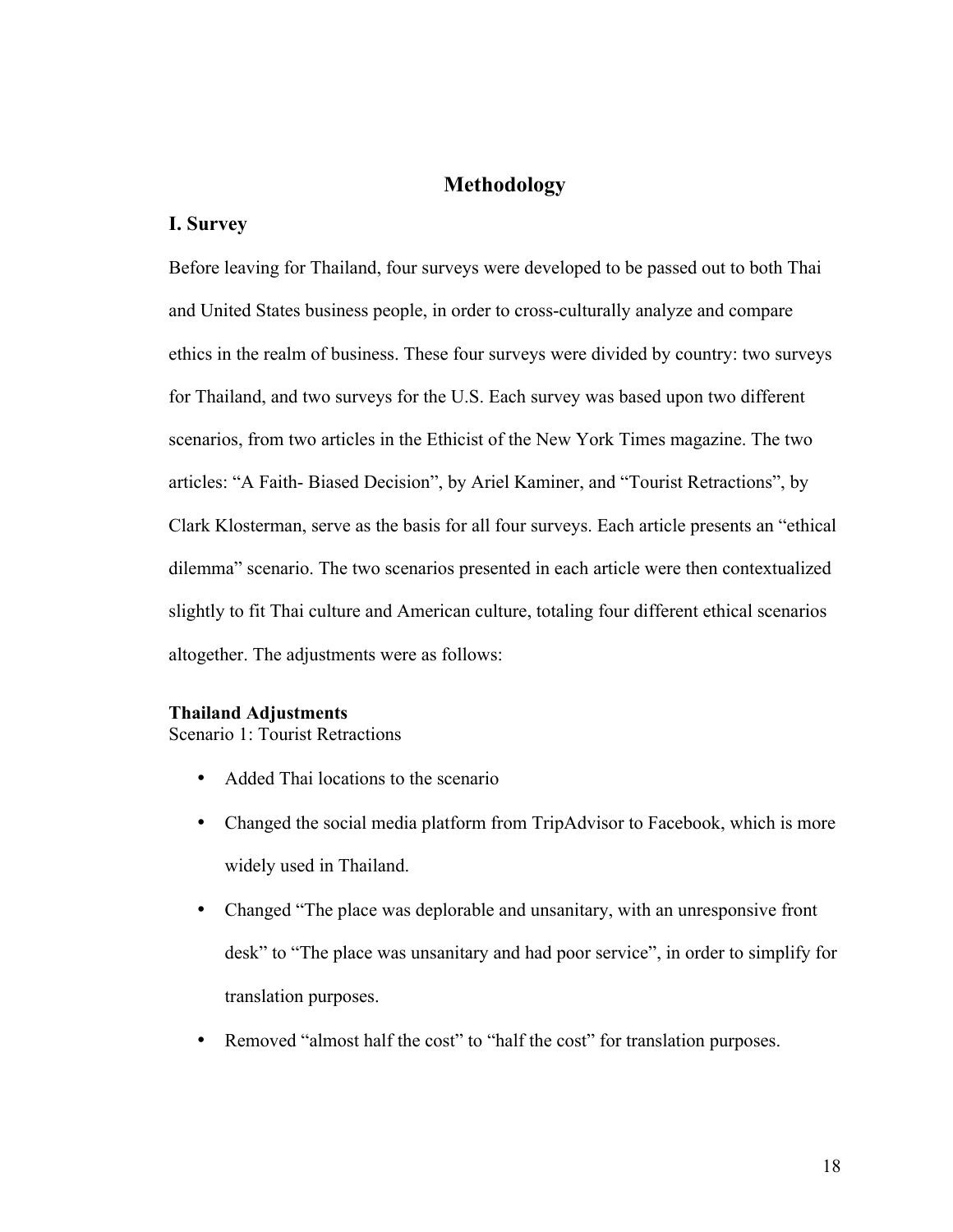- Replaced "I gave it a poor write-up on TripAdvisor.com, the travel website", with "I gave it a poor review on Facebook, posting…"
- Replaced "retract my review" with "delete my post" .
- Simplified the end of the scenario by replacing "I accepted the handsome offer and deleted my post. Who was the most unethical: me (for accepting the bribe), the owner (for offering it) or the site (which enables this chicanery and therefore has untrustworthy reviews)?" with "I accepted the offer and deleted my post."

## Scenario 2: A Faith-Biased Decision

- Replaced "caveat" with "limitation" for translating reasons.
- Added, "about the decision the company made." after "... but our staff is still left with some bitterness", and deleted "Should I have been more considerate?"

## <span id="page-21-0"></span>**U.S. Adjustments**

Scenario 1: Tourist Retractions

- Added U.S. locations at the beginning, "I am from Kansas City and recently spend several days at a relatively expensive hotel in Chicago."
- Changed "The place was deplorable and unsanitary, with an unresponsive front desk" to "The place was unsanitary and had poor service", to keep consistent with the Thai version of the scenario.
- Changed the social media platform from Trip Advisor to Facebook, which is also widely used in the U.S., and to keep consistency with Thai version of the scenario.
- Replaced "I gave it a poor write-up on TripAdvisor.com, the travel website", with "I gave it a poor review on Facebook, posting…"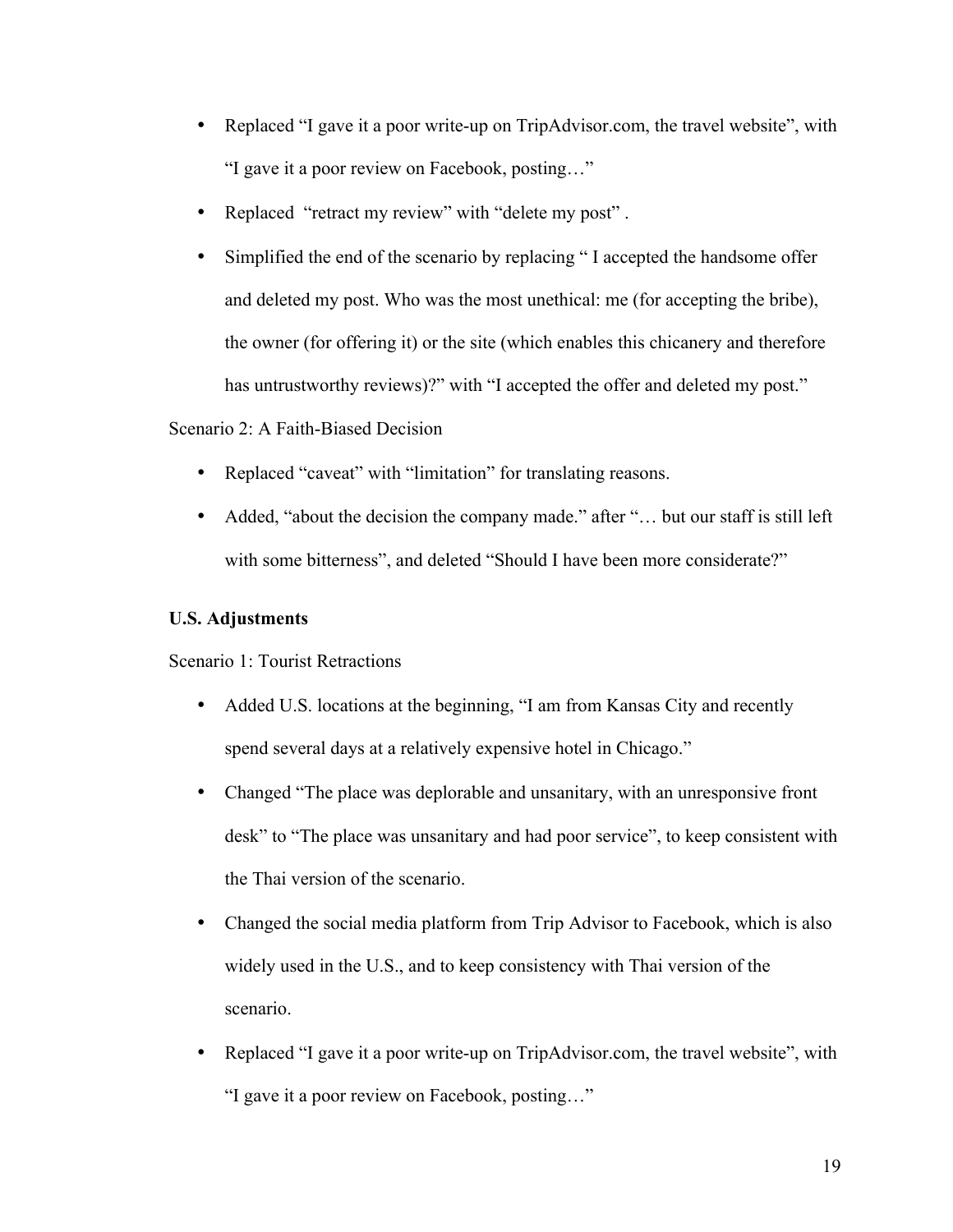• Simplified the end of the scenario by replacing "I accepted the handsome offer and deleted my post. Who was the most unethical: me (for accepting the bribe), the owner (for offering it) or the site (which enables this chicanery and therefore has untrustworthy reviews)?" with "I accepted the offer and deleted my post."

## Scenario 2: A Faith Biased Decision

- Replaced "caveat" with "limitation" to keep consistency with Thai scenario.
- Added, "about the decision the company made." after "... but our staff is still left with some bitterness", and deleted "Should I have been more considerate?"

## <span id="page-22-0"></span>**Survey Questions Explained**

After contextualizing these two articles to both Thai and American culture, from basic research and understanding of the countries' cultures. Next, a series of five questions were written regarding the ethical perception of each scenario. The reasoning behind each question written is as follows:

## Thai Scenario 1: Tourist Retractions

| uestion | Description                                                                                                                              | Reasoning                                                                                                                                                           |
|---------|------------------------------------------------------------------------------------------------------------------------------------------|---------------------------------------------------------------------------------------------------------------------------------------------------------------------|
|         | Who was the most unethical?<br>The guest (for accepting the<br>bribe) or, the owner (for<br>offering it)? Guest $(1)$ ,<br>Owner $(2)$ . | To gain first-impression and opinion on the<br>ethical scenario. Numbered Guest and<br>Owner, 1 and 2 respectively for<br>quantitative data analysis.               |
|         | From your own viewpoint,<br>how ethical was the decision<br>to delete the post? (1- very<br>unethical, 10- very ethical)?                | To gain understanding on a more specific<br>level, if an individual did not see the<br>scenario as "black or white." Scale from 1-<br>10 for quantitative analysis. |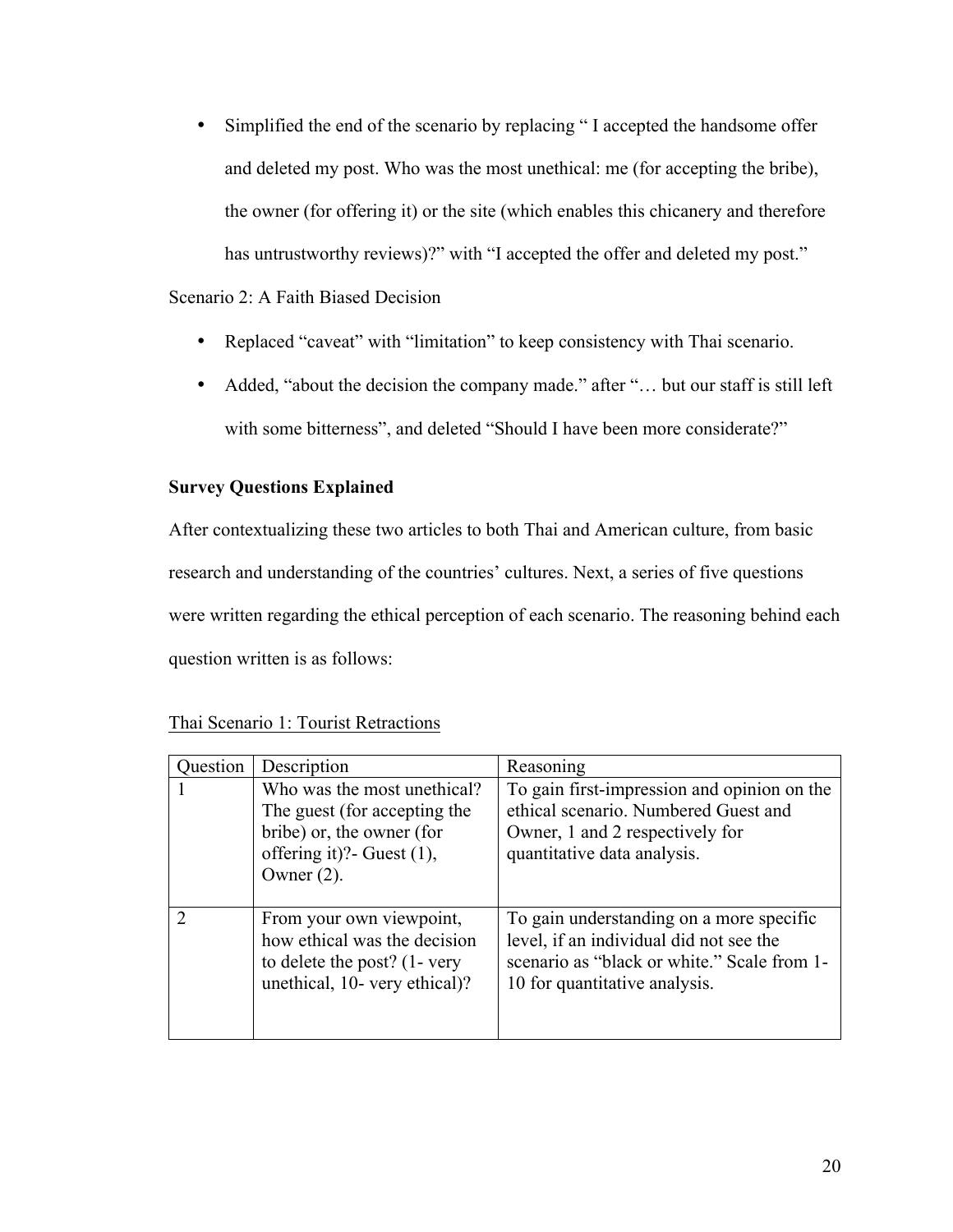|   | Thinking from the viewpoint<br>of an American, how ethical<br>was the decision to delete the<br>post? (1- very unethical, 10-<br>very ethical) | To gain insight on Thai perception of<br>American business ethics. Scale from 1-10<br>for quantitative analysis.                                                                                                                          |
|---|------------------------------------------------------------------------------------------------------------------------------------------------|-------------------------------------------------------------------------------------------------------------------------------------------------------------------------------------------------------------------------------------------|
| 4 | Have you ever come across a<br>similar situation? Yes $(1)$ / No<br>(2)                                                                        | To gain insight on how relatable the<br>scenario was, and if occurrence of ethical<br>dilemmas such as this happen more/less<br>depending on country. Numbered answers:<br>Yes and No, 1 and 2 respectively for<br>quantitative analysis. |
| 5 | Are you male or female?                                                                                                                        | To gain insight on if there is a correlation<br>between gender and answers. Answers:<br>Male and Female labeled 1 and 2,<br>respectively, for quantitative analysis.                                                                      |

## Thai Scenario 2: A Faith-Biased Decision

| Question | Description                                                                                                                                                                           | Reasoning                                                                                                                                                                      |
|----------|---------------------------------------------------------------------------------------------------------------------------------------------------------------------------------------|--------------------------------------------------------------------------------------------------------------------------------------------------------------------------------|
|          | Should the company choose<br>to side with the women $(1)$ , or<br>side with the customer's<br>religious practice $(2)$ ?                                                              | To gain first-impression and opinion on the<br>ethical scenario. Numbered Women and<br>Customer's religious practices, 1 and 2<br>respectively for quantitative data analysis. |
| 2        | From your own viewpoint,<br>how ethical was the<br>company's decision to side<br>with the customer's religious<br>practice? (1- vey unethical,<br>10-very ethical)                    | To gain understanding on a more specific<br>level, if an individual did not see the<br>scenario as "black or white." Scale from 1-<br>10 for quantitative analysis.            |
| 3        | Thinking from the viewpoint<br>of an American, how ethical<br>was the company's decision<br>to side with the customer's<br>religious practice? (1- vey<br>unethical, 10-very ethical) | To gain insight on Thai perception of<br>American business ethics.                                                                                                             |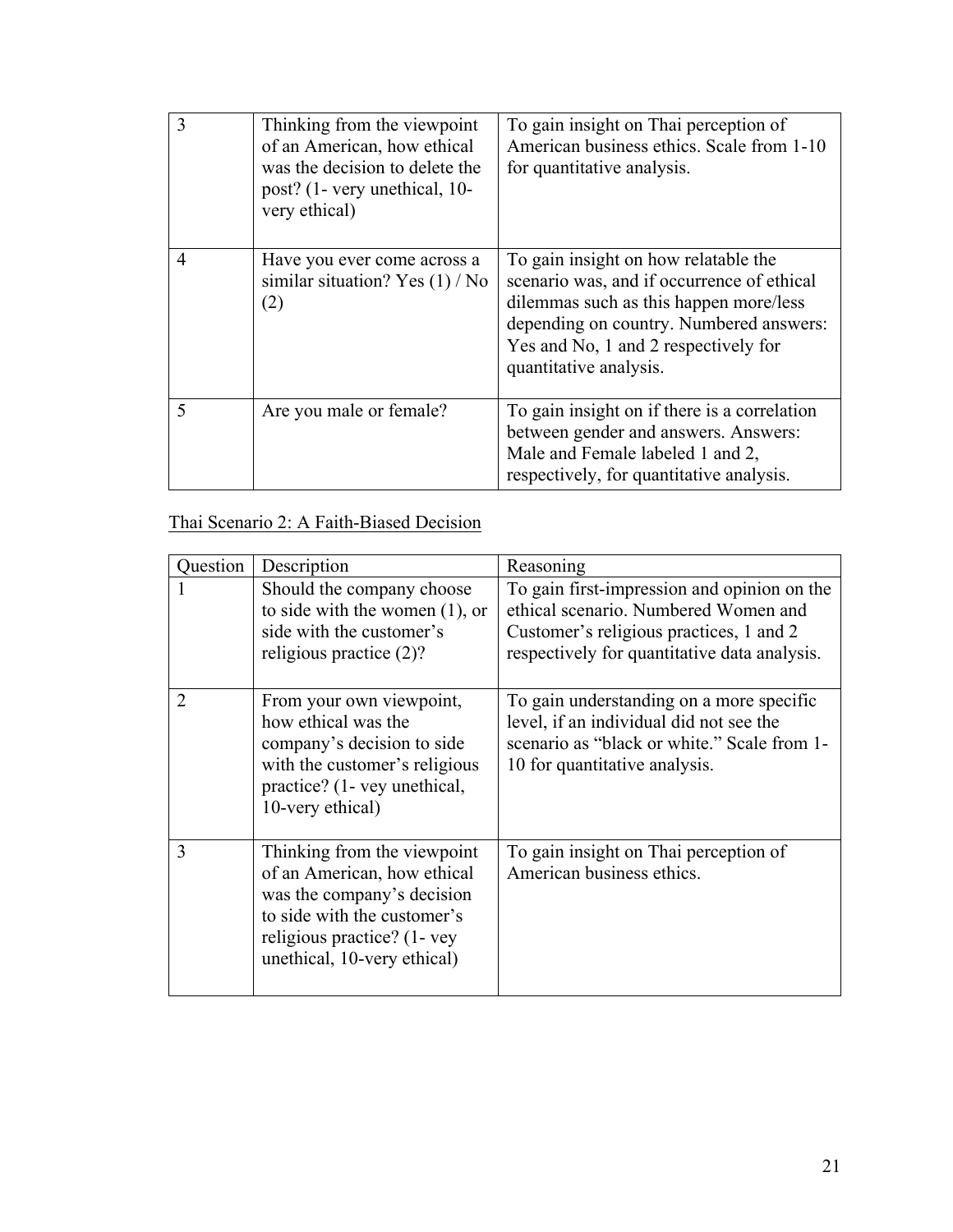| Have you ever come across a<br>similar situation? Yes $(1)$ / No<br>(2) | To gain insight on how relatable the<br>scenario was, and if occurrence of ethical<br>dilemmas such as this happen more/less<br>depending on country. Numbered answers:<br>Yes and No, 1 and 2 respectively for<br>quantitative analysis. |
|-------------------------------------------------------------------------|-------------------------------------------------------------------------------------------------------------------------------------------------------------------------------------------------------------------------------------------|
| Are you male or female?                                                 | To gain insight on if there is a correlation<br>between gender and answers. Answers:<br>Male and Female labeled 1 and 2,<br>respectively, for quantitative analysis.                                                                      |

## American Scenario 1: Tourist Retractions

| Question       | Description                                                                                                                                                                         | Reasoning                                                                                                                                                                                                                                 |
|----------------|-------------------------------------------------------------------------------------------------------------------------------------------------------------------------------------|-------------------------------------------------------------------------------------------------------------------------------------------------------------------------------------------------------------------------------------------|
| L              | Who was the most unethical?<br>The guest (for accepting the<br>bribe) or, the owner (for<br>offering it)?- Guest (1),<br>Owner $(2)$                                                | To gain first-impression and opinion on the<br>ethical scenario. Numbered Guest and<br>Owner, 1 and 2 respectively for<br>quantitative data analysis                                                                                      |
| $\overline{2}$ | From your own viewpoint,<br>how ethical was the decision<br>to delete the post? (1- very<br>unethical, 10- very ethical)                                                            | To gain understanding on a more specific<br>level, if an individual did not see the<br>scenario as "black or white." Scale from 1-<br>10 for quantitative analysis.                                                                       |
| 3              | Thinking from the viewpoint<br>of a Thai (or other developing<br>country) citizen, how ethical<br>was the decision to delete the<br>post? (1- very unethical, 10-<br>very ethical). | To gain insight on American perception of<br>Thai business ethics.                                                                                                                                                                        |
| 4              | Have you ever come across a<br>similar situation? Yes $(1)$ / No<br>(2)                                                                                                             | To gain insight on how relatable the<br>scenario was, and if occurrence of ethical<br>dilemmas such as this happen more/less<br>depending on country. Numbered answers:<br>Yes and No, 1 and 2 respectively for<br>quantitative analysis. |
| 5              | Are you male or female?                                                                                                                                                             | To gain insight on if there is a correlation<br>between gender and answers. Answers:<br>Male and Female labeled 1 and 2,<br>respectively, for quantitative analysis.                                                                      |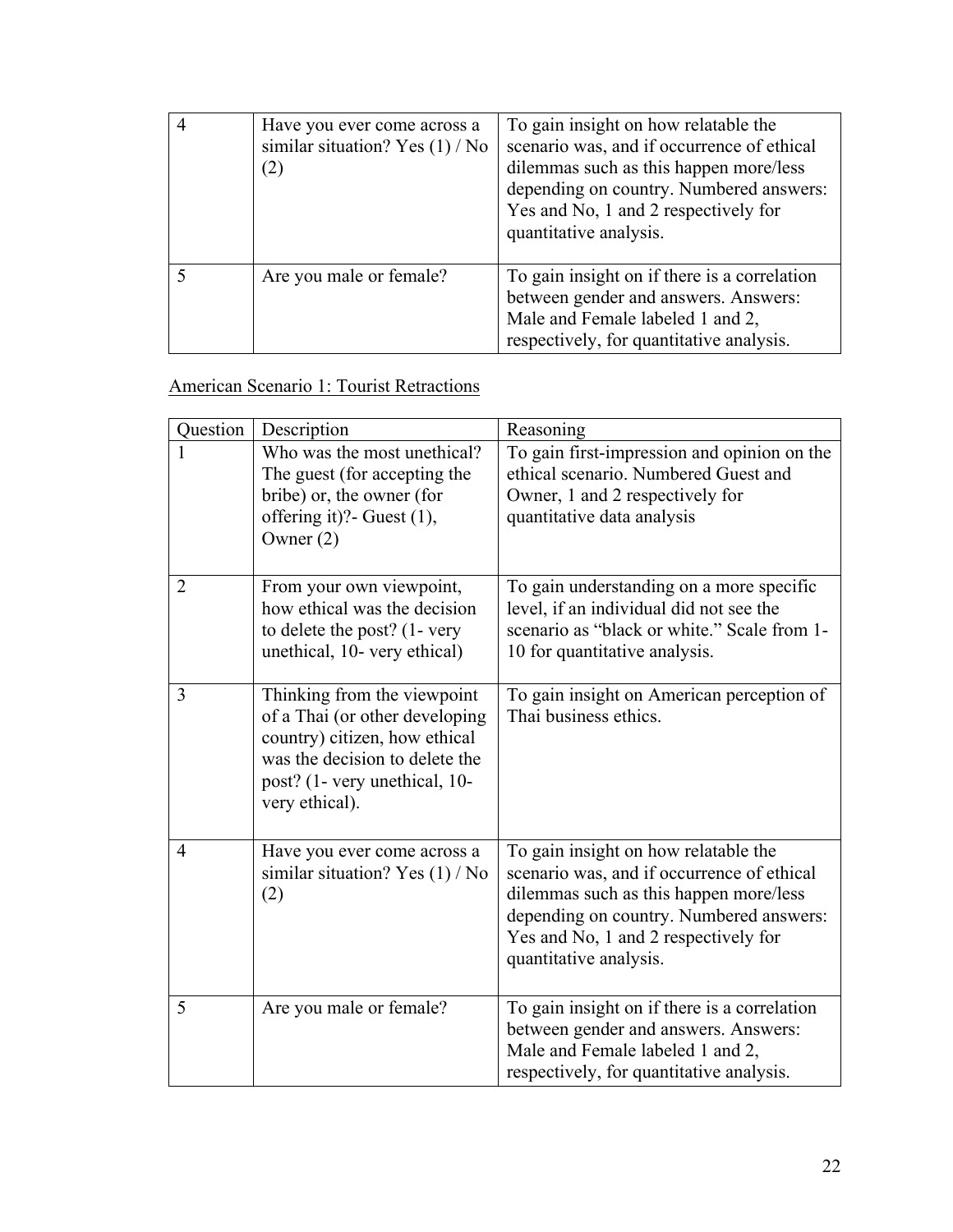| Question       | Description                                                                                                                                                                                                                 | Reasoning                                                                                                                                                                                                                                 |
|----------------|-----------------------------------------------------------------------------------------------------------------------------------------------------------------------------------------------------------------------------|-------------------------------------------------------------------------------------------------------------------------------------------------------------------------------------------------------------------------------------------|
| 1              | Should the company choose<br>to side with the women $(1)$ or<br>side with the customer's<br>religious practice (2)?                                                                                                         | To gain first-impression and opinion on the<br>ethical scenario. Numbered Women and<br>Customer's religious practice, 1 and 2<br>respectively for quantitative data analysis.                                                             |
| $\overline{2}$ | From your own viewpoint,<br>how ethical was the<br>company's decision to side<br>with the customer's religious<br>practice? (1-very unethical,<br>10- very ethical)                                                         | To gain understanding on a more specific<br>level, if an individual did not see the<br>scenario as "black or white." Scale from 1-<br>10 for quantitative analysis.                                                                       |
| 3              | Thinking from the viewpoint<br>of a Thai (or other developing<br>country) citizen, how ethical<br>was the company's decision<br>to side with the customer's<br>religious practice? (1- very<br>unethical, 10- very ethical) | To gain insight on American perception of<br>Thai (or other developing country)<br>business ethics.                                                                                                                                       |
| $\overline{4}$ | Have you ever come across a<br>similar situation? Yes $(1)$ / No<br>(2)                                                                                                                                                     | To gain insight on how relatable the<br>scenario was, and if occurrence of ethical<br>dilemmas such as this happen more/less<br>depending on country. Numbered answers:<br>Yes and No, 1 and 2 respectively for<br>quantitative analysis. |
| 5              | Are you male or female?                                                                                                                                                                                                     | To gain insight on if there is a correlation<br>between gender and answers. Answers:<br>Male and Female labeled 1 and 2,<br>respectively, for quantitative analysis.                                                                      |

American Scenario 2: A Faith-Biased Decision

A professional researcher, who assisted in this study, along with two different native speakers, made small revisions to the surveys. The four ethical scenario surveys were finalized and named: Thai Ethical Scenario 1: Tourist Retractions, Thai Ethical Scenario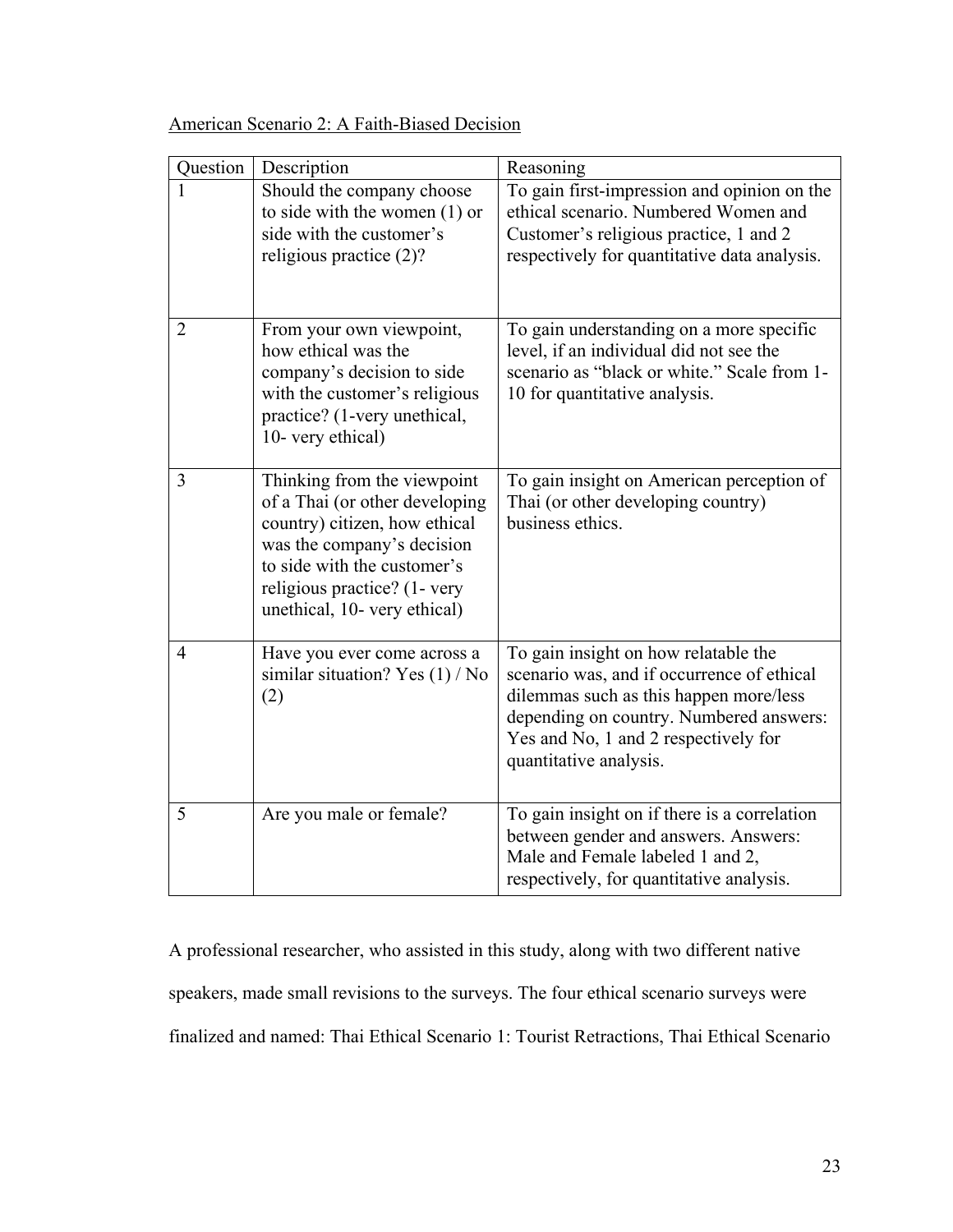2: A Faith- Biased Decision, American Scenario 1: Tourist Retractions, American Scenario 2: A Faith-Biased Decision.

### <span id="page-26-1"></span><span id="page-26-0"></span>**II. Data Collection**

#### **Thailand**

Unsure of the best way to distribute surveys in Thailand, 60 copies of the two Thai surveys were made in preparation to hand out, along with another copy of each survey made and laminated in preparation to give the survey and record in a separate journal. Altogether, 62 copies of the surveys were taken to Chiang Mai, Thailand.

Total time spent in Thailand was 12 weeks. During the eighth week, a list of possible survey groups was made, according to the relations and connections made over the past eight weeks spent (living/working) in Chiang Mai, Thailand.

1. Mae Baans

- 2. Local church community, varying occupations
- 3. International School teachers and administrative staff
- 4. Neighboring restaurant owners and workers
- 5. Thai Tutor's connections- Nonprofit workers and teachers

Surveys were distributed according to these people groups. Surveys were handed out in person accompanied with a native Thai speaker, who translated and explained purpose of survey. Thais were very willing to help fill out the surveys. After the first two surveys were handed out to neighboring restaurant owners, it became very apparent of the adjustments needed in both the translation and formation of questions: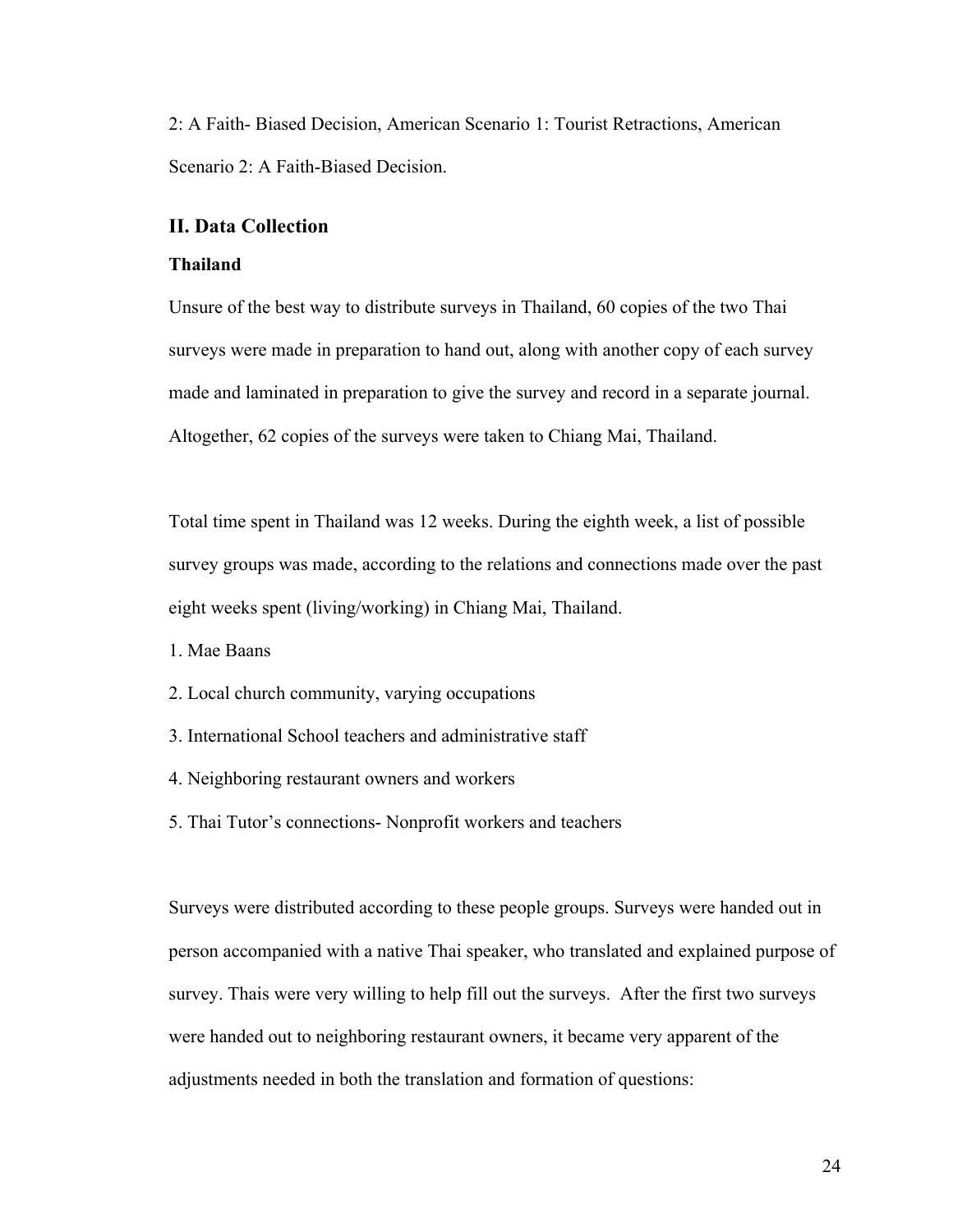1. Local Thais had a difficult time understanding the scale when answering Question 2 on both surveys.

2. Local Thais said they did not know American business ethics, and did not have an opinion, according to Question 3 on both surveys.

3. Overall translation needed to be slightly adjusted to the Northern Thai dialect.

The surveys were adjusted accordingly:

1. Question 2 was re-formatted on both surveys so it displayed a scale for people taking the survey. This visual simplified and clarified Question 2, as seen below:

From your own viewpoint, how ethical was the decision to delete the post?/ how ethical was the company's decision to side with the customer's religious practice? (1 very unethical, to 10- very ethical) Please circle a number:



2. Content in Question 3 was deleted altogether, and replaced with the questions: "How would you have handled the situation if you were a hotel quest?" (Thai Scenario 1: Tourist Retractions) and "How would you have handled the situation if you were the overseer of the wholesale distributor?" (Thai Scenario 2: A Faith-Biased Decision) This question changed from a quantitative answer, to a qualitative.

3. Local Thai tutor, fluent in both English and Thai, translated scenarios and questions for both surveys to the Northern Thai dialect.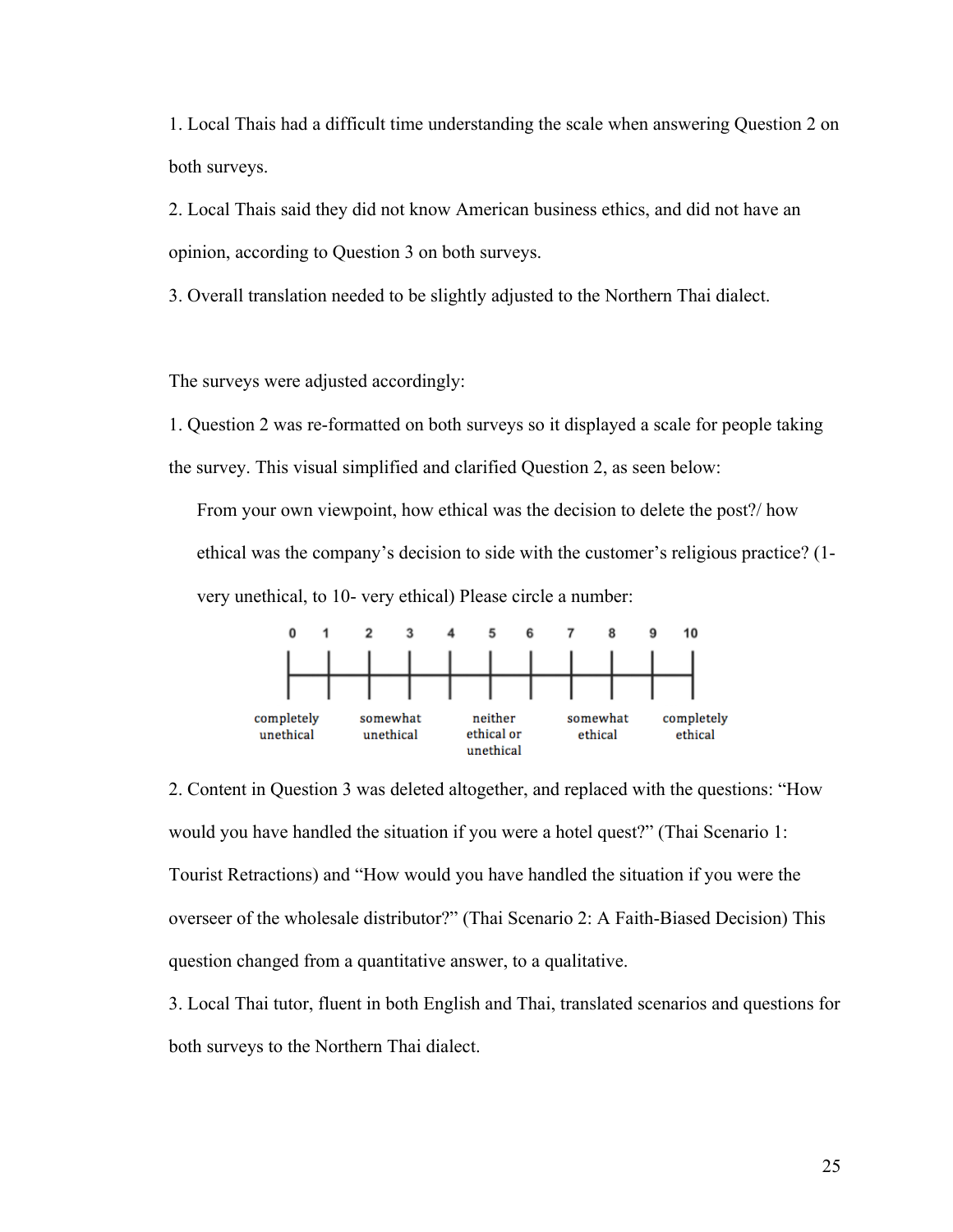After adjustments had been made, survey distribution continued. After two weeks, the number of surveys completed by people groups were as follows:

1. Mae Baans- 8

- 2. Local church community, varying occupations- 25
- 3. International School teachers and administrative staff- 7
- 4. Neighboring restaurant owners and workers 3

5. Thai Tutor's connections- Nonprofit workers and teachers- 27

<span id="page-28-0"></span>Total Responses: 70

#### **U.S.**

After collecting all surveys, and returning to America, surveys were gone through one by one and data was entered into an excel document. Four surveys were missing translation on the free responses, and were photocopied, emailed to Chiang Mai Thai Tutor who assisted in survey process, and were translated to English.

Next, the two original American surveys were adjusted to match the Thai surveys that had been adjusted in Thailand. The American Scenario surveys were as follows: 1. Question 2 on both surveys was re-formatted so it displayed a scale for people taking the survey. This visual simplified and clarified Question 2, as seen below:

From your own viewpoint, how ethical was the decision to delete the post?/ how ethical was the company's decision to side with the customer's religious practice (1- very unethical, to 10- very ethical) Please circle a number:

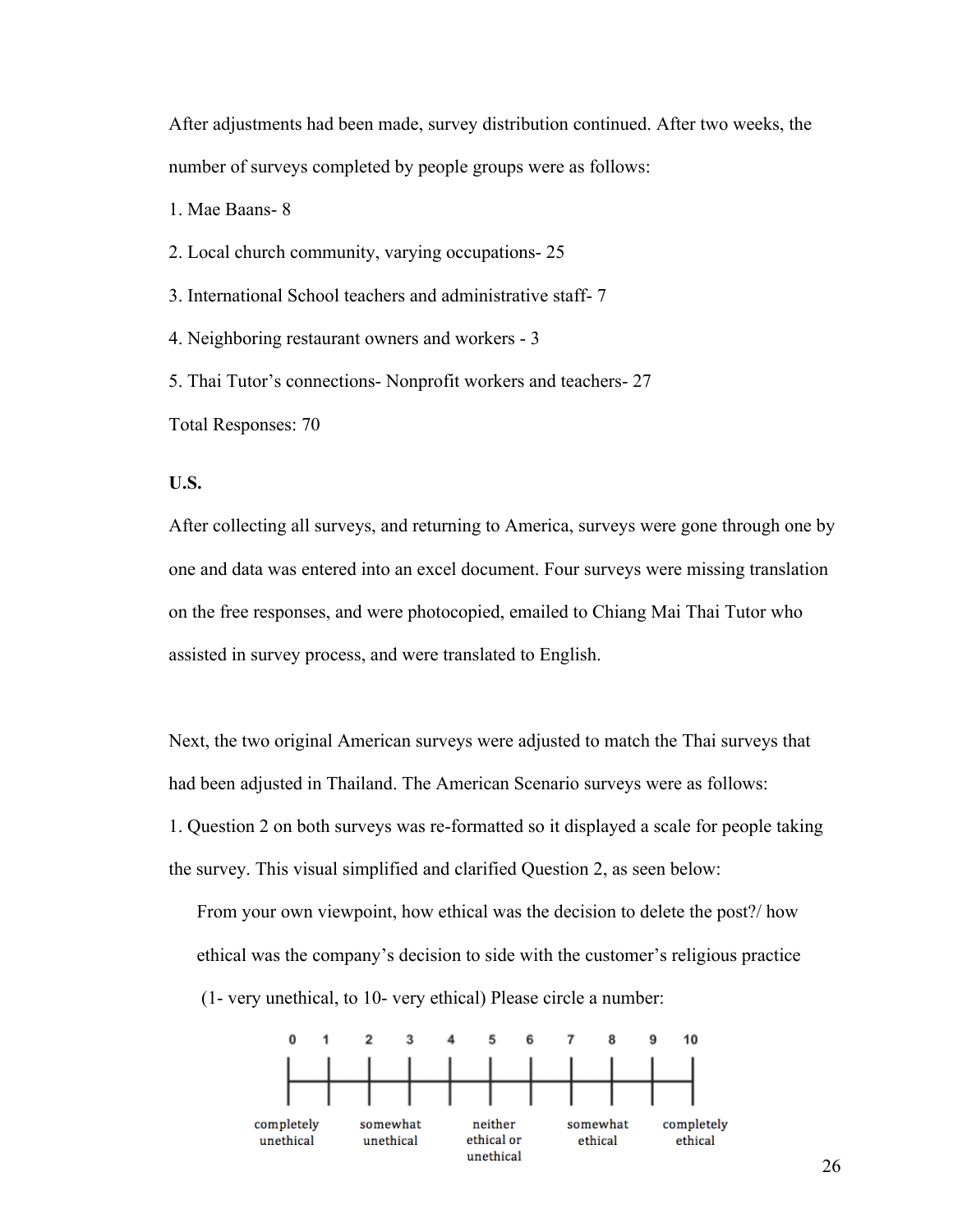2. Content in Question 3 was deleted altogether, and replaced with the questions: "How would you have handled the situation if you were a hotel quest?" (Thai Scenario 1: Tourist Retractions) and "How would you have handled the situation if you were the overseer of the wholesale distributor?" (Thai Scenario 2: A Faith-Biased Decision) This question changed from a quantitative answer, to a qualitative.

3. Because surveys were handed out in groups segmented by occupation, an extra question was added to both American surveys, "Please list your professional title", in order to analyze the difference in response and occupation cross-culturally.

Both American scenarios: American Scenario 1: Tourist Retractions, and American Scenario 2: A Faith-Biased Decision were entered into the Qualtrics Survey software. After the survey request was sent and approved by The International Review Board, the survey was sent to American business professionals at random, by posting the Qualtrics survey link on personal and professional social media, as well as sending an email with the Qualtrics survey link to current co-workers and family, asking them to pass the survey along to their co-workers and family. The Qualtrics survey was set up so that each time a participant opened the survey, a different scenario would appear at random. Over the course of four weeks, there were 112 completed surveys.

The Thai data and American data were analyzed side by side and the following results were found.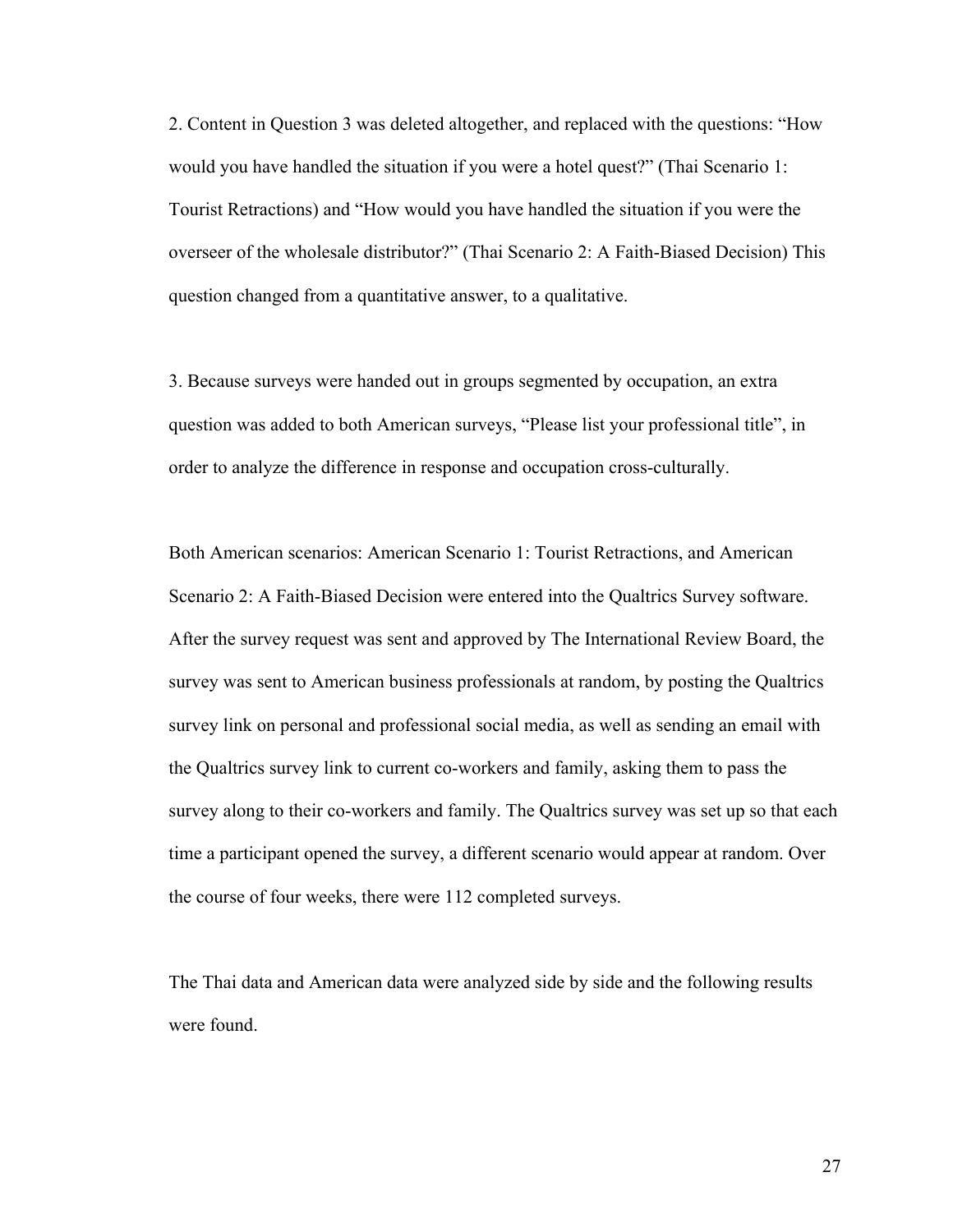## <span id="page-30-0"></span>**Results**

#### <span id="page-30-1"></span>**I. Chi-Square and Cross Tabulations**

Chi-square tests and cross tabulations were performed to analyze Questions 1,3,4, and 5 in each scenario, which contained qualitative data.

## <span id="page-30-2"></span>**II. Multivariate Analysis of Variance (MANOVA) Tests**

MANOVA tests were performed to analyze Question 2, containing quantitative data. In each scenario, comparisons were made between the mean quantitative score of Question 2: (How ethical was the decision made in the scenario?) and participants' responses to Question 3: (How would you handle the situation?). In each scenario, the mean score of Question 2 was analyzed within each Question 3 answer groups (1, 2, 3, 4, and 5) and tested for significance between each group. (See Tables 1A and 1B) These tests were conducted without separating by country because there was not a significant relationship found overall between different countries and answer group means. There was no main effect for country on participant's mean score of Question 2. (*p=*. 898).

|               | Table 1A (Scenario 1)                 |                    |  |  |  |
|---------------|---------------------------------------|--------------------|--|--|--|
|               | Question 2<br>Question 3 Answer Group |                    |  |  |  |
|               |                                       | Mean               |  |  |  |
|               | would accept and delete post          | $6.417_a$          |  |  |  |
|               | not accept and not delete post        | $2.650_{ab}$       |  |  |  |
| $\mathcal{R}$ | ask for refund and not delete post    | 7.333 <sub>h</sub> |  |  |  |
| 4             | handle situation differently          | 4.561              |  |  |  |
|               | unsure                                | 5.25               |  |  |  |

a: means significantly different at  $p < .006$ 

b: means significantly different at  $p < .001$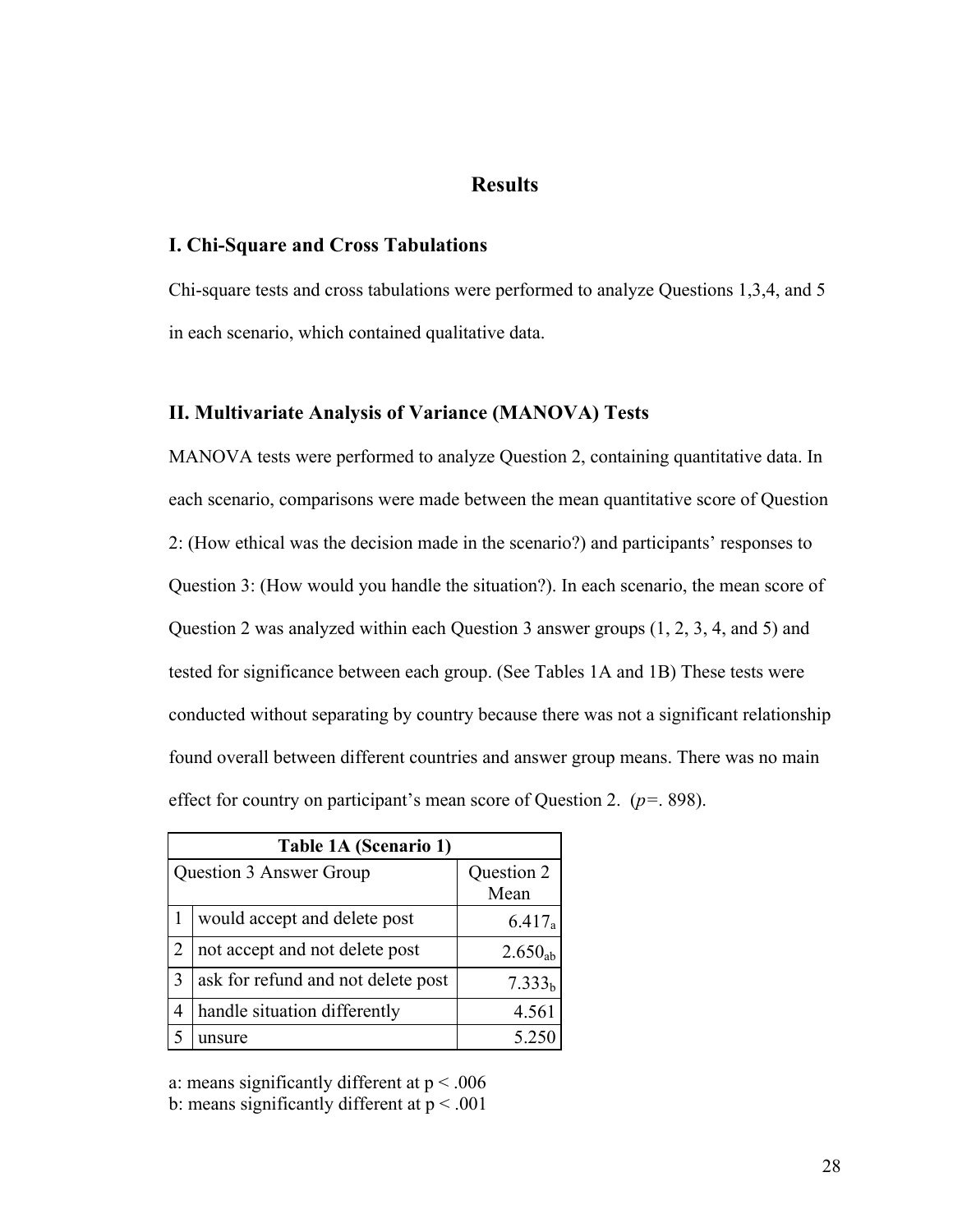|   | Table 1B (Scenario 2)   |                     |  |  |
|---|-------------------------|---------------------|--|--|
|   | Question 3 Answer Group | Question 2          |  |  |
|   |                         | Mean                |  |  |
|   | allow without women     | 5.500 <sub>ab</sub> |  |  |
|   | not allow without women | 3.607a              |  |  |
| 3 | find compromise         | 5.000               |  |  |
| 4 | follow company policy   | 8.600 <sub>b</sub>  |  |  |
|   | other                   |                     |  |  |

a: means significantly different at  $p < .099$ 

b: means significantly different at  $p < .035$ 

## <span id="page-31-0"></span>**III. Results by Scenario**

<span id="page-31-1"></span>**Scenario 1- Hotel** Question 1: Who was the most unethical? The Guest (for accepting the bribe) or the

Owner (for offering it)?

A chi-square test was performed and a significant relationship was found between

country and whether participants answered, "Guest" or "Owner",  $X^2(2, N=65) = 8.916$ ,

*p*= .012.

80.8% of participants that answered that the Guest was the most unethical were from Thailand. 77.8% of participants from the U.S. answered that the Owner was the most

unethical. (See Table 2)

| Table 2                                        |          |  |                  |  |  |
|------------------------------------------------|----------|--|------------------|--|--|
| Crosstab                                       |          |  |                  |  |  |
| Question 1: Who was more unethical?<br>Country |          |  |                  |  |  |
| Guest<br>Owner                                 |          |  |                  |  |  |
| USA count                                      |          |  | 21               |  |  |
| Thailand count                                 | 21<br>16 |  |                  |  |  |
| <b>Chi-Square Tests</b>                        |          |  |                  |  |  |
|                                                | Value    |  | Asymp. Sig $(2-$ |  |  |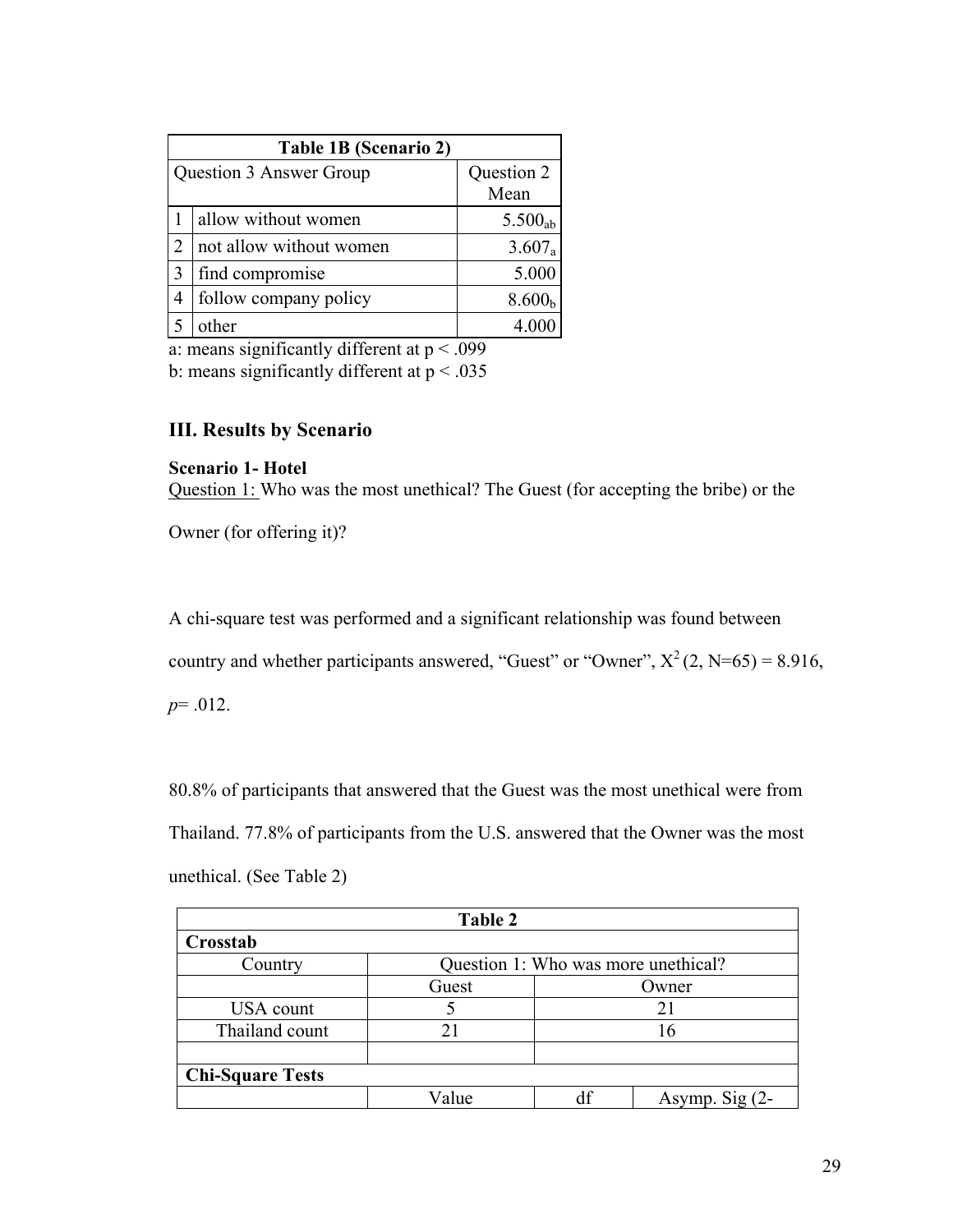|                    |                | sided  |
|--------------------|----------------|--------|
| Pearson Chi-Square | Q <sub>1</sub> | $\sim$ |

Question 2: On a scale from  $1-10$  (1= very unethical, 10= very ethical) From your own viewpoint, how ethical was the decision to delete the post?

Significance was found between mean scores of Question 2 and Question 3 answer groups, in answer groups 1, 2, and 3.

Participants that answered option 1 for Question 3, "Would accept owner's refund and delete post" ( $\mu$ =7.4286) is significantly different from participants that answered option 2 for Question 3, "Would not accept refund and not delete post" ( $\mu$ =3.1333, *p* = .006)

Participants that answered option 2 for Question 3, "Would not accept refund and not delete post" ( $\mu$ =3.1333) is significantly different from participants that answered option 3 for Question 3, "Ask for refund and not delete post" ( $\mu$ = 7.3333, *p* = .001)

See Table 1A.

No other comparisons were significant.

Question 3: How would you handle the situation if you were the hotel guest?

To analyze the relationship between country and participant's response to this question, each participant response was assigned to one of five groups: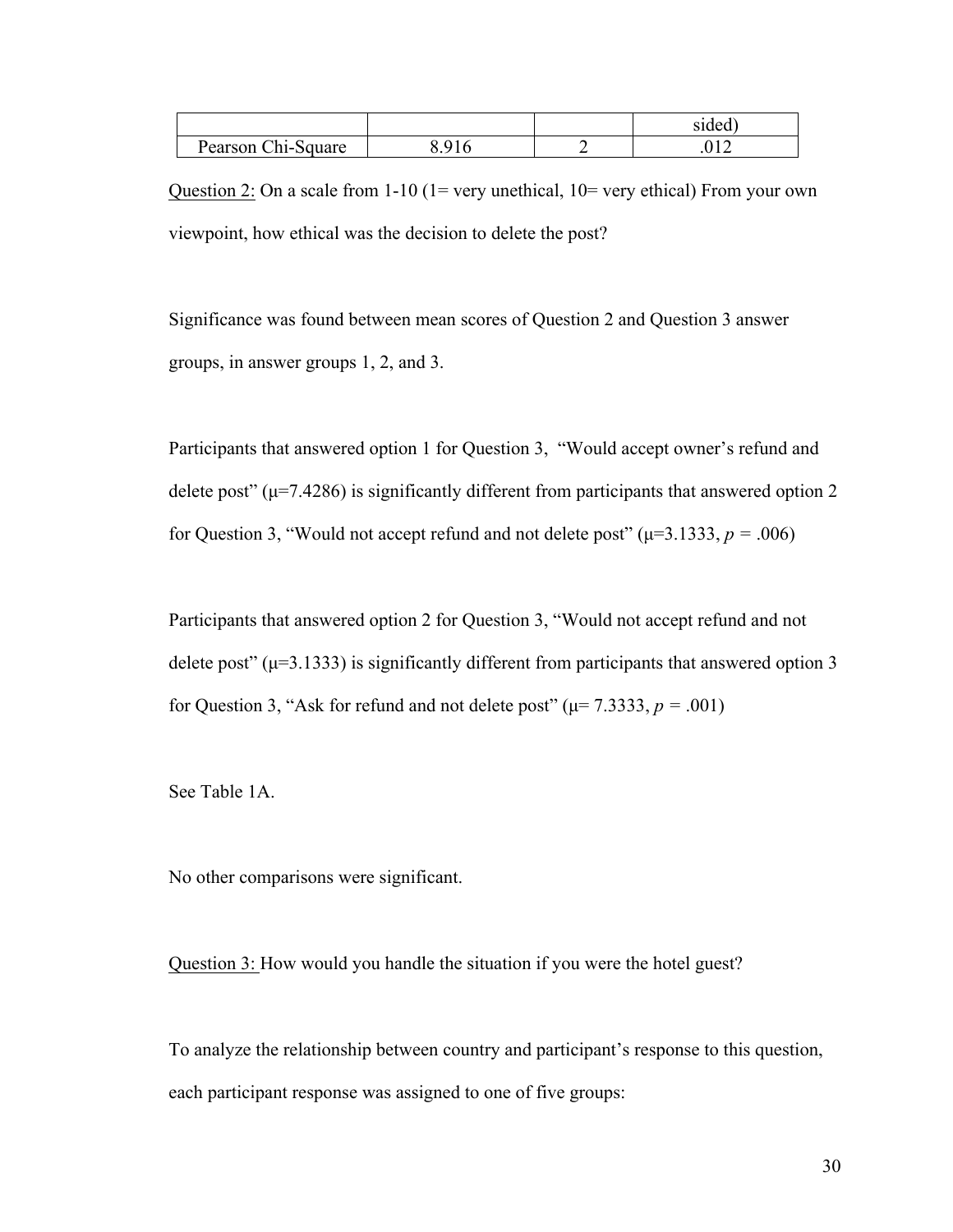1 Would accept owner's refund and delete post.

2 Would not accept refund and not delete post.

3 Ask for refund AND not delete post.

4 Not post in the first place/ handle situation entirely different

5 Unsure/ other

A chi-square test was performed and a significant relationship was found between country and participant's response for how they would handle the situation as the Guest.  $X^2$ (5, N=65) = 21.966, *p*= .001

0% of participants from Thailand answered 3. (Ask for refund and not delete post). The largest number of responses (10) from participants in Thailand that responded (26) was from group 4. (Not to post in the first place/handle situation entirely different). The largest number of responses (19) from participants in the U.S. that responded (29) was from group 2. (Would not accept refund and not delete the post).

| Table 3                 |                                    |    |                                      |                                             |                                    |        |
|-------------------------|------------------------------------|----|--------------------------------------|---------------------------------------------|------------------------------------|--------|
| Crosstab                |                                    |    |                                      |                                             |                                    |        |
| Country                 |                                    |    |                                      | Question 3: How would you handle?           |                                    |        |
|                         | Would<br>accept and<br>delete post |    | Not accept<br>and not delete<br>post | Ask for<br>refund and<br>not delete<br>post | Handle<br>situation<br>differently | Unsure |
| <b>USA</b> count        | 6                                  |    | 10                                   | 3                                           | 6                                  |        |
| Thailand<br>count       |                                    |    | 5                                    |                                             | 19                                 | 4      |
|                         |                                    |    |                                      |                                             |                                    |        |
| <b>Chi-Square Tests</b> |                                    |    |                                      |                                             |                                    |        |
|                         | Value                              | df | Asymp.                               |                                             |                                    |        |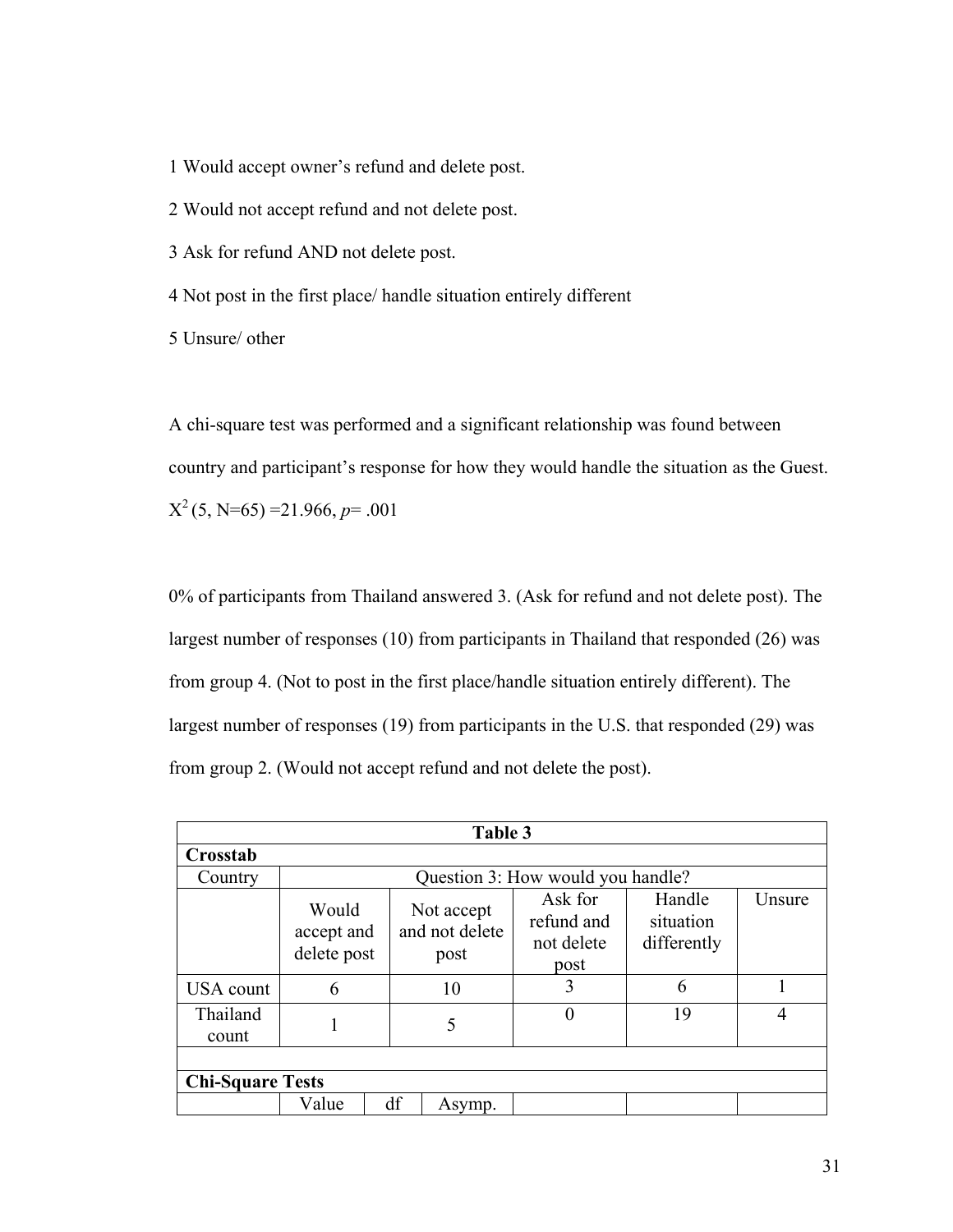|                       |        | $Sig(2-$<br>sided) |  |  |
|-----------------------|--------|--------------------|--|--|
| Pearson<br>Chi-Square | 21.966 | .001               |  |  |

Question 4: Have you ever come across a similar situation? Yes / No.

A chi-square test was performed and a significant relationship was found between country and whether participants answered, "Yes" or "No",  $X^2$  (2, N=65) = 10.506,  $p = .005$ 

81.5% of participants from the U.S. answered: No, they had not come across a similar situation. 83.3% of participants that answered: Yes, they had come across a similar situation, were from Thailand. (See Table 4)

| Table 4                 |                                                 |    |                      |  |  |
|-------------------------|-------------------------------------------------|----|----------------------|--|--|
| Crosstab                |                                                 |    |                      |  |  |
|                         | Question 4: Have you ever come across a similar |    |                      |  |  |
| Country                 | situation?                                      |    |                      |  |  |
|                         | Yes                                             |    | N <sub>0</sub>       |  |  |
| USA count               | 4                                               | 22 |                      |  |  |
| Thailand count          | 20                                              | 18 |                      |  |  |
|                         |                                                 |    |                      |  |  |
| <b>Chi-Square Tests</b> |                                                 |    |                      |  |  |
|                         | Value                                           | df | Asymp. Sig (2-sided) |  |  |
| Pearson Chi-Square      | 10.506                                          | ↑  | .005                 |  |  |

Question 5: Are you a Male or Female?

A chi-square test was performed and no significant difference was found between country and gender.  $X^2$  (2, N=65) = .393, *p*= .821

## <span id="page-34-0"></span>**Scenario 2- Customer Religion**

Question 1: Should the company choose to side with the women, or side with the

customer's religious practice?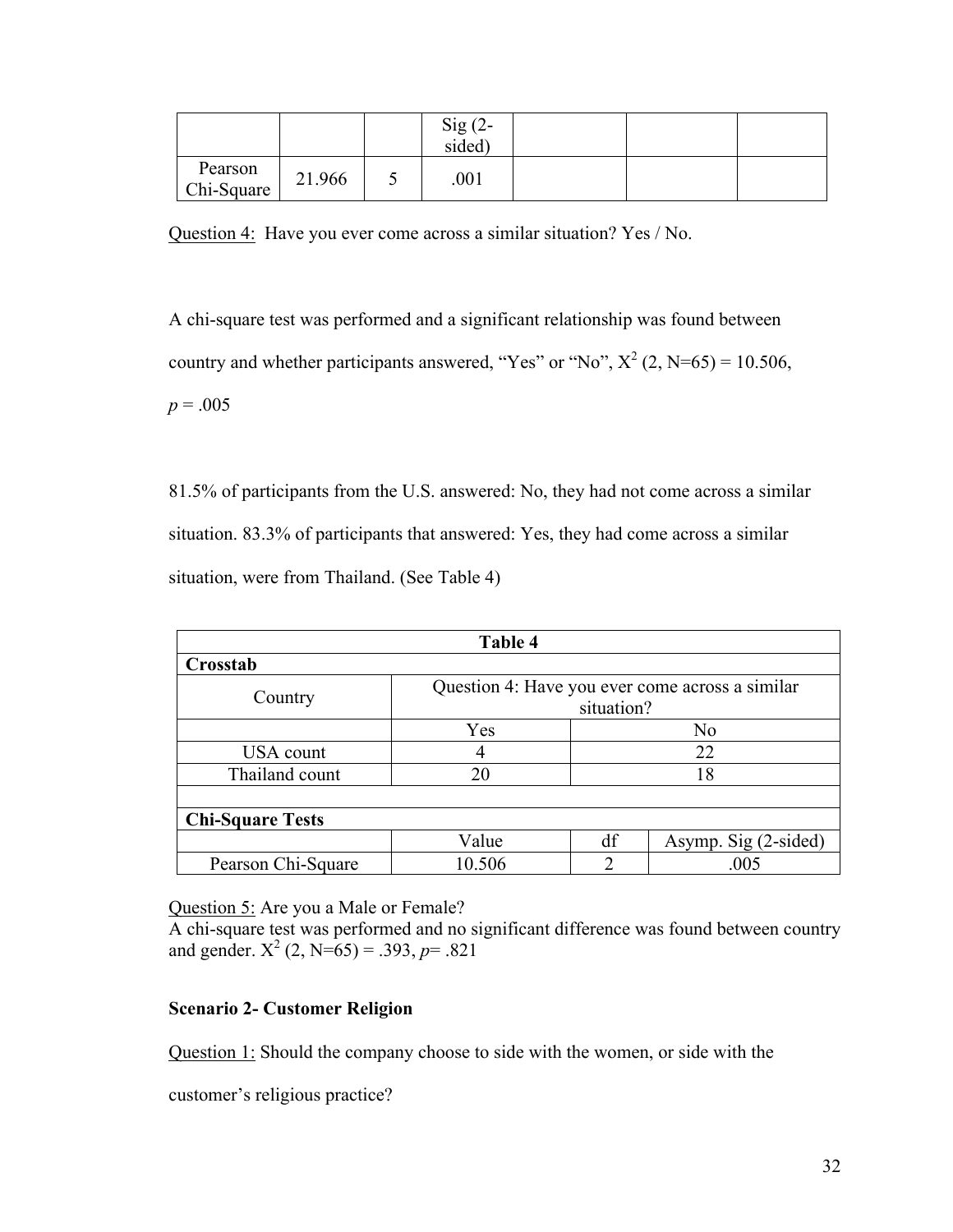A chi-square test was performed and a significant relationship was found at the 10% level between country and whether participants answered "Women" or "Customer's Religious practice."  $X^2$  (2, N=60) = 5.034, *p*= .081

75% of U.S. participants answered that they would choose to side with the women. 71.4% of participants who answered that they would choose to side with the customer's religious practice was from Thailand. (See Table 5)

| Table 5                 |                             |          |                    |  |  |
|-------------------------|-----------------------------|----------|--------------------|--|--|
| Crosstab                |                             |          |                    |  |  |
|                         | Question 1: Should the      |          |                    |  |  |
|                         | company side with the women |          |                    |  |  |
| Country                 | or customer's religious     |          |                    |  |  |
|                         | practice?                   |          |                    |  |  |
|                         | Women                       | Customer |                    |  |  |
|                         |                             | Religion |                    |  |  |
| <b>USA</b> count        | 21                          |          | 6                  |  |  |
| Thailand                | 17                          | 15       |                    |  |  |
| count                   |                             |          |                    |  |  |
|                         |                             |          |                    |  |  |
| <b>Chi-Square Tests</b> |                             |          |                    |  |  |
|                         |                             |          | Asymp.             |  |  |
|                         | Value                       | df       | $\mathrm{Sig}$ (2- |  |  |
|                         |                             |          | sided)             |  |  |
| Pearson Chi-<br>Square  | 5.034                       | 2        | .081               |  |  |

Question 2: On a scale from  $1-10$  ( $1=$  very unethical,  $10=$  very ethical) From your own viewpoint, how ethical was the decision to side with the customer's religious practice?

Significance was found between mean scores of Question 2 and Question 3 answer groups, in answer groups 1, 2, and 4.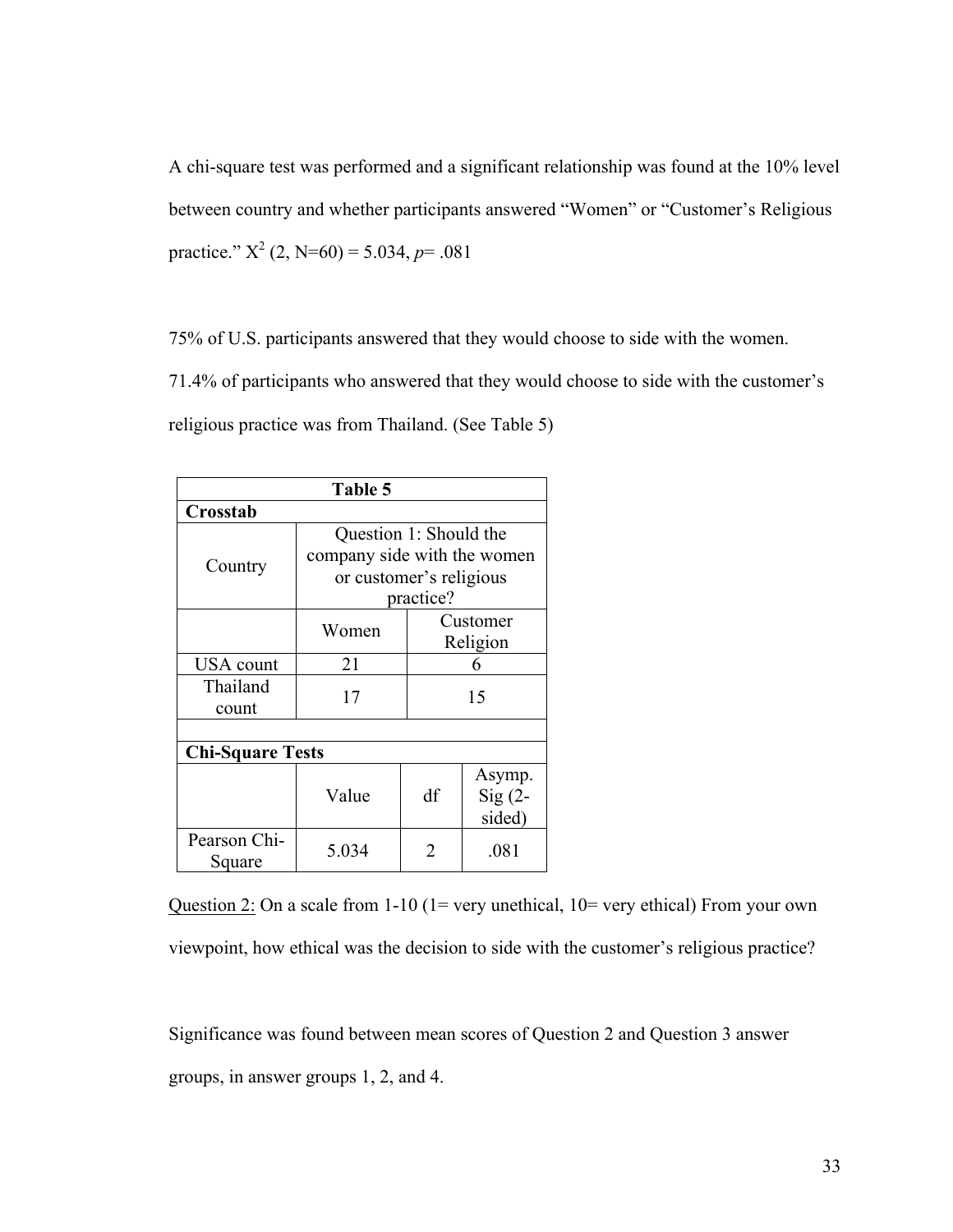Participants that answered option 1 for Question 3, "Allow customer to perform ceremony without women"  $(\mu=5.5)$  is significantly different than participants that answered option 2 for Question 3, "Not allow customer to perform ceremony without women" (µ= 3.76, *p=* .099).

Participants that answered option 1 for Question 3, "Allow customer to perform ceremony without women"  $(\mu=5.5000)$  is significantly different than participants that answered option 4 for Question 3 "Follow company policy" ( $\mu$  = 8.6000,  $p$  = .035) Although there is a significant relationship between Question 3 Option 1 and Question 3 Option 4, there is potential for data collection error. (See subscript Scenario 2, Question 3, Option 4)

See Table 1B.

No other comparisons were significant.

Question 3: How would you have handled the situation if you were the overseer of the wholesale distributor?

To analyze the relationship between country and participant's response to this question, each participant response was assigned to one of five options: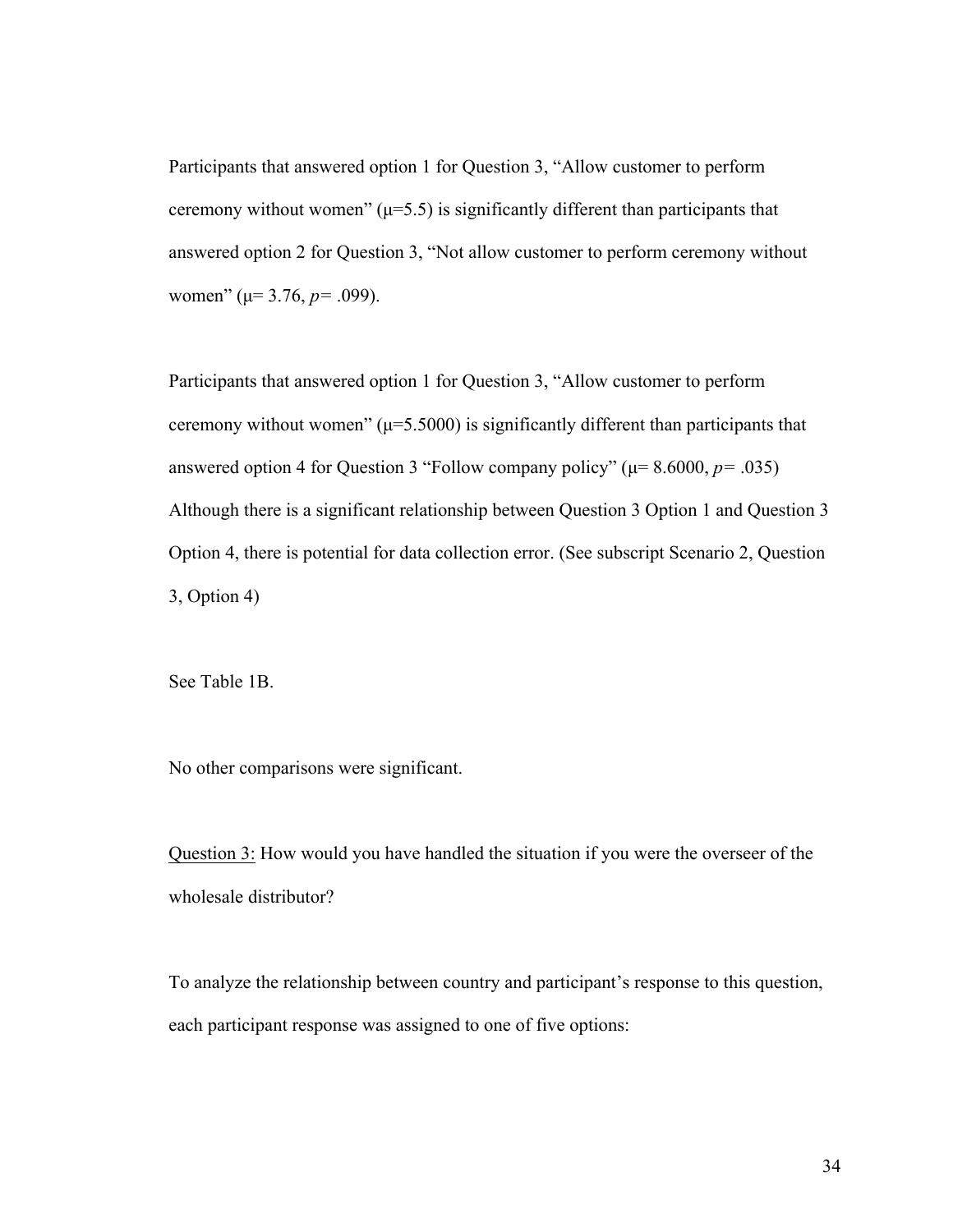1 Allow customer to perform ceremony without women.

2 Not allow customer to perform ceremony without women.

3 Find a compromising alternative favorable to both parties.

4 Follow company policy.

\*Ambiguous data collection because there is a lack of elaboration and explanation

of participants' understanding of the "Company Policy."

5 Other

A chi-square test was performed and a significant relationship was found between country and participant's response to this question.

 $X^2$  (5, N=60) = 16.930, *p*= .005

69.6% of participants who answered 2. (Not allow customer to perform ceremony without women) were from the U.S. 100% of participants who answered 4. (Follow company policy) were from Thailand. (See Table 6)

| Table 6                 |                                   |    |                              |            |          |       |  |
|-------------------------|-----------------------------------|----|------------------------------|------------|----------|-------|--|
| Crosstab                |                                   |    |                              |            |          |       |  |
| Country                 | Question 3: How would you handle? |    |                              |            |          |       |  |
|                         | Allow                             |    | Not allow                    | Find       | Follow   | Other |  |
|                         | without                           |    | without                      | compromise | company  |       |  |
|                         | women                             |    | women                        |            | policy   |       |  |
| <b>USA</b> count        | $\overline{2}$                    |    | 16                           | 7          | $\theta$ |       |  |
| Thailand<br>count       | $\overline{4}$                    |    | 7                            | 3          | 5        | 3     |  |
|                         |                                   |    |                              |            |          |       |  |
| <b>Chi-Square Tests</b> |                                   |    |                              |            |          |       |  |
|                         | Value                             | df | Asymp.<br>$Sig(2-$<br>sided) |            |          |       |  |
| Pearson<br>Chi-Square   | 16.930                            | 5  | .005                         |            |          |       |  |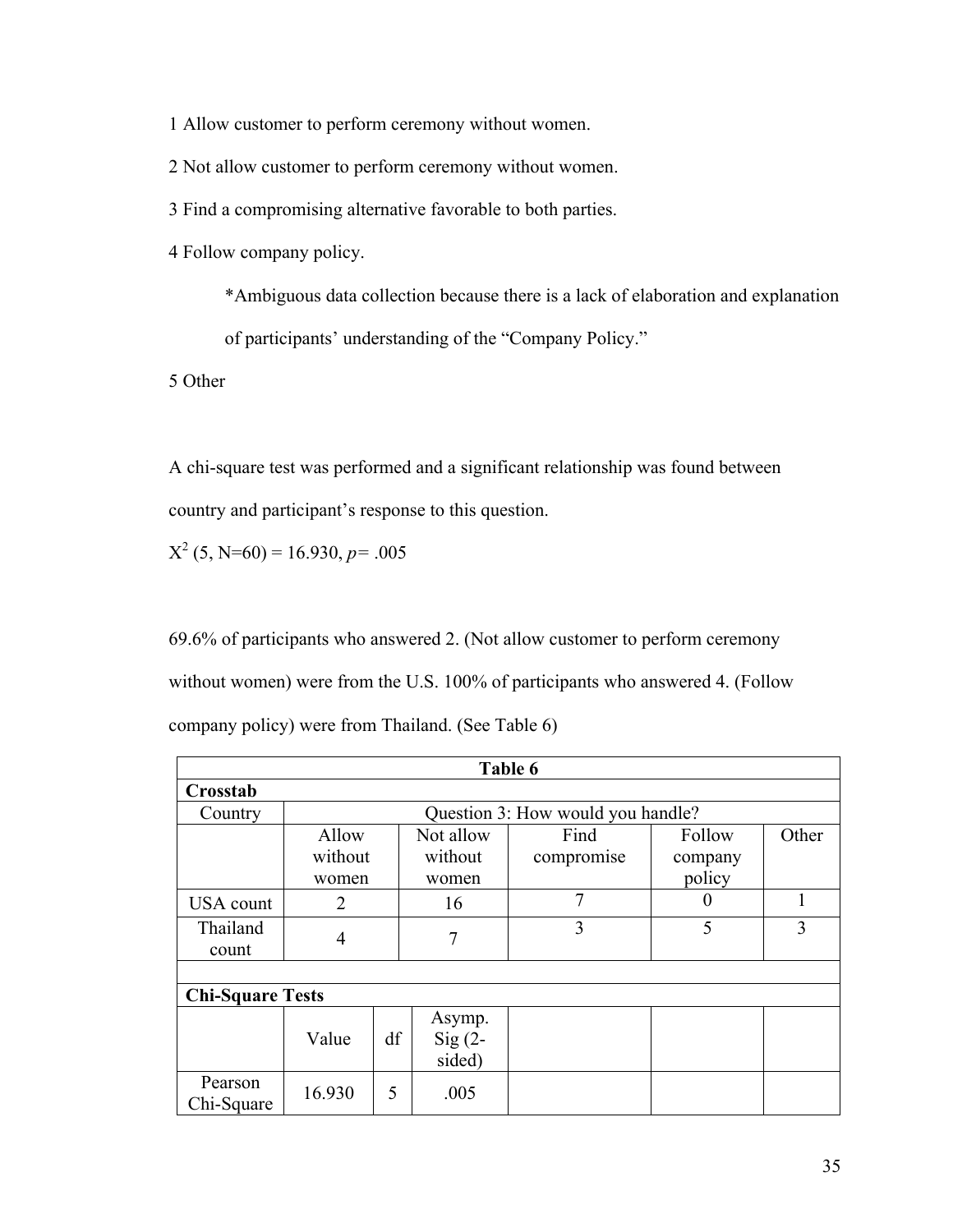Question 4: Have you ever come across a similar situation? Yes / No

A chi-square test was performed and a significant relationship was found between country and whether participants answered, "Yes" or "No."  $X^2$  (1, N=60)= 12.087, *p=*.001

85% of the participants that answered, "Yes, they have come across a similar ethical situation" were Thai. 89.3% of participants from the US answered, "No, they have not come across a similar ethical situation." (See Table 7)

| Table 7                 |                           |                |          |  |  |  |
|-------------------------|---------------------------|----------------|----------|--|--|--|
| Crosstab                |                           |                |          |  |  |  |
|                         | Question 4: Have you ever |                |          |  |  |  |
| Country                 | come across a similar     |                |          |  |  |  |
|                         | situation?                |                |          |  |  |  |
|                         | Yes                       | N <sub>0</sub> |          |  |  |  |
| <b>USA</b> count        | 3                         | 25             |          |  |  |  |
| Thailand                |                           | 17<br>15       |          |  |  |  |
| count                   |                           |                |          |  |  |  |
|                         |                           |                |          |  |  |  |
| <b>Chi-Square Tests</b> |                           |                |          |  |  |  |
|                         |                           |                | Asymp.   |  |  |  |
|                         | Value                     | df             | $Sig(2-$ |  |  |  |
|                         |                           |                | sided)   |  |  |  |
| Pearson Chi-<br>Square  | 12.087                    |                | .001     |  |  |  |

Question 5: Are you a Male or Female?

A chi-square test was performed and no significant difference was found between country and gender.  $X^2$  (1, N=60) = 3.023, *p*=.082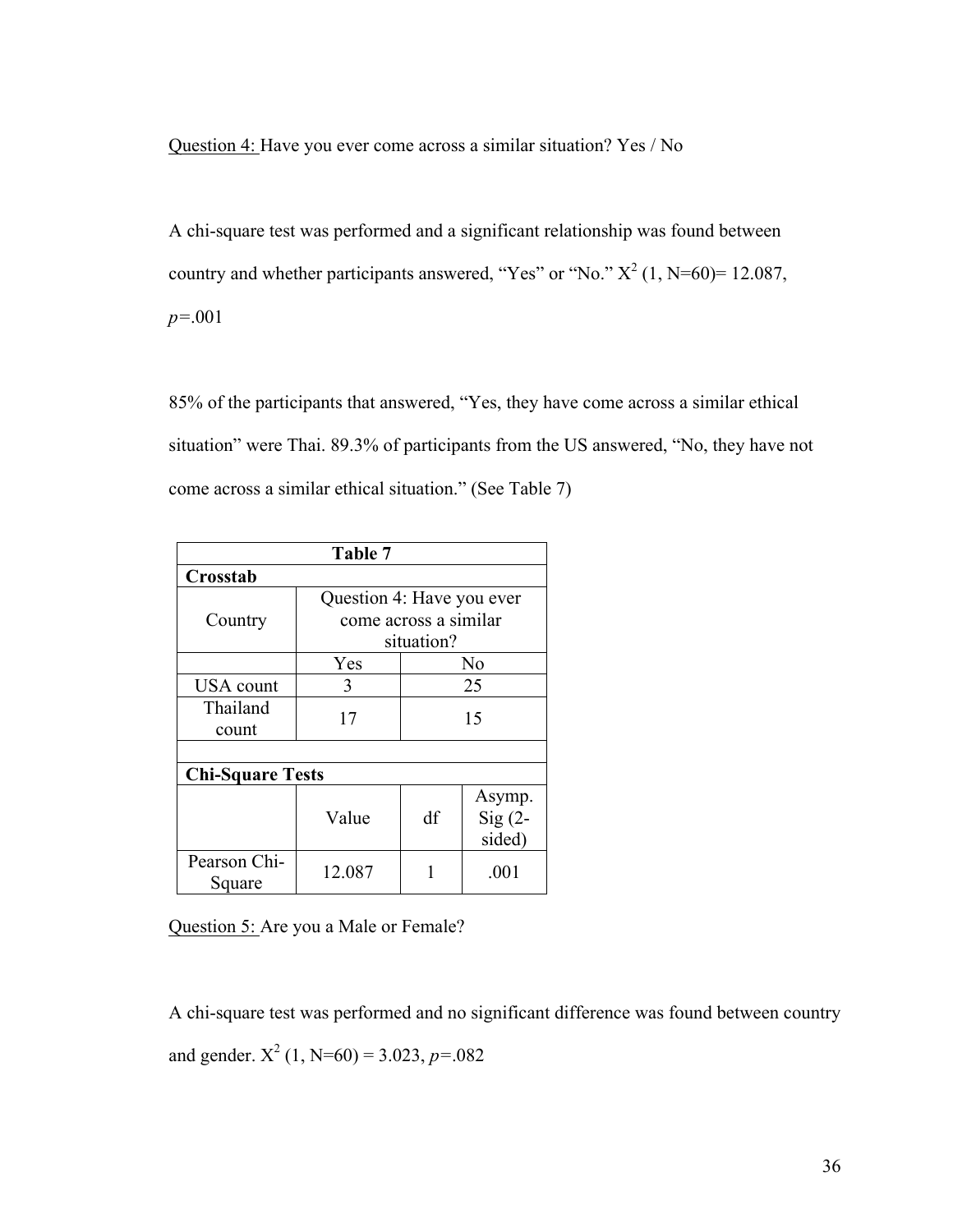Although no significant relationship was found between country and gender in scenario 2, there were more Thai females than males in the total Thai surveyed population, because of cultural circumstances while collecting data in Thailand.

Overall, there was not a significant relationship between country and gender, in either scenario, concluding that gender was not a significant factor or influencer in data results.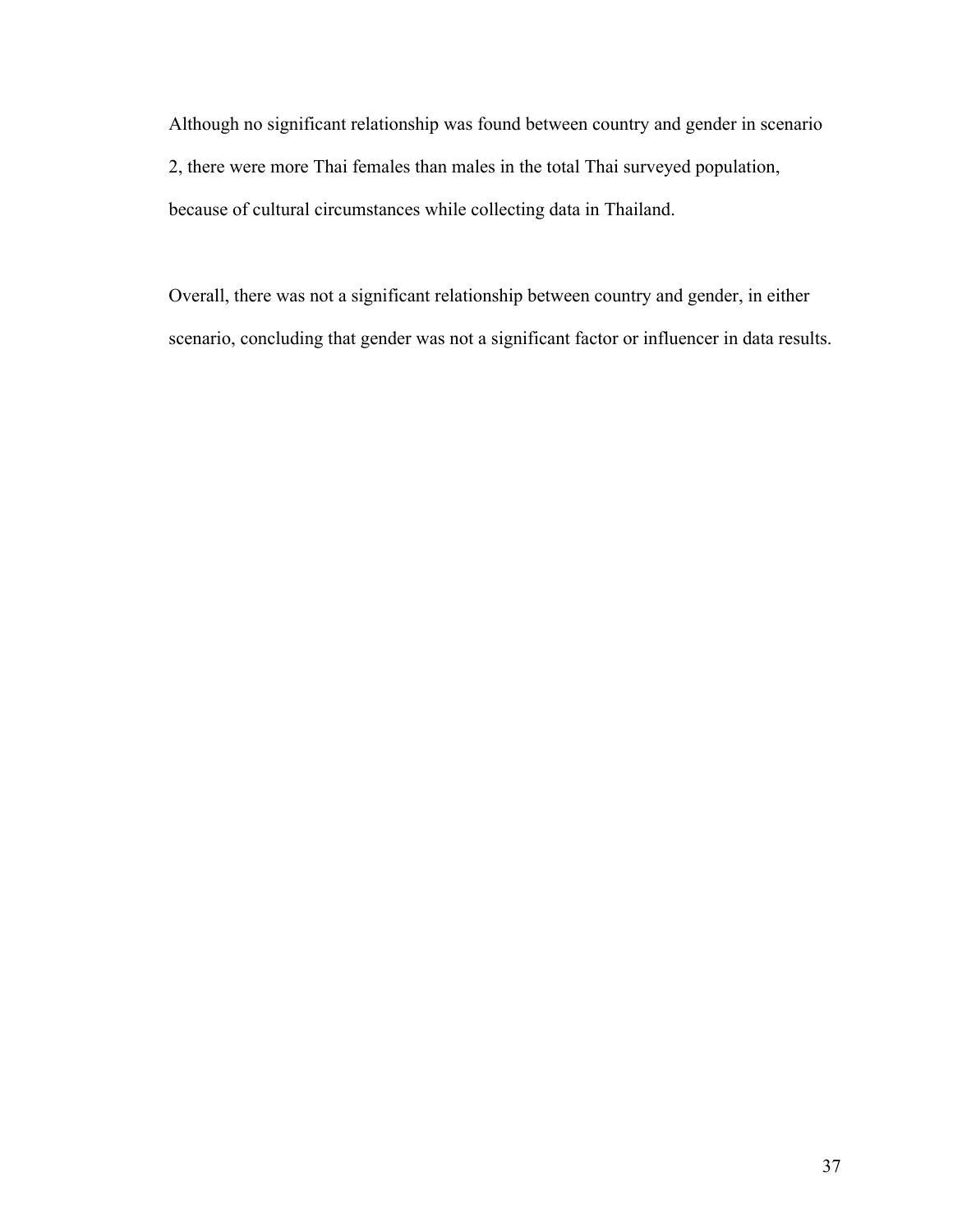## <span id="page-40-0"></span>**Conclusion**

#### <span id="page-40-1"></span>**I. General Themes Within Cultures**

Reviewing the data collected from both scenario surveys several key themes were observed overall. Generally, the Thai population was more divided in their responses to survey questions than compared to the U.S. population. The population responses from the U.S. were more one-sided, or in other words, unified. These general themes found in the distribution of responses by country can be seen when comparing the cross tabulations in in Tables 2, 4, 5, and 6. This may lead to the conclusion that the U.S. has a more cohesive idea of ethics than Thailand has overall. When holding these results next to other primary research, it may be concluded that the Western world has a more cohesive understanding of idea of ethics than the Eastern world has overall.

Primary research described in the introduction of this paper, including the publications of R.T. De George, C. Dierksmeier, and several others, assist in validating the conclusion of differing progress of cohesive understandings of business ethics within Western and Eastern culture. Research shows that the U.S. and most of the Western world have a more extensive history in the evolution and academia of business ethics, than Thailand and many parts of the Eastern world. To clarify, this does not translate as one part of the world being "more ethical" than the other, but instead that the Western world, or at minimum, the U.S., has a more unified understanding of how the population sees "business ethics" as a whole.

Another common theme found in both scenarios was that Thai participants answered significantly more "Yes" and U.S. answered significantly more "No" to question 4: "Have you ever come across a similar situation?" This point creates the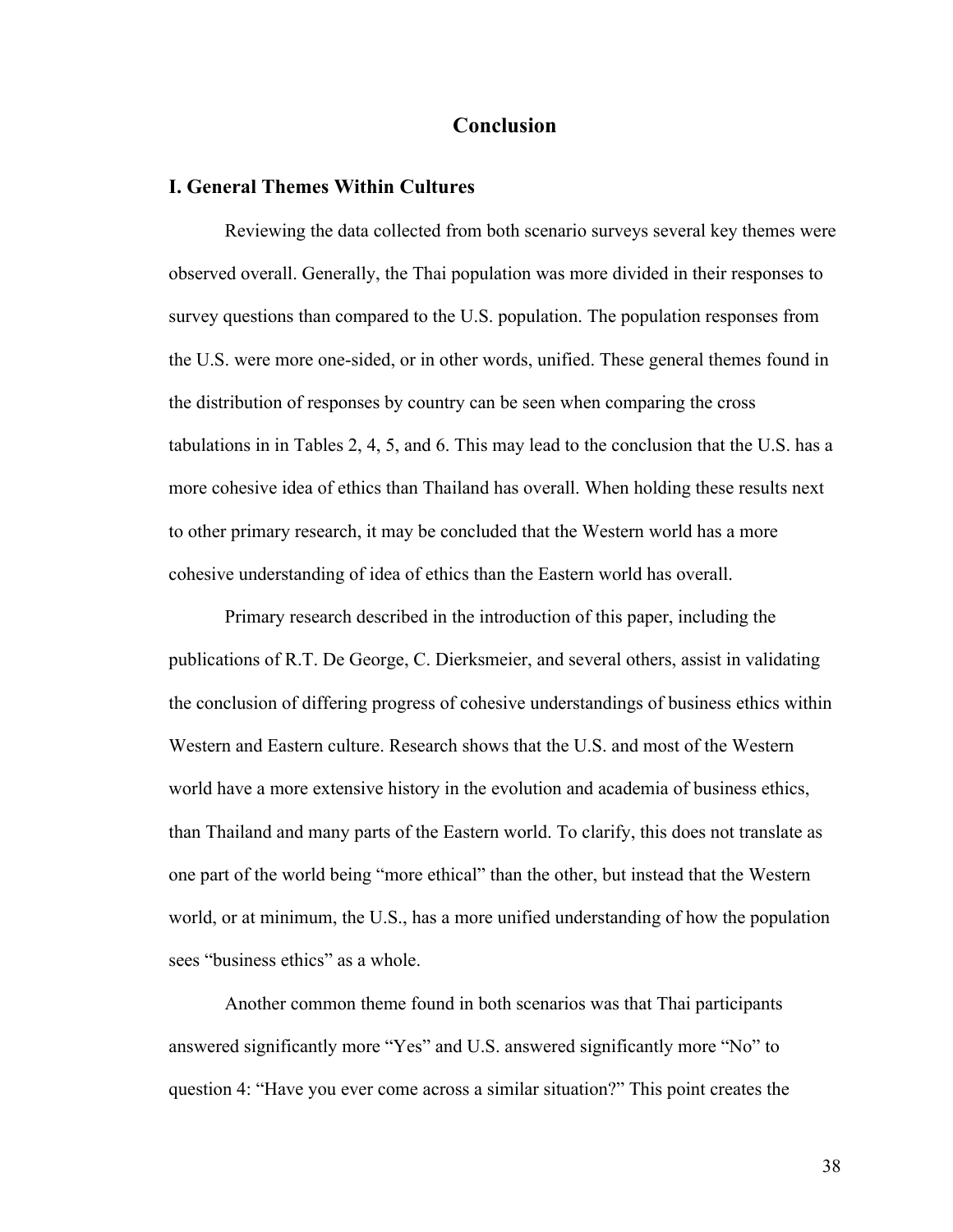assumption that Thai people face ethical situations significantly more often than U.S. people. The frequency of ethical situations in business may be linked to the results previously stated. The unity in understanding business ethics among a culture may effect the regularity of ethical situations occurring in the business world in each of these cultures. Because there is more unity and less ambiguity across an entire population in terms of responding to ethical situations, (as stated above in reference to U.S. survey results), perhaps this creates the impact of ethical situations occurring less often.

#### <span id="page-41-0"></span>**II. Universal Standard of Ethics**

As seen from the relationship between participants' answers to Question 2 and Question 3 in scenario 1, there is significance between those who viewed the scenario and acted on it similarly and between those who viewed the scenario and acted on it differently.

Manova tests prove that there is a group of participants who viewed the ethical scenario decision (to accept the refund and delete the post) as ethical, but their response to question 3 proves that they would choose to behave differently. This communicates that there is a group of participants who consciously choose to behave how they consider "unethical." This segment of "unethically acting" participants did not differ significantly depending on county. Because the factor of country was insignificant, it may be concluded to some degree that unethical business practices take place apart from the influence of culture. The presence of this group of participants reinstates the need for a global standard of ethics in business because human nature, despite country or culture as we see in this result, has been corrupted. The nature of humanity, as displayed in this segment of the surveyed population, recognizes a "right" and "wrong" way of behavior,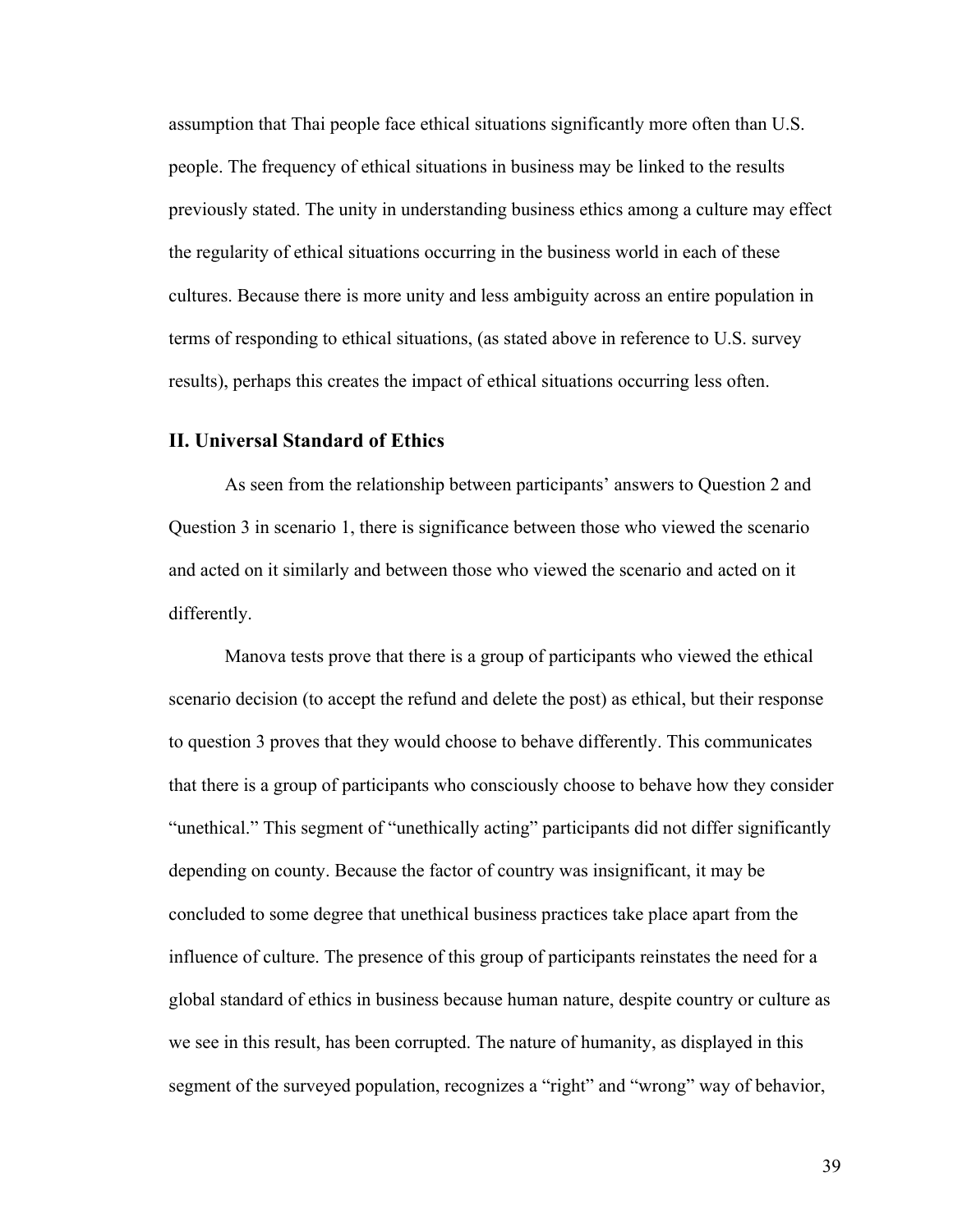but will eventually fall and fail to do "right." These results defend Richard Warren's idea of implementing a global ethics standard for business, at least as a "moral minimum." As stated in the introduction of this paper, "The distinction between thick and thin moral rules is particularly important in wrestling with the rights and wrongs of international business ethics" (Warren, 2011).

### <span id="page-42-0"></span>**III. Cultural Differences of Ethics**

The contrasting argument to Warren's idea of a universal standard of business ethics was what was concluded from Hofstede's research of cultural typology and its implications on ethical decision-making in business. The implication is that cultures, which are fundamentally different from one another, are a direct influencer of ethical decision-making, thus, ethical decision-making is inherently different among cultures. The following results from the research collected in this study stands by this hypothesis.

From scenario 1, question 3 "How would you have handled the situation?" The majority of Thai responses were much more concentrated, with the majority response being 4. "Not post in the first place/ handle situation entirely different." When looking through the actual responses, most of the Thai responses that fell under category 4, answered along the lines of: "Would not post on Facebook in the first place." This result aligns with cultural observations I made while in Thailand as well as cultural typology and their values of "saving face", valuing not bringing public shame to others, nor showing emotion publically.

Scenario 2 question 1 results which show the large majority (75%) of the U.S. participants choosing to side with the Women, reveal how the U.S. at large values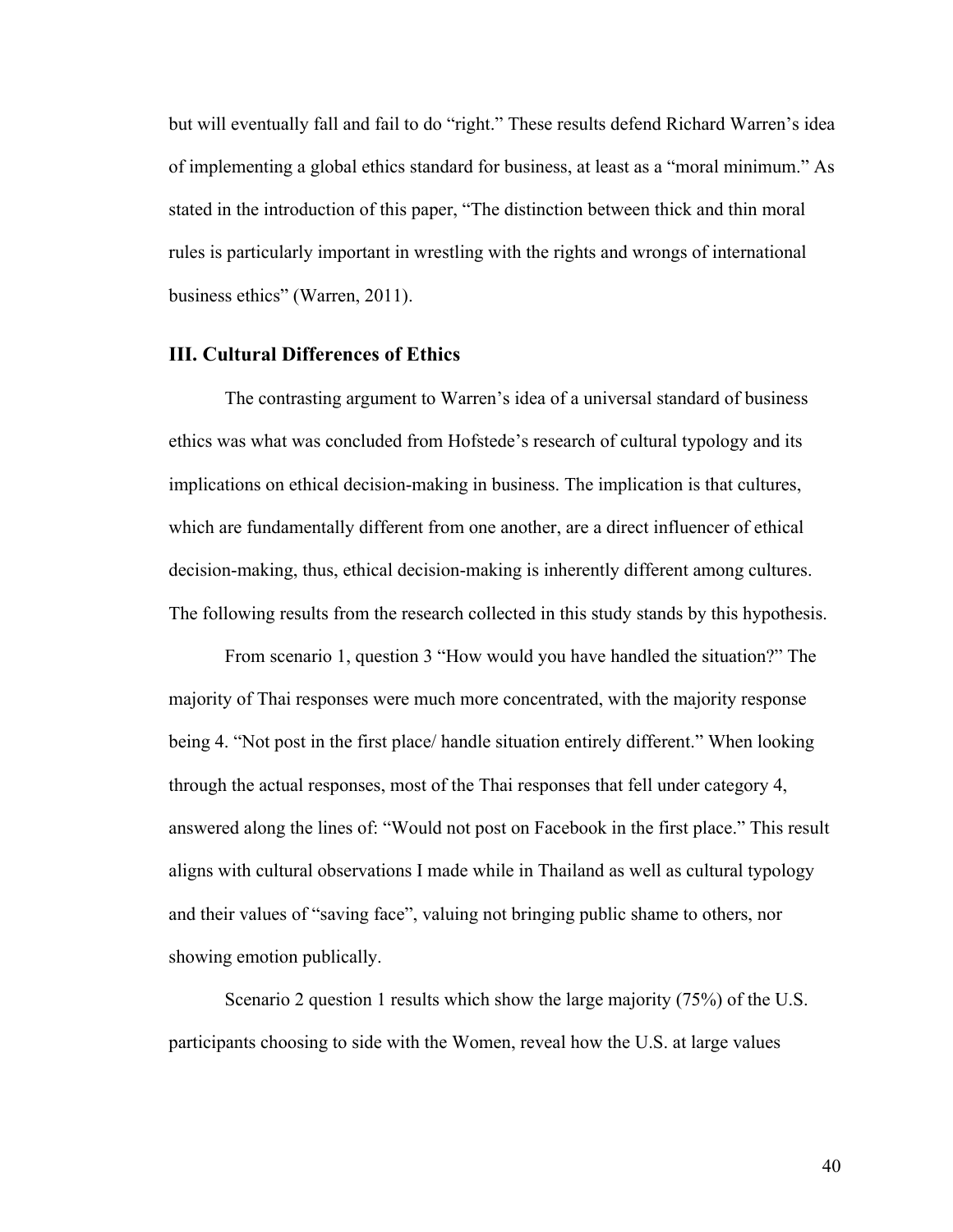individual rights over religious rights. Or, this result reveals how the U.S. prioritizes individual's rights over what may be most beneficial for a business as a whole.

The Thai participants were more evenly split on whom they would side with in Scenario 2. Although more of a divided answer, when held next to the U.S. participants' answers, the Thai data reveals that the Thai culture is much more tolerate of religion in the workplace, or values less of individual rights and more of group success. This result aligns with Thailand's cultural typology ranking for Collectivism.

Scenario 2 question 3 results show that 100% of participants who answered the ethical scenario with "Follow the company policy", were from Thailand. This can be interpreted and falls in line with Thailand's Cultural Typology of having a higher power distance than the U.S. (64:40) Contrastingly, 70% of participants who answered the ethical scenario with "Not allow customer to perform ceremony without women" were from the U.S. This can be interpreted and falls in line with U.S. Cultural Typology of Individualism vs. Collectivism. Where the U.S. scores significantly higher on Individualism compared to Thailand (91:20). This reflects in the U.S. high response to valuing individual rights over the collective company's advancement in adhering to customer's request.

Although more data collection results from this study side with the implications of Hofstede's research than Warren's, one theory in advancing the understanding crosscultural business ethics cannot be proven as more accurate than the other. There is truth to both Hofstede's and Warren's research, as validated by the results from this study.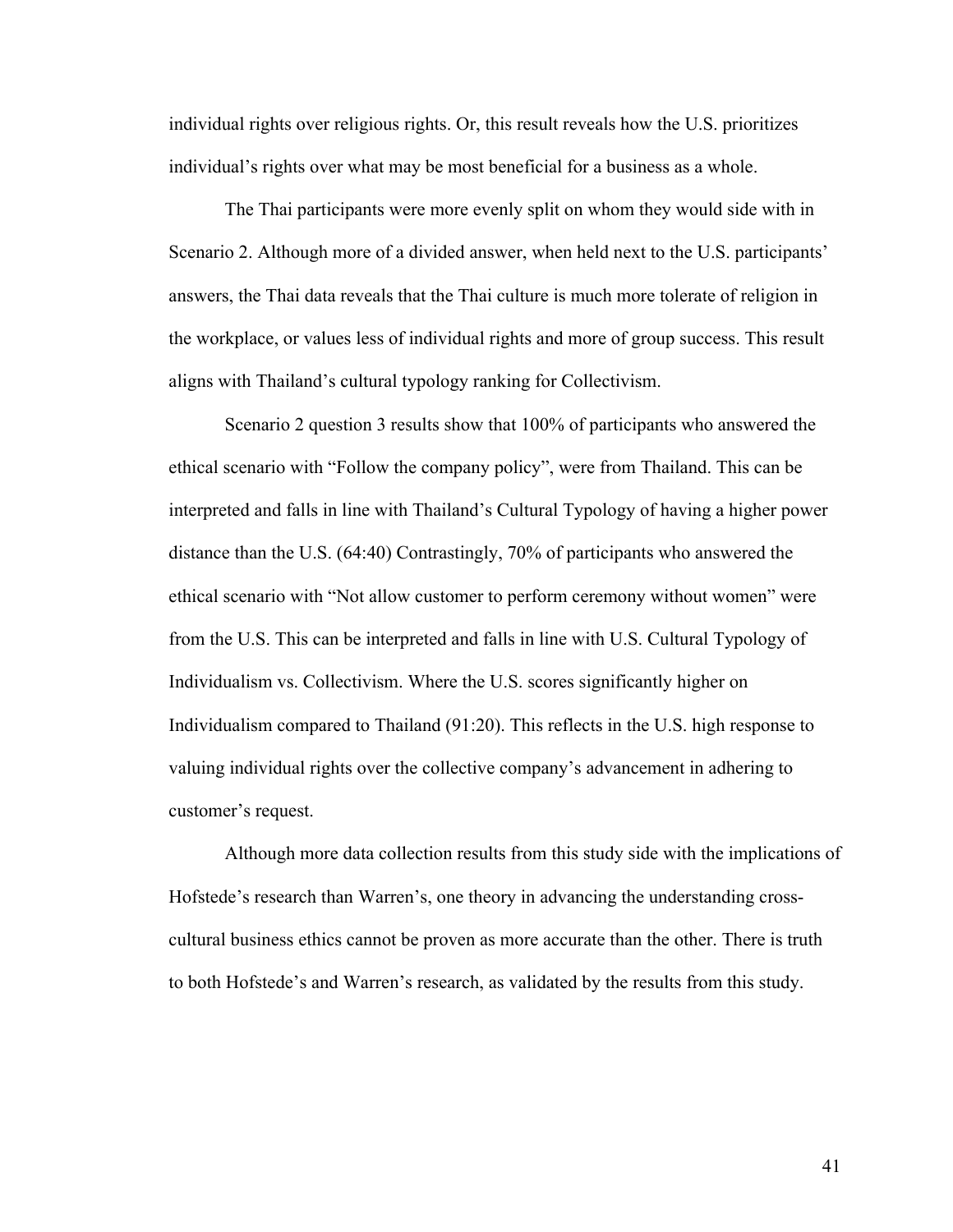#### <span id="page-44-0"></span>**IV. Research Adjustments**

There are several aspects of this study that should be conducted differently for more accurate findings and better results:

#### <span id="page-44-1"></span>**Survey Construction and Data Collection**

The two ethical scenarios (1 and 2) with correlating questions should have been constructed differently. If possible, the surveys should have been designed in such a way so comparison between the two ethical scenarios and questions could be analyzed after data was collected. (ie. all survey questions are the same between scenarios)

If possible, survey questions should be constructed to produce quantitative data, or more organized qualitative data. Instead of creating a free response answer to question 4, for the sake of ease in analyzing results, creating a multiple-choice answer to question 4, will make data analysis more simplistic.

Translation efforts of the scenarios and surveys should have been greater before traveling to Thailand to collect data. Several translation edits should have been made to confirm the correct dialect for the area in Thailand collecting data.

Data collection efforts should have been conducted differently in Thailand. Because of cultural barriers, (i.e. being a foreign woman in Eastern culture) data collection from the business sector was difficult and often limited in terms of collecting a varied demographic response group. Data collection should have been conducted either together with or alone by a local Thai of another demographic. This would have made the survey results represent the Thai population more accurately.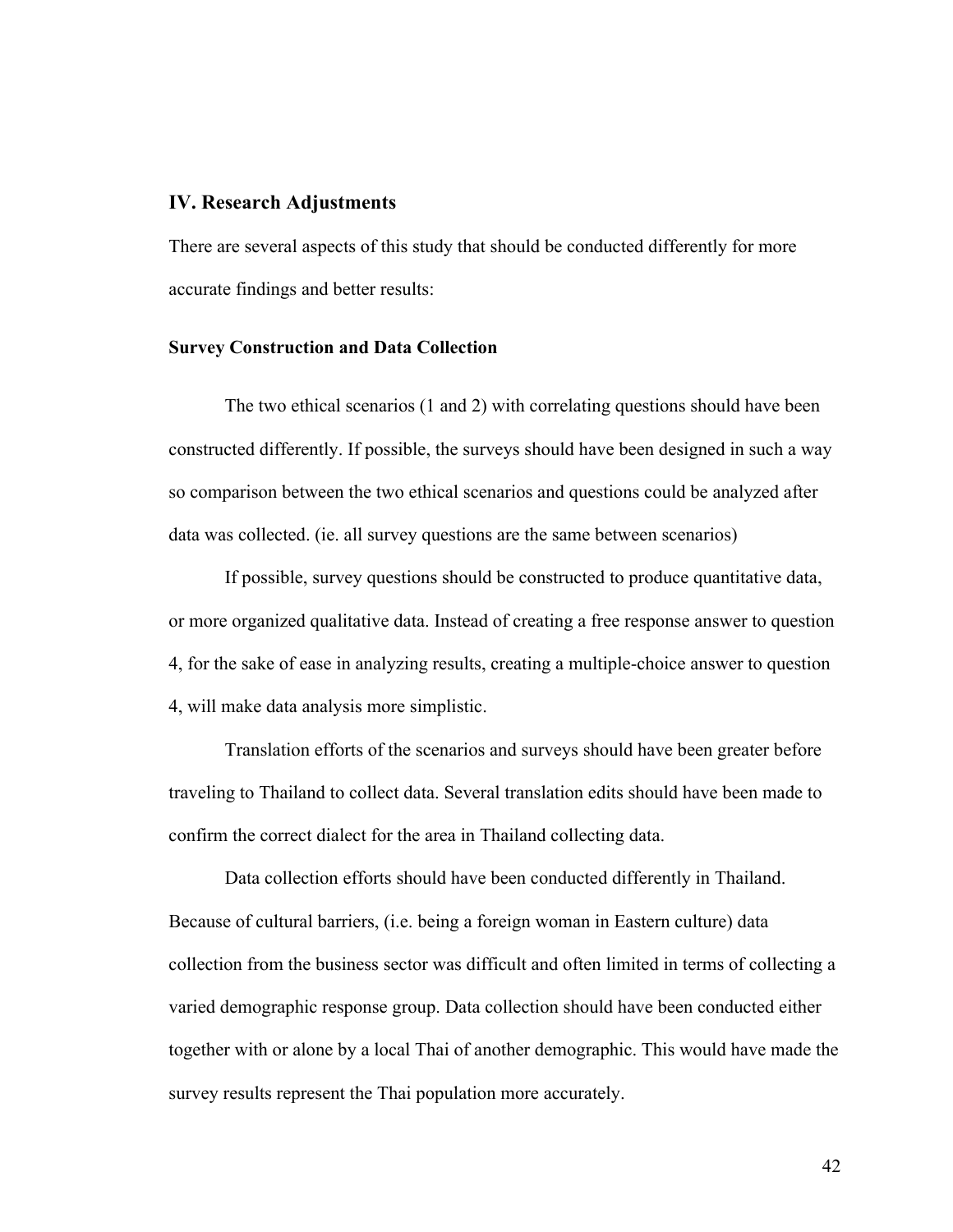To have more accurate findings of cross-cultural business ethics, there should have been more of an effort to conduct research amongst similar, or narrower sectors of business in both Thailand and the U.S. (ie. conducting surveys amongst hotel managers both in the U.S. and Thailand)

## <span id="page-45-0"></span>**V. Primary Research and Hypothesis**

The primary and secondary research collected in this study points to the fact that there is indeed a universal dilemma of unethical business behavior, and the need to understand it cross-culturally as a business has heightened. However, more research must be done before suggesting a probable solution. As stated in the primary research of this study, there are two views on the universal dilemma of ethics in business as stated by Warren and Hofstede's research. Warren's solution of a "moral minimum" universal ethics standard may be a possible solution, but there is an obvious need to factor in the differences that strongly correlate between culture and cultures' implication of ethicaldecision making. Hofstede's Cultural Typology clearly defines how Western and Eastern culture differ among several clearly defined dimensions, and the survey research collected in this study between the Western country of the U.S. and the Eastern country of Thailand proves that these cultural differences influence ethical decision making within the realm of business activity.

Primary research must be further conducted on both Warren and Hofstede's views in order to lay a stronger foundation for the hypothesis of addressing global unethical business practices. A more conclusive history must be examined upfront on the evolution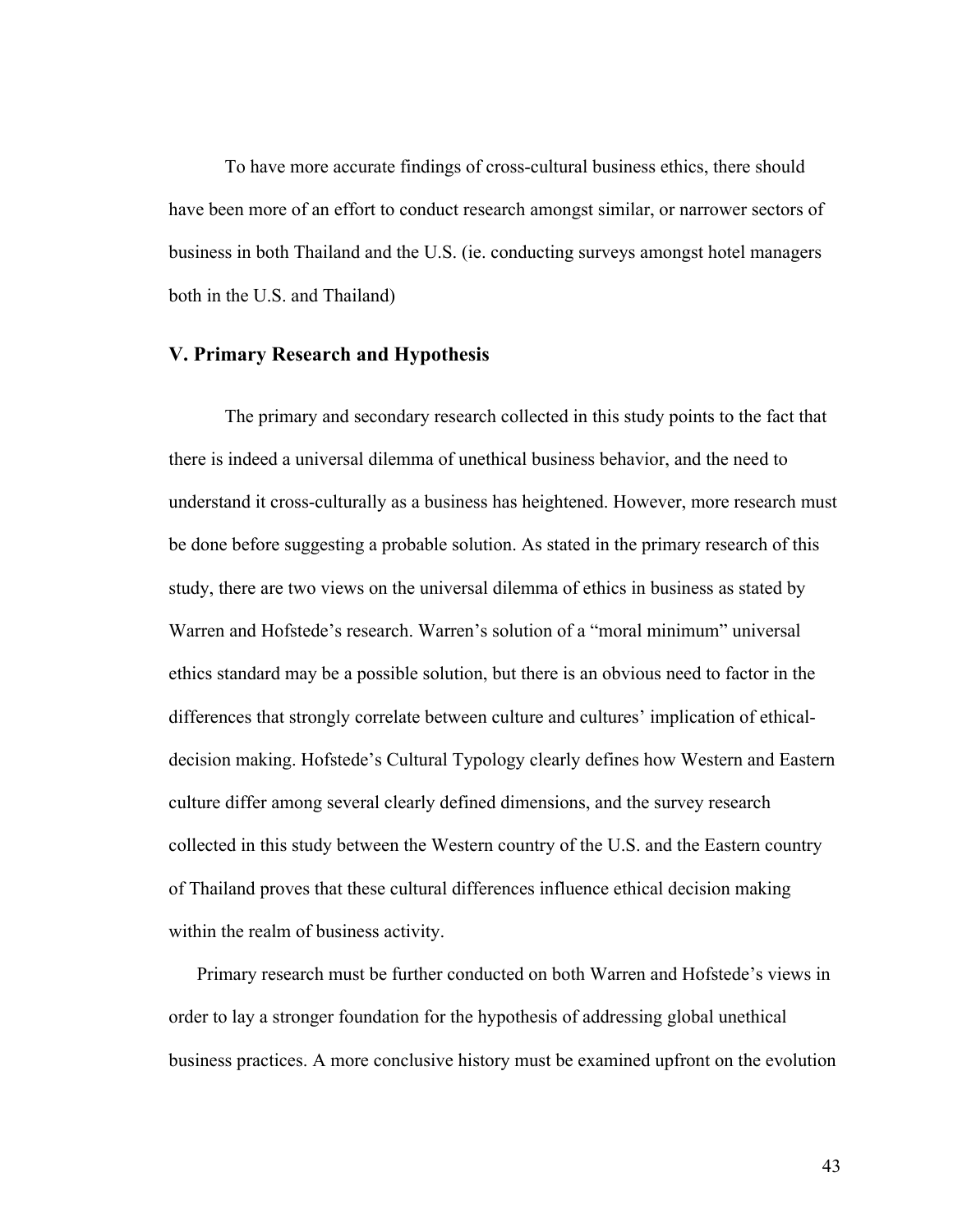of business ethics in both the Eastern and Western world. The questions that should be addressed prior to collecting data include, but are not limited to:

- What is a probable "minimal standard" of a universal business ethics code?
- Has there ever been an attempt at standardizing business ethics cross- culturally, and what has been the result?
- What areas of business do the cultural principles of Individualism and Collectivism most influence?
- What areas of business do the cultural principle of Power Distance most influence?

With all the information collected in this study, paired with the recommended revisions, a more cohesive conclusion can be made on the best possible solution to cross-cultural ethical dilemmas facing our world in the realm of business today.

## <span id="page-46-0"></span>**VI. Bigger Picture**

Because the findings in this study point to both true differences between different cultures' business ethics, as well as true similarities between different cultures' business ethics, a bigger picture of the matter must exist.

Sketching this bigger picture of cross-cultural business ethics, distinguished scholar C.S. Lewis expounds on the concept of "The Law of Human Nature" or "Natural Law" across all time and cultures in his publication *The Abolition of Man:*

Natural Law…is not one among a series of possible systems of value. It is the sole source of all value judgments….'ideologies', all consist of fragments from the [Natural Law] itself…. Does this mean, then, that no progress in our perceptions of value can ever take place? That we are bound down forever to an unchanging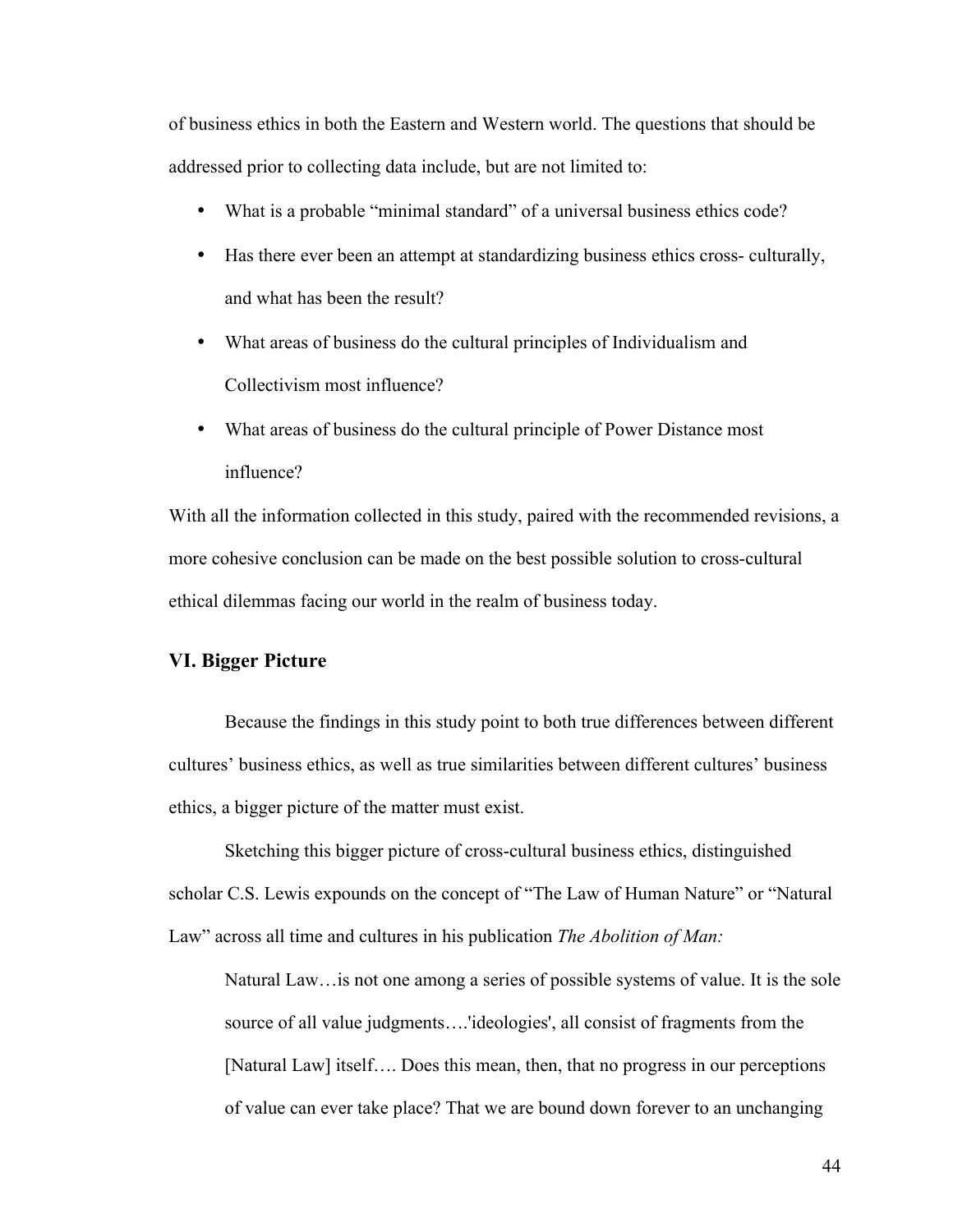code given once for all? And is it, in any event, possible to talk of obeying what I call the [Natural Law]? If we lump together, as I have done, the traditional moralities of East and West, the Christian, the Pagan, and the Jew, shall we not find many contradictions and some absurdities? I admit all this. Some criticism, some removal of contradictions, even some real development, is required. But .... there is a difference between a real moral advance and a mere innovation (C.S. Lewis, 1943).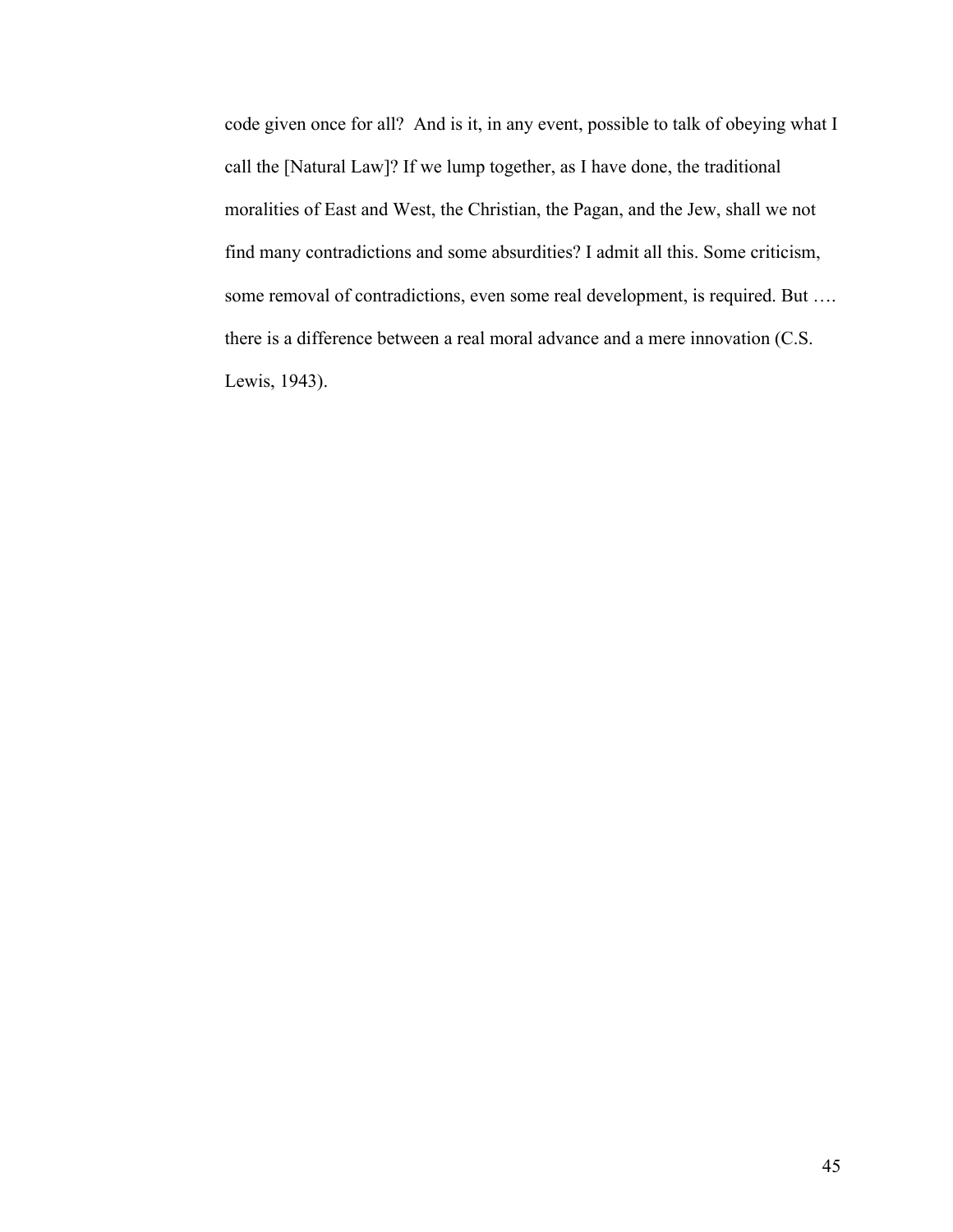#### **References**

- ASEAN's Bright Future: Growth Opportunities for Corporates in the ASEAN Region. (2016). Retrieved February 02, 2016, from https://www.jpmorgan.com/pages/cib/investment-banking/trade-asean-future
- Aristotle, Politics; Nicomachean Ethics, ed. Roger Crisp, Cambridge: Cambridge University Press, (2000). Retrieved April 11, 2016, from https://www.scu.edu/ethics/focus-areas/business-ethics/resources/ahistory-of-business-ethics/
- Bremmer, I. (2015, January 22). The new world of business. Retrieved February 02, 2016, from http://fortune.com/2015/01/22/the-new-world-of-business/
- Boumphrey, S., & Bevis, E. (2013). Reaching the Emerging Middle Classes Beyond BRIC. *Euromonitor International,* 1-31. Retrieved May 9, 2016, from http://mba.americaeconomia.com/sites/mba.americaeconomia.com/files/reaching\_ the emerging middle classes beyond bric.pdf
- Chua, A. (2004), World on Fire, Arrow Books, London.
- Countries Geert Hofstede. (n.d.). Retrieved January 25, 2016, from http://geerthofstede.com/countries.html
- Davis, M. A., Johnson, N. B., & Ohmer, D. G. (1998). Issue-Contingent Effects on Ethical Decision Making: A Cross-Cultural Comparison. *Journal Of Business Ethics*, *17*(4), 373-389. Retrieved December 22, 2015, from http://0web.b.ebscohost.com.library.uark.edu/ehost/pdfviewer/pdfviewer?vid=5& sid=80e0c1d6-7571-4ca5-ac7c-7c61d932bbf4%40sessionmgr120&hid=101
- De George, R. T. (2014). A History of Business Ethics. Retrieved December 31, 2015, from https://www.bbvaopenmind.com/wp-content/uploads/2013/02/A-History-of-Business-Ethics\_Richard-T-De-George.pdf
- Dierksmeier, C. (2013). Scholastic Business Ethics: Thomas Aquinas Versus William of Ockham. Handbook of the Philosophical Foundations of Business Ethics, 159-178. Retrieved February 3, 2016. http://link.springer.com/referenceworkentry/10.1007%2F978-94-007-1494-6\_83
- Finding New Growth in Emerging Markets. (2016). Retrieved January 27, 2016, from: http://www.innosight.com/services-expertise/expertise/emerging-markets.cfm
- Goodin, Robert E. (1985), Protecting the Vulnerable, Chicago: University of Chicago Press. Retrieved 11 April, 2016, from http://plato.stanford.edu/entries/ethics-business/#His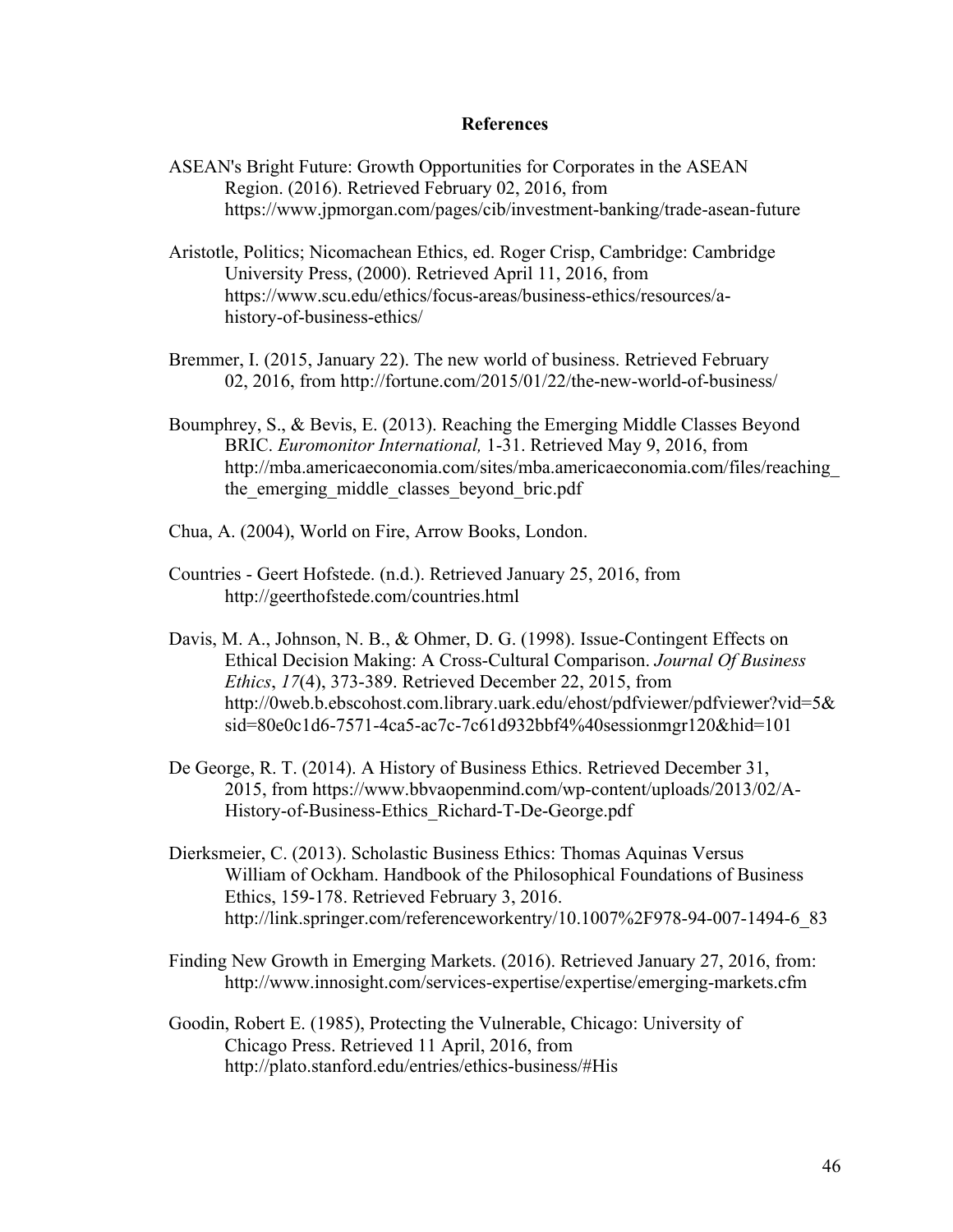- Hotten, R. (2015, December 10). Volkswagen: The scandal explained BBC News. Retrieved December 31, 2015, from http://www.bbc.com/news/business-34324772
- Kalburgi M. Srinivas, (1995) "Globalization of business and the Third World: Challenge of expanding the mindsets", Journal of Management Development, Vol. 14 Iss: 3, pp.26 - 49
- Kaminer, A. (2011, March 04). A Faith-Biased Decision. Retrieved April 15, 2016, from http://www.nytimes.com/2011/03/06/magazine/06Ethicist-t.html? $r=0$
- Kline, J. (2005), Ethics for International Business, Routledge, London.
- Klosterman, C. (2014, October 10). Tourist Retractions. Retrieved April 15, 2016, from http://www.nytimes.com/2014/10/12/magazine/tourist-retractions.html
- Koehn, D. (1999). What Can Eastern Philosophy Teach Us About Business Ethics? Journal of Business Ethics, 19(1), 71-79.
- Koehn, D., & Leung, A. S. (2004). Western and Asian Business Ethics. Springer US.
- Lewis, C.S. (1943). *The Abolition of Man*. The Augustine Club at Columbia University. Retrieved April 13, 2016, from https://archive.org/stream/TheAbolitionOfMan\_229/C.s.Lewis-TheAbolitionOfMan\_djvu.txt.
- Lewis, P. V. (1985). Defining 'business ethics': Like nailing jello to a wall. *J Bus Ethics Journal of Business Ethics, 4*(5), 377-383.
- Liveris, A. N. (2011). Ethics as a Business Strategy. *Vital Speeches Of The Day*,*77*(1), 35-39. Retrieved December 22, 2015 from http://connection.ebscohost.com/c/speeches/57091965/ethics-as-business-strategy
- Marcoux, A. (2008, April 16). Business Ethics. Retrieved January 4, 2016, from http://plato.stanford.edu/entries/ethics-business/#His
- Sihag, B. S. (2004). Kautilya On The Scope And Methodology Of Accounting, Organizational Design And The Role Of Ethics In Ancient India. Accounting Historians Journal, 31(2), 125-148.
- The growing role of emerging markets in shaping global demand. (2014). Retrieved May 09, 2016, from http://monitor.icef.com/2014/03/the-role-of-emerging-markets-inshaping-global-demand/

The Hofstede Centre. (n.d.). Retrieved April 13, 2016, from http://geert-hofstede.com/